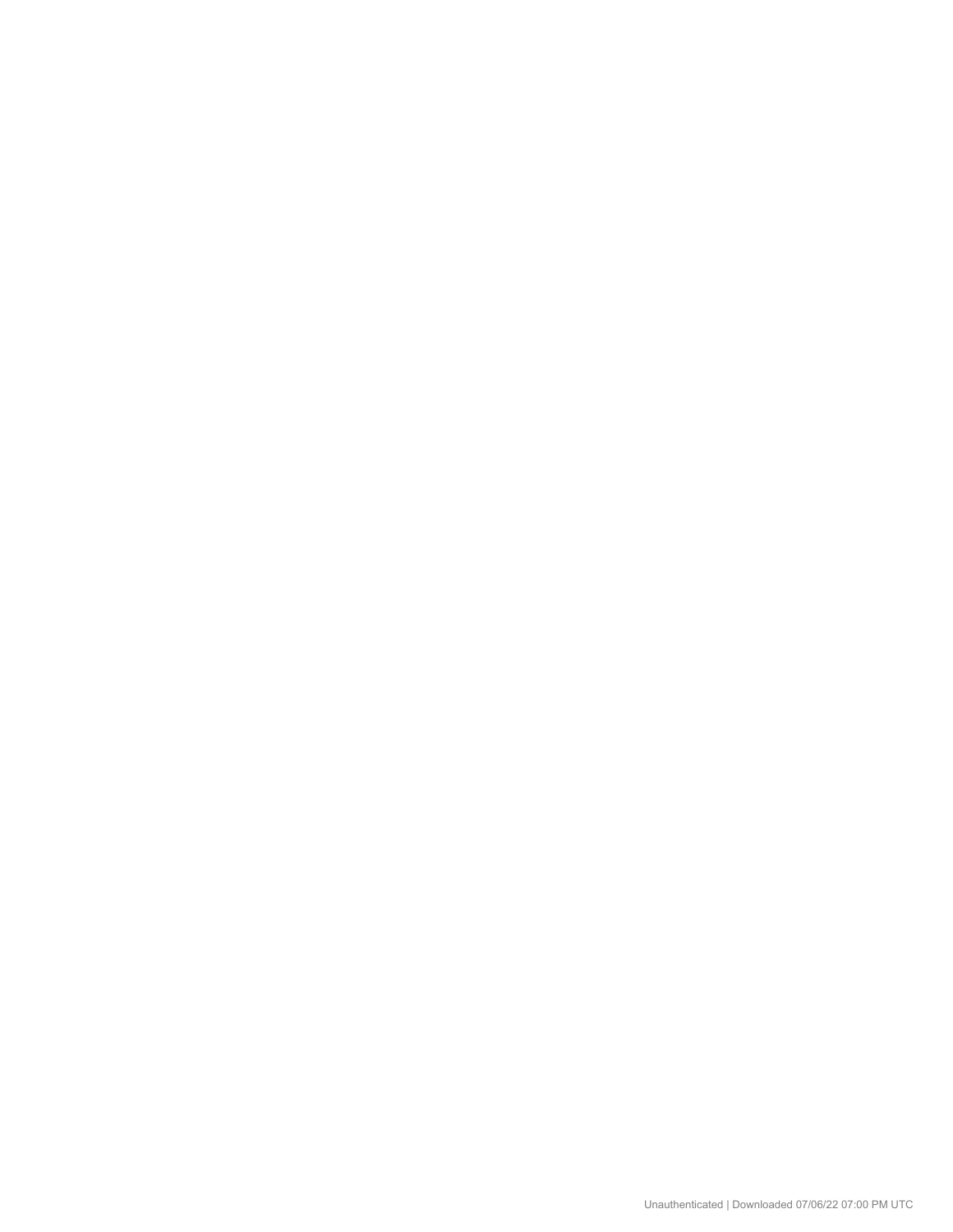## **CHAPTER 1**

- **1. The true volume of soda in a standard aluminum can is 355 mL. A student pours a can of soda into a separate container four different times and measures the volume to be 335, 336, 334, and 335 mL, respectively. Which statement below best describes the student's measurements?**
	- a. They are neither precise nor accurate.
	- b. They have good accuracy.
	- *c. They have good precision.*
	- d. They have poor precision.
- **2. Four students are asked to measure the temperature of a solution, using the same thermometer, that has been sitting at room temperature (70°F) for 3 days. The students report the following results: 65, 79, 88, and 59°F. Which statement below best describes the student's measurements?**
	- a. They are precise and accurate.
	- *b. They are neither precise nor accurate.*
	- c. They are accurate.
	- d. They are precise.

## **CHAPTER 2**

In pharmacy, roman numerals are most likely to be encountered when reading a prescription. Convert the following pharmacy-related examples as directed in the problem. Refer to Appendix A (Parts of a Prescription), and Appendix C (Frequently Used Prescription Abbreviations and Medical Terminology), for more information.

### **1. Convert these roman numeral volumes to arabic numerals:**

- a. iv fluid ounces *4 fluid ounces*
- b. vii oz
	- 7 *ounces*
- c. XII oz *12 ounces*
- **2. The following roman numeral notations might be found in the sig, or directions, of a prescription. Write the amount so a patient could read it.**
	- a. iss tsp *1 ½ teaspoonsful*
- b. ii tsp
	- *2 teaspoonsful*
- c. ii gtts *2 drops*
- **3. On a prescription, some prescribers write the number of tablets or capsules to be dispensed as roman numerals. Write the following arabic numerals as roman numerals.**
	- a. 220 tablets C*CXX tablets*
	- b. 36 capsules
	- *XXXVI capsules*
	- c. 44 tabs *XLIV tablets*
- **4. Convert the following arabic numeral volumes or quantities to roman numerals:**
	- a. 3 tsp *iii tsp*
	- b.  $\frac{1}{2}$  fl oz *ss fl ounces*
	- c. 5 mL *v mL*
- **5. Write these roman numeral prescription quantities as arabic numerals. The abbreviation "Disp" means dispense.**
	- a. Disp # XLV *Disp #45*
	- b. Disp xxviii tablets *Disp 28 tablets*
	- c. Disp xvi oz *Disp 16 ounces*

## Answer the following problems about place value:

- **6. Write the place value names for each digit in the following decimal fractions:**
	- a. 0.125 mg *0.125 mg; units, tenths, hundredths, thousandths*
	- b. 0.5 mL *0.5 mL; units, tenths*
	- c. 0.375 g *0.375 g; units, tenths, hundredths, thousandths*
	- d. 0.02389 g *0.02389 g; units, tenths, hundredths, thousandths, ten-thousandths, hundred-thousandths*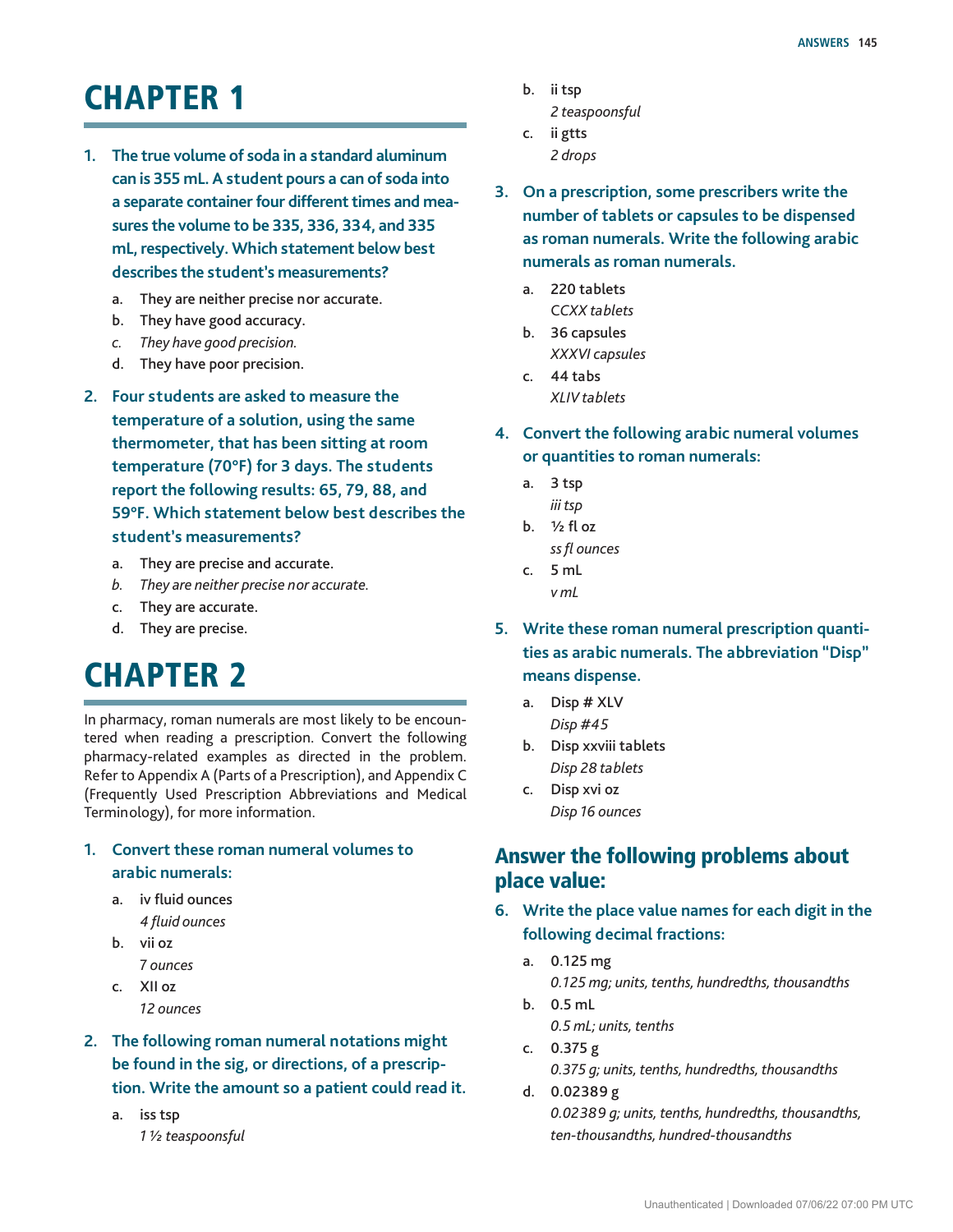- **7. Write the place value names for each digit in the following whole numbers:**
	- a. 4
		- *4; units*
	- b. 55
		- *55; tens, units*
	- c. 675

*675; hundreds, tens, units*

d. 12,463 *12,463; ten thousands, thousands, hundreds, tens, units*

## Round as directed in the problem.

- **8. Round the following to the nearest tenth:**
	- a. 11.674
		- *11.7*
	- b. 22.449 *22.4*
	- c. 100.39
		- *100.4*
	- d. 49.73
		- *49.7*

**9. Round the following to the nearest 0.5 mL:**

- a. 122.9 mL *123 mL*
- b. 1.4 mL *1.5 mL*
- c. 0.72 mL *0.5 mL*
- d. 17.6 mL *17.5 mL*

## Complete the following word problems:

**10. Patrick is measuring salicylic acid for compounding an ointment. He calculates that he needs to measure 2,675 mg of salicylic acid, but the balance (a weighing device used in pharmacy) can only measure in increments of 10 mg. How many milligrams should Patrick weigh?**

*Patrick should weigh 2,680 mg of salicylic acid.*

**11. Carole needs to measure 3.5 mL of amoxicillin 250 mg/5 mL for her toddler Bob's ear infection. She has a 5-mL oral syringe, marked in 0.2-mL increments. Can she accurately measure 3.5 mL in the 5-mL syringe?**

*Yes, she can draw the amoxicillin suspension up to halfway between the 3.4-mL line and the 3.6-mL line.*

**12. Dr. Leland calculates that his patient needs a dose of phenobarbital, based on body weight, of 144.58 mg to be given twice a day. Phenobarbital is available in a concentration of 4 mg/mL, so you will need to draw up 36.145 mL for each dose. A 60-mL syringe has 1-mL calibration markings. To what volume should you round to measure as accurately as possible?**

*The volume should be rounded to 36 mL for accurate measuring.*

**13. Patsy Pitts, the pharmacy technician at Save Rite Pharmacy, receives a prescription as follows:** Promethazine with codeine Disp: viii fl oz

**She sees a 16-fluid ounce bottle that appears to be about half full on the shelf. How many ounces of promethazine with codeine will be left after the prescription is filled?**

*If she dispenses 8 ounces, as ordered, there will be no promethazine with codeine left after filling the prescription. Half of a 16-ounce bottle is 8 ounces.*

**14. Rich Mann is trying to figure out how much medication to dispense for the following prescription:**

Prednisone 1 mg/mL Disp: 10 day supply Sig: 3 mg (3 mL) p.o. daily

## **How much prednisone will Rich dispense in order to provide 10 days' worth of medication?**

*If 3 mg (3 mL) are given every day, then 3 mL/day × 10 days = 30 mL total needed.*

**15. Jenny Jones, CPhT, prepares medications for patients who have been discharged from the hospital's surgery center. She receives an order for the following prescription:**

Vicodin tablets Disp # XLVIII

**Jenny has only one bottle of 100 tablets left and has another prescription for 24 tablets. If she dispenses the Vicodin as ordered here, will she have enough left to fill the second prescription?**

*XLVII = 48*

*100 tablets – 48 tablets = 52 tablets She will have enough to fill both prescriptions.*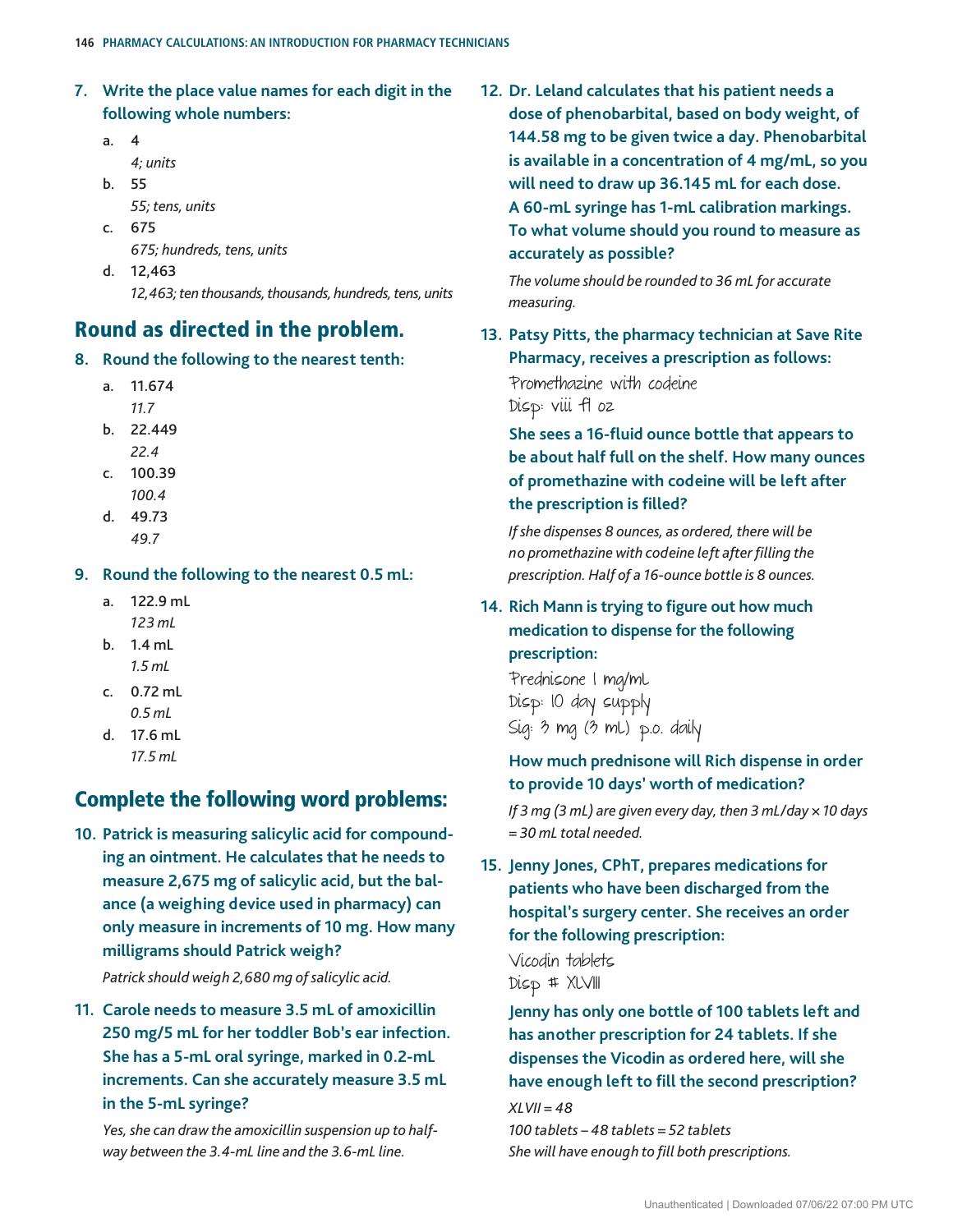## Identify the error-prone prescription writing.

**16, 17, 18. There are three examples of error-prone writing practices in the following prescription. Based on what you learned in this chapter, identify the problems and explain why they could be dangerous.**

|                         |                                                          | <b>BEATRICE HEINZ, MD</b><br>1200 Du LacPlace<br>Lakeside, Minn |                              |
|-------------------------|----------------------------------------------------------|-----------------------------------------------------------------|------------------------------|
| Name:                   | Anne DeLong<br>Address: 1248 Saint Cloud Drive, Lakeside |                                                                 | Date: 1/1/19                 |
| Rx:                     | Levothyroxine 125.0<br>Disp: XXXX                        |                                                                 |                              |
| Sig:                    | One tablet P.O. daily                                    |                                                                 |                              |
| Refills: $\theta$ + 2 3 |                                                          |                                                                 | Beatrice Heinz <sub>MD</sub> |

*16, 17, 18. The prescription includes no units with the levothyroxine, which can lead to dose confusion. In addition, a trailing zero is included after 125. This creates opportunity for error, especially if the decimal point is inconspicuous. The roman numeral XXXX is an incorrectly written roman numeral. Did the physician intend to write 30, or intend for the patient to receive 40 tablets (XL)? This would require a telephone call for clarification before filling the prescription.*

## **19, 20. The pharmacy department receives the following drug order. Find the two error-prone writing practices in this order and explain why they are dangerous.**

Morphine Sulfate 2 IV Q 2 h prn pain. If patient becomes overly sedated give Narcan .4 mg SC q 15 min prn excess sedation, up to 3 doses.

*19, 20. Units are not included in the morphine order and may cause confusion. Does the prescriber intend for the patient to receive 2 mg or 2 mL? In addition, the Narcan order requires a leading zero. Without it, the dose could be interpreted as 4 mg.*

## **CHAPTER 3**

- **1. Find the sum.**
	- a. 3 + 9 = *12*
	- b. 127 + 13 = *140*
	- c. On Monday, Bill the pharmacy technician refers 19 customers to the pharmacist for prescription consultations, and technician Don refers 18

customers for consultations. Altogether, how many customers were seen for consultations on Monday? *19* + *18* = *37 patients*

#### **2. Find the difference.**

- a. 18 7 = *11*
- b. 256 34 = *222*
- c. The C. F. Eye Care Hospital had 100 bottles of artificial tears eye drops on the shelf. Fifty-nine bottles were removed because the expiration date had passed. How many bottles remained on the shelf? *100 – 59 = 41 bottles*

#### **3. Find the product.**

- a.  $8 \times 7 = 56$
- b.  $5 \times 8 \times 15 = 600$
- c. Dr. Dee Kay orders that two capsules of Zovirax 200 mg be administered 5 times daily for 14 days. How many capsules are needed? *2 × 5 × 14 = 140 capsules*

#### **4. Find the quotient.**

- a. 150 ÷ 25 = *6*
- b.  $2\sqrt{18} = 9$
- c.  $\frac{14}{6} = 2\frac{1}{3}$  or 2.33

### **5. Three hundred 250-mg tablets of vitamin C are to be distributed equally among 150 patients.**

- How many tablets will each patient receive? Will there be any tablets left over? If so, how many? *300 ÷ 150 = 2 tablets each, no leftovers*
- b. One thousand tablets are to be divided into prescription vials containing 30 tablets each. How many vials are needed? Will there be any tablets left over? If so, how many? *1000 ÷ 30 = 33 vials with 10 tablets left over*
- **6. Simplify each fraction.**
	- a.  $\frac{3}{12} = \frac{1}{4}$ b.  $\frac{14}{42} = \frac{1}{3}$ c.  $\frac{8}{18} = \frac{4}{9}$ 
		-
- **7. Find the product. Write each product in its simplest form.**

a. 
$$
\frac{2}{9} \times \frac{3}{4} = \frac{2 \times 3}{3 \times 3 \times 2 \times 2} = \frac{1}{6}
$$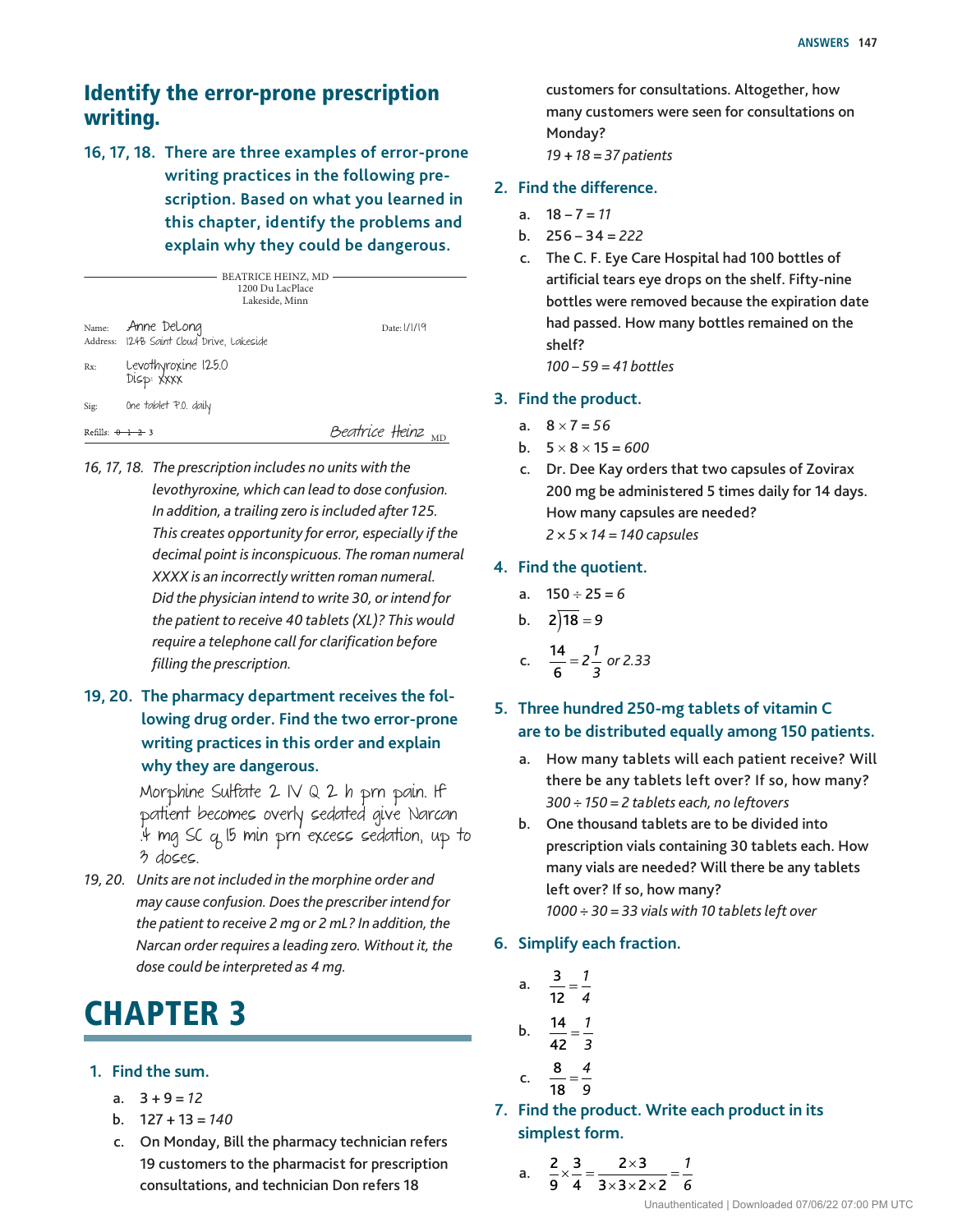b. 
$$
\frac{9}{28} \times \frac{14}{27} = \frac{3 \times 3 \times 2 \times 7}{2 \times 2 \times 7 \times 3 \times 3 \times 3} = \frac{1}{6}
$$
  
c. 
$$
\frac{3}{10} \times \frac{5}{6} = \frac{3 \times 5}{2 \times 5 \times 2 \times 3} = \frac{1}{4}
$$

**8. Find the quotient. Write each quotient in its simplest form.**

a. 
$$
\frac{2}{9} \div \frac{4}{3} = \frac{1}{6}
$$

b.  $\frac{9}{12} \div \frac{6}{7} = \frac{3}{4}$ 

$$
\begin{array}{c}\n0. & \frac{}{10} \div \frac{}{5} - \frac{}{4}\n\end{array}
$$

- **9. Find the quotient. Write each quotient in its simplest form.**
	- a.  $\frac{2}{\sqrt{2}}$   $\div \frac{4}{9} = \frac{2}{27} \times \frac{9}{4} = \frac{2 \times 3 \times 3}{3 \times 3 \times 3 \times 2 \times 2} = \frac{7}{6}$
	- b. Three-fourths of an ounce of hydrocortisone 1% is to be divided into three equal parts. How much will each part contain?

$$
\frac{3}{4} \div 3 = \frac{3}{4} \div \frac{3}{1} = \frac{3}{4} \times \frac{1}{3} = \frac{1}{4}
$$
 ounces

- **10. Find the sum or difference. Write each in the simplest form.**
	- a.  $\frac{3}{5}$   $+\frac{2}{7}=\frac{5}{7}$
	- b.  $\frac{3}{4}$   $-\frac{1}{4} = \frac{1}{4}$

$$
\begin{array}{c}\n4 & 4 & 2 \\
1 & 2 & 1\n\end{array}
$$

c. 9  $+ - =$ 

d. 
$$
\frac{7}{8} - \frac{4}{8} = \frac{3}{8}
$$

e. 
$$
\frac{7}{10} - \frac{3}{10} = \frac{2}{1}
$$

e. 
$$
\frac{7}{10} - \frac{3}{10} = \frac{2}{5}
$$

**11. Find the sum or difference. Write each in its simplest form.**

a. 
$$
LCD = 12, \frac{2}{3} + \frac{1}{4} = \frac{2}{3} \times \frac{4}{4} + \frac{1}{4} \times \frac{3}{3} = \frac{8}{12} + \frac{3}{12} = \frac{11}{12}
$$
  
\nb. 
$$
LCD = 4, \frac{3}{4} + \frac{1}{8} = \frac{3}{4} \times \frac{2}{2} + \frac{1}{8} = \frac{6}{8} + \frac{1}{8} = \frac{7}{8}
$$
  
\nc. 
$$
LCD = 12, \frac{2}{3} - \frac{1}{12} = \frac{2}{3} \times \frac{4}{4} - \frac{1}{12} = \frac{8}{12} - \frac{1}{12} = \frac{7}{12}
$$
  
\nd. 
$$
LCD = 36, \frac{2}{9} + \frac{5}{12} = \frac{2}{9} \times \frac{4}{4} + \frac{5}{12} \times \frac{3}{3} = \frac{8}{36} + \frac{15}{36} = \frac{23}{36}
$$
  
\ne. 
$$
LCD = 45, \frac{8}{9} - \frac{2}{5} = \frac{8}{9} \times \frac{5}{5} - \frac{2}{5} \times \frac{9}{9} = \frac{40}{45} - \frac{18}{45} = \frac{22}{45}
$$
  
\nBsqrtrite the mixed number as an improper

#### **12. Rewrite the mixed number as an improper fraction.**

a. 
$$
2\frac{3}{4} = \frac{11}{4}
$$
  
b.  $9\frac{1}{8} = \frac{73}{8}$ 

c. 
$$
4\frac{2}{3} = \frac{14}{3}
$$

**13. Rewrite the improper fraction as a mixed number.**

a. 
$$
\frac{14}{3} = 14 \div 3
$$
, so  $\frac{14}{3} = 4\frac{2}{3}$   
\nb.  $\frac{21}{5} = 21 \div 5$ , so  $\frac{21}{5} = 4\frac{1}{5}$   
\nc.  $\frac{14}{9} = 14 \div 9$ , so  $\frac{14}{9} = 1\frac{5}{9}$ 

**14. Find the product.**

a. 
$$
2\frac{1}{3} \times \frac{3}{4} = 1\frac{3}{4}
$$
  
\nb.  $4\frac{1}{2} \times 1\frac{1}{9} = 5$   
\nc.  $2\frac{2}{3} \times 1\frac{1}{4} = 3\frac{1}{3}$ 

**15. Find the quotient.**

a. 
$$
6\frac{2}{3} \div \frac{5}{3} = \frac{20}{3} \div \frac{5}{3} = \frac{20}{3} \times \frac{3}{5} = 4
$$

 b. Three and one-half ounces of Robitussin DM is to be divided into portions that are one-fourth of an ounce each. How many portions will there be?

$$
3\frac{1}{2} \div \frac{1}{4} = \frac{7}{2} \div \frac{1}{4} = \frac{7}{2} \times \frac{4}{1} = 14 \text{ portions}
$$

c. Two and one-half teaspoonfuls of amoxicillin suspension is to be given in two equally divided doses. How many teaspoonfuls will there be in each dose?

$$
2\frac{1}{2} \div 2 = \frac{5}{2} \div \frac{2}{1} = \frac{5}{2} \times \frac{1}{2} = \frac{5}{4} = 1\frac{1}{4} \text{ teasponfuls}
$$

#### **16. Find the sum.**

a. 
$$
3\frac{1}{6} + 1\frac{5}{8} = 4\frac{19}{24}
$$

b. Baby George is to be given two and one-half teaspoonfuls of prednisone 1 mg/mL each morning and one and one-fourth teaspoonfuls in the afternoon. How many teaspoonfuls of prednisone are to be taken each day?

$$
3\frac{3}{4} \text{ teasponfuls}
$$

#### **17. Rewrite the fraction as a decimal fraction.**

a. 
$$
\frac{3}{8} = 8 \overline{)3.000}
$$
  
\nb.  $\frac{9}{10} = 10 \overline{)9.0}$   
\nc.  $\frac{4}{5} = 5 \overline{)4.0}$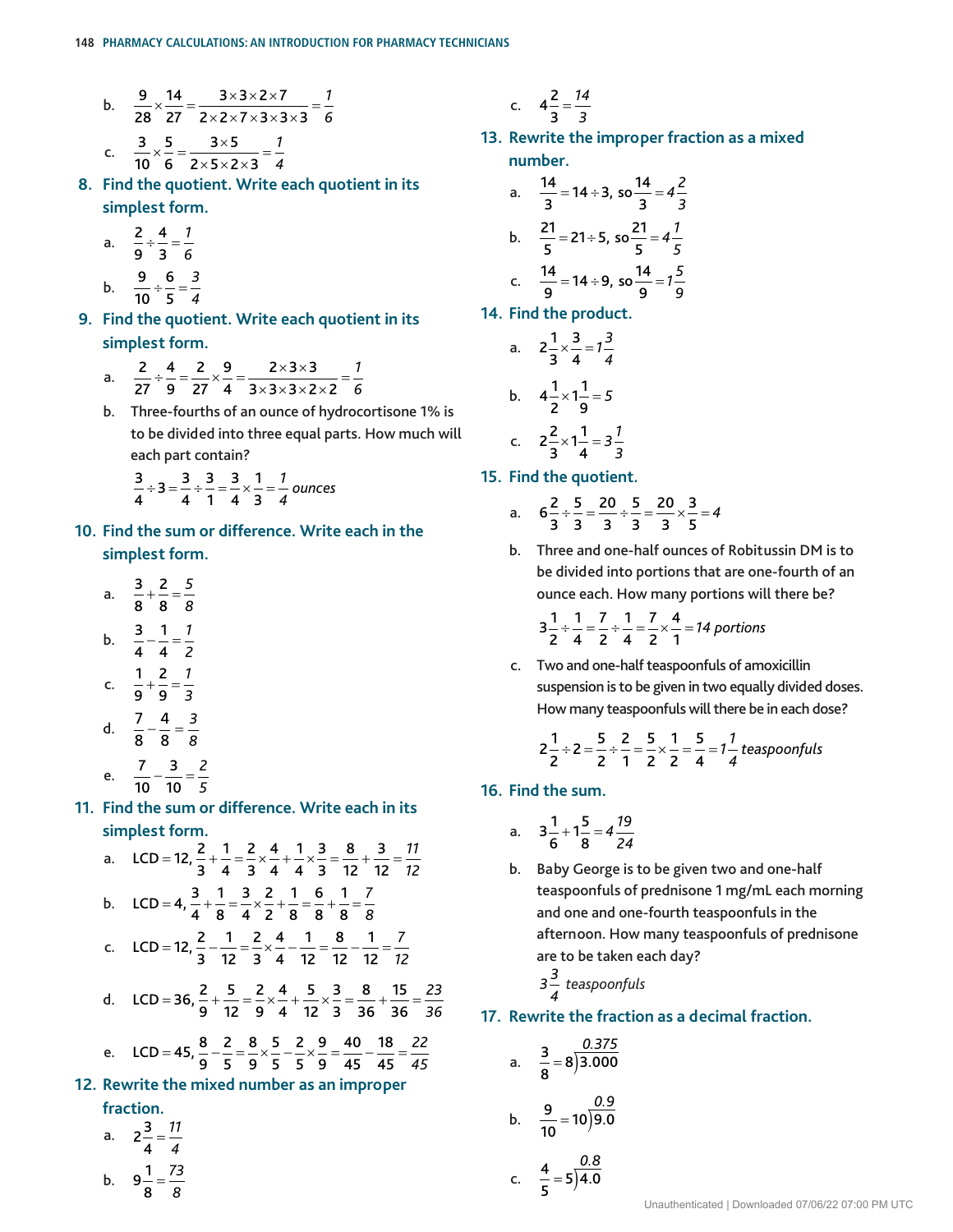- **18. Dr. Denton prescribes one tablet of pseudoephedrine 60 mg to be taken twice daily for 1 month. How many tablets should be dispensed?** *60 tablets*
- **19. Dr. Gohan N. Sumi directs patient Nora Maki to take one capsule of Augmentin XR 875 mg 2 times a day for 10 days. How many capsules should be dispensed?**

*2 capsules/day × 10 days = 20 capsules*

**20. Mrs. Johnson is asked to give her daughter Pam three-fourths of a teaspoonful of Bactrim suspension 2 times a day for 14 days. The pharmacist fills the order with a bottle of 20 teaspoonfuls. Is this enough to last for 14 days?**

*No, she needs 21 teaspoonfuls.*

**21. Wanda Hu gets three prescriptions filled every month. Although her insurance company provides prescription coverage, she pays a copay for each prescription. For her birth control tablets she pays \$25.00, for her albuterol inhaler she pays \$15.00, and for her Advair inhaler she pays \$85.00 each month. What is the average copay Wanda pays?**

*\$25.00 + \$15.00 + \$85.00 = \$125.00/3 = \$41.67*

- **22. At the class picnic hot dog eating contest, the senior class representative eats 12 hot dogs in 15 minutes, while the junior class contestant can only manage 8 hot dogs in 15 minutes.**
	- a. Write the hot dog eating results for each class as a ratio of hot dogs/time, and reduce each to hot dogs per minute.

*Seniors: 12 hot dogs/15 minutes or 0.8 hot dogs per minute*

*Juniors: 8 hot dogs/15 minutes or 0.53 hot dogs per minute*

- b. Which class won the contest? *Senior*
- **23. Code Blue Insurance Company has granted approval for Wright Pharmacy to fill a 90-day**

**supply of Evan Tooly's prescription. He takes two ibuprofen 400-mg tablets 3 times daily. How many tablets are needed to fill this prescription?**

 $\frac{3\times2\textrm{ tablets}}{2\times90\textrm{days}}$  = 540 tablets day

**24. Jon is returning to college and will not come home until fall break in 2 months. He has an inhaler that contains 200 metered doses. His doctor told him to take two inhalations twice daily. Does his inhaler contain enough doses to last until he returns home?**

*2 inhalations × 2 per day = 4 metered doses per day*

*4 metered doses × 60 days = 240 metered doses needed*

*Therefore, no, one inhaler containing 200 metered doses will not last Jon until he returns home for fall break.*

#### **25. Complete the table.**

| <b>Fraction</b> | <b>Decimal</b> | <b>Percent</b> |
|-----------------|----------------|----------------|
| 1/2             | 0.5            | 50%            |
| 3/8             | 0.375          | 37.5%          |
| 3/4             | 0.75           | 75%            |
| 3/5             | 0.60           | 60%            |
| 1/4             | 0.25           | 25%            |
| 2/5             | 0.40           | 40%            |

- **26. To replenish required stock levels, a pharmacy technician needs to divide 2,000 g of zinc oxide ointment into several differently sized jars. Ten 60-g jars, eleven 90-g jars, and six 30-g jars are filled.**
	- a. What is the total amount of zinc oxide used to fill all the jars?

*10(60 g) + 11(90 g) + 6(30 g) = 600 g + 990 g + 180 g = 1770 g*

b. Write the ratio of the amount in the 60-g jars over the total amount of zinc oxide ointment used and reduce to the simplest form.

$$
600 g / 1770 g = \frac{60}{177} = \frac{2 \times 2 \times \cancel{3} \times 5}{\cancel{3} \times 59} = 20/59
$$

c. Write the ratio determined in Part b as a decimal. *20/59 = 0.34 when rounded to two decimal places*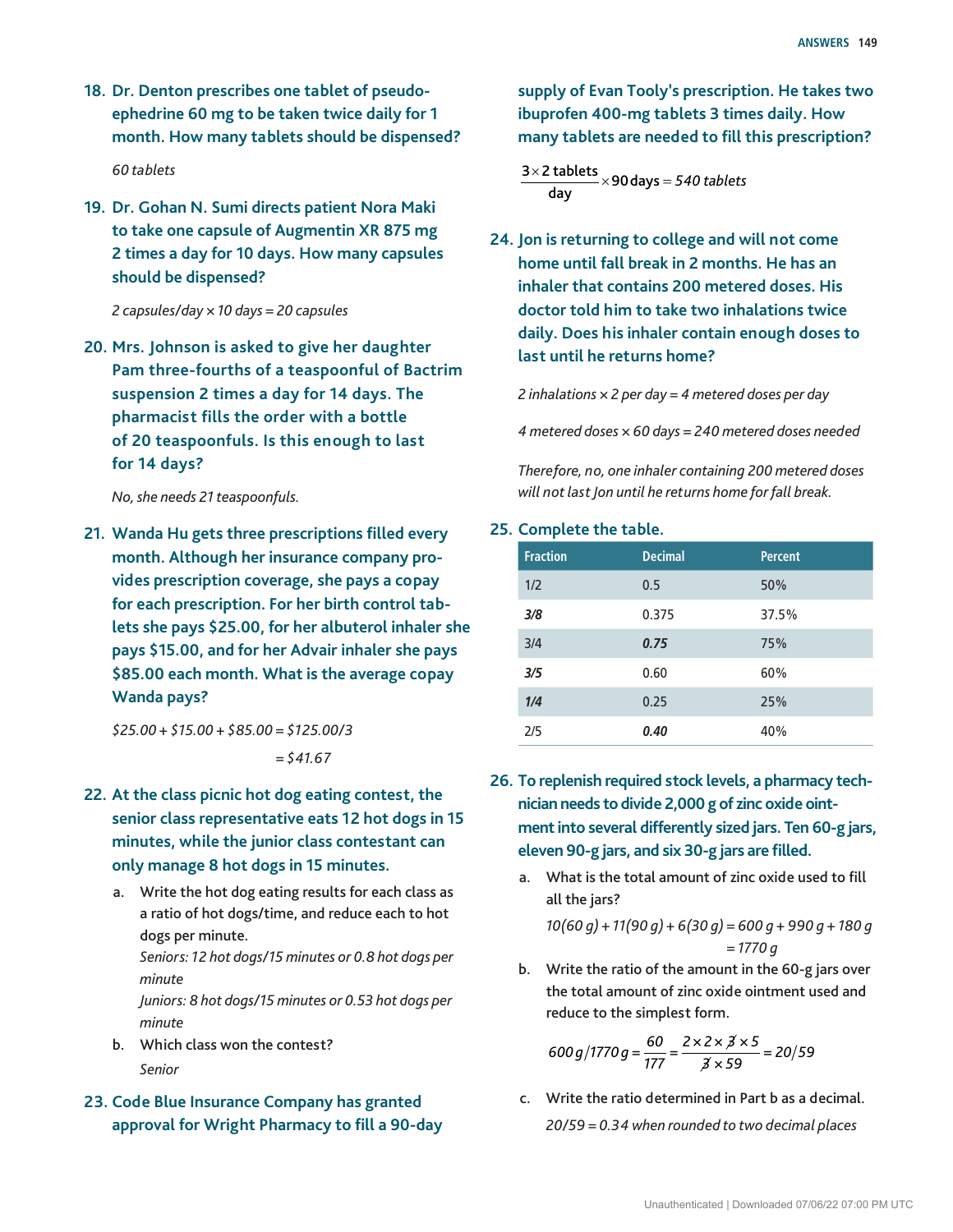## **CHAPTER 4**

- **1. Which of the following are the correct fundamental units of length, weight, and volume in the metric system?**
	- d. *Meter, gram, liter*
- **2. Which of the following prefixes is equivalent to 1/1,000,000?**
	- c. *Micro*

For questions 3–7, choose the most appropriate metric unit of length, weight, or volume from the following options: m, cm, L, mL, g, kg, or mg.

- **3. A can of soda contains 12 oz (or approximately 355** *mL***) of liquid.**
- **4. A paper clip weighs about 1** *g***.**
- **5. Soda is sold in large bottles containing 2** *L* **of liquid.**
- **6. A baseball bat is approximately 1** *m* **long.**
- **7. The average adult male weighs 175 lb, or approximately 79.4** *kg***.**
- **8. Rewrite the following numbers using arabic numerals and the appropriate abbreviation for the unit of measurement.**
	- a. One hundred milliliters *100 mL*
	- b. Three hundred thirty-four micrograms *334 mcg*
	- c. One hundred ninety-eight centimeters *198 cm*
	- d. Three hundred thirty-three milligrams *333 mg*
	- e. Nine hundred fifty-five grams *955 g*
	- f. Three kilograms *3 kg*

### **9. Make the following conversions from one unit to another:**

- a. 1.8 g to milligrams *1,800 mg*
- b. 108 mg to micrograms *108,000 mcg*
- c. 500 g to kilograms *0.5 kg*
- d. 5,040 mcg to milligrams *5.04 mg*
- e. 278 mcg to grams *0.000278 g*
- f. 454 cm to meters *4.54 m*
- g. 2.67 m to centimeters *267 cm*
- h. 200 mL to liters *0.2 L*
- i. 4.17 L to milliliters *4,170 mL*

### **10. Add 300 mL + 4 L + 1.5 L. Express answer in milliliters and in liters.**

*300 mL = 0.3 L 0.3 L + 4 L + 1.5 L = 5.8 L 5.8 L × 1,000 mL/L = 5,800 mL*

- **11. Add 12 mg + 3 g. Express answer in milligrams and in grams.** *3,012 mg and 3.012 g*
- **12. Add 45.5 mg + 444 mcg. Express answer in milligrams and in micrograms.**

*444 mcg = 0.444 mg 0.444 mg + 45.5 mg = 45.944 mg 45.944 mg × 1,000 mcg/mg = 45,944 mcg*

**13. Subtract 1.3 L – 500 mL. Express answer in liters and in milliliters.**

*0.8 L and 800 mL*

**14. Subtract 3 g – 3,000 mg. Express answer in grams and in milligrams.**

*3,000 mg = 3 g 3 g – 3 g = 0 g 3,000 mg – 3,000 mg = 0 mg*

**15. Subtract 2,500 mg − 1,000 mcg. Express answer in milligrams and in micrograms.**

*2,500 mg = 2,500,000 mcg 2,500,000 mcg – 1,000 mcg = 2,499,000 mcg 2,499,000 mcg × 1 mg/1,000 mcg = 2,499 mg*

**16. Subtract 1 L – 75 mL. Express answer in liters and in milliliters.**

*75 mL = 0.075 L 1 L – 0.075 L = 0.925 L 0.925 L × 1,000 mL/L = 925 mL*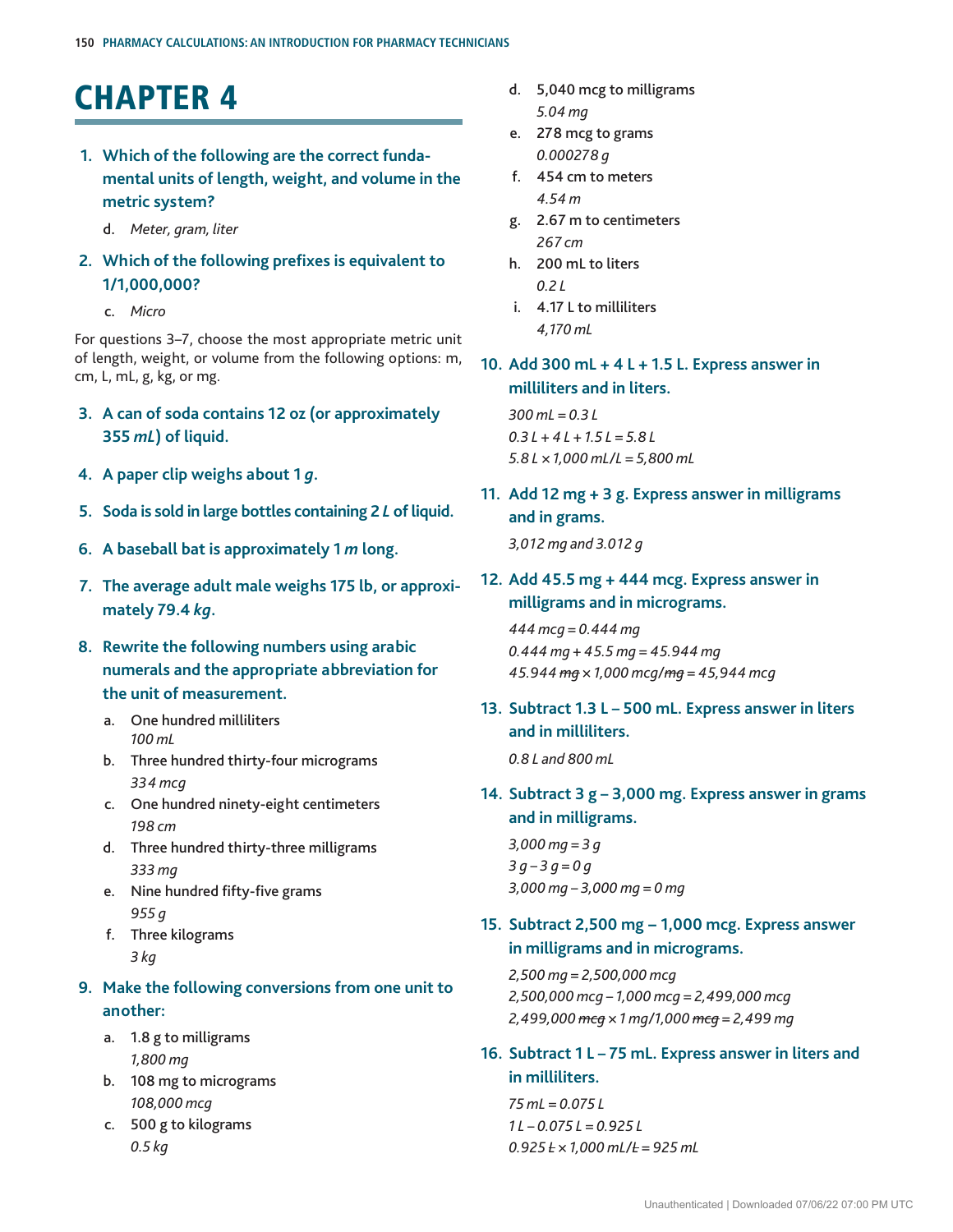- **17. Use dimensional analysis to make the following conversions from one unit to another:**
	- a.  $1.33 \text{ kg} =$  mg *1,330,000 mg*
	- b.  $275$  mL = \_\_\_\_\_ L *0.275 L*
	- c.  $100 \text{ cm} =$  \_\_\_\_\_\_\_ m *1 m*
	- d.  $5,120$  mcg = \_\_\_\_\_ g *0.00512 g*
- **18. A local physician prescribes levothyroxine, which is a medication used to treat a disease called hypothyroidism. The prescription calls for levothyroxine 0.125-mg tablets, one tablet daily by mouth. Your pharmacy technician colleague fills the prescription using levothyroxine 125-mcg tablets. Use dimensional analysis to determine if the correct dose was dispensed.**

- **19. Please make the following conversions from one unit to another:**
	- a. 750 mcg = \_\_\_\_\_\_\_\_\_\_\_ mg *0.75 mg*
	- b. 0.8 mg = \_\_\_\_\_\_\_\_\_\_\_\_\_ mcg *800 mcg*
	- c. 2,326 mL = \_\_\_\_\_\_\_\_\_\_\_\_\_\_\_\_ L *2.326 L*
	- d.  $500,000 \text{ mg} =$  \_\_\_\_\_\_\_\_\_\_\_\_\_\_\_\_\_\_ kg *0.5 kg*

## **CHAPTER 5**

- **1. Convert the following numeral volumes to milligrams:**
	- a. 0.1 oz  *2,840 mg*
	- b. 1/8 gr  *8.1 mg (rounded)*
- **2. Convert numeral volumes to the units indicated in the first blank, then use that answer to complete the second conversion in each problem below.**
	- a.  $15 \text{ mL} = 1/2 \text{ fl oz} = 3 \text{ tsp}$  *15 mL = 1/2 fl oz (30 mL/oz) 15 mL × 1 tsp/5 mL = 3 tsp*
- b.  $1 pt = 480 ml = 0.48 L$  *16 oz/pt × 30 mL/oz = 480 mL 480 mL × 1 L/1,000 mL = 0.48 L*
- c.  $1/2$  pt =  $1/4$  qt = 0.24 L *1 qt/2 pt × 1/2 pt = 1/4 qt 1/4 qt × 960 mL/qt × 1 L/1,000 mL = 0.24 L*
- d.  $0.25$  L = 250 mL = 8.3 fl oz *0.25 L × 1,000 mL/L = 250 mL 250 mL × 1 fl oz/30 mL = 8.3 fl oz*
- **3. Convert the following numeral volumes to grams:**
	- a. 0.5 oz
		- *14.2 g*
	- b. 3/8 lb
	- *170.3 g* c. 1.5 oz
		- *42.6 g*
- **4. Number the following measurements in order from 1 to 6, from smallest to largest volume:**

Solution: Convert each quantity to mL and compare.

- a. Liter 1,000 mL
- *6*
	- b. Fluid ounce 30 mL
		- *3*
	- c. Tablespoon 15 mL
		- *2*
	- d. Milliliter
		- 1 mL
- *1* e. Pint 480 mL
- *4*
	- f. Quart 960 mL *5*
- **5. Convert the following numeral volumes to milliliters:**
	- a. 2 fl dr  *8 mL*
	- b.  $4$  fl oz  *120 mL*
	- c. 2 qt  *1,920 mL*
	- d. 12 fl oz
	- *360 mL*

*<sup>0.125</sup> mg × 1,000 mcg/mg = 125 mcg. This is the correct dose.*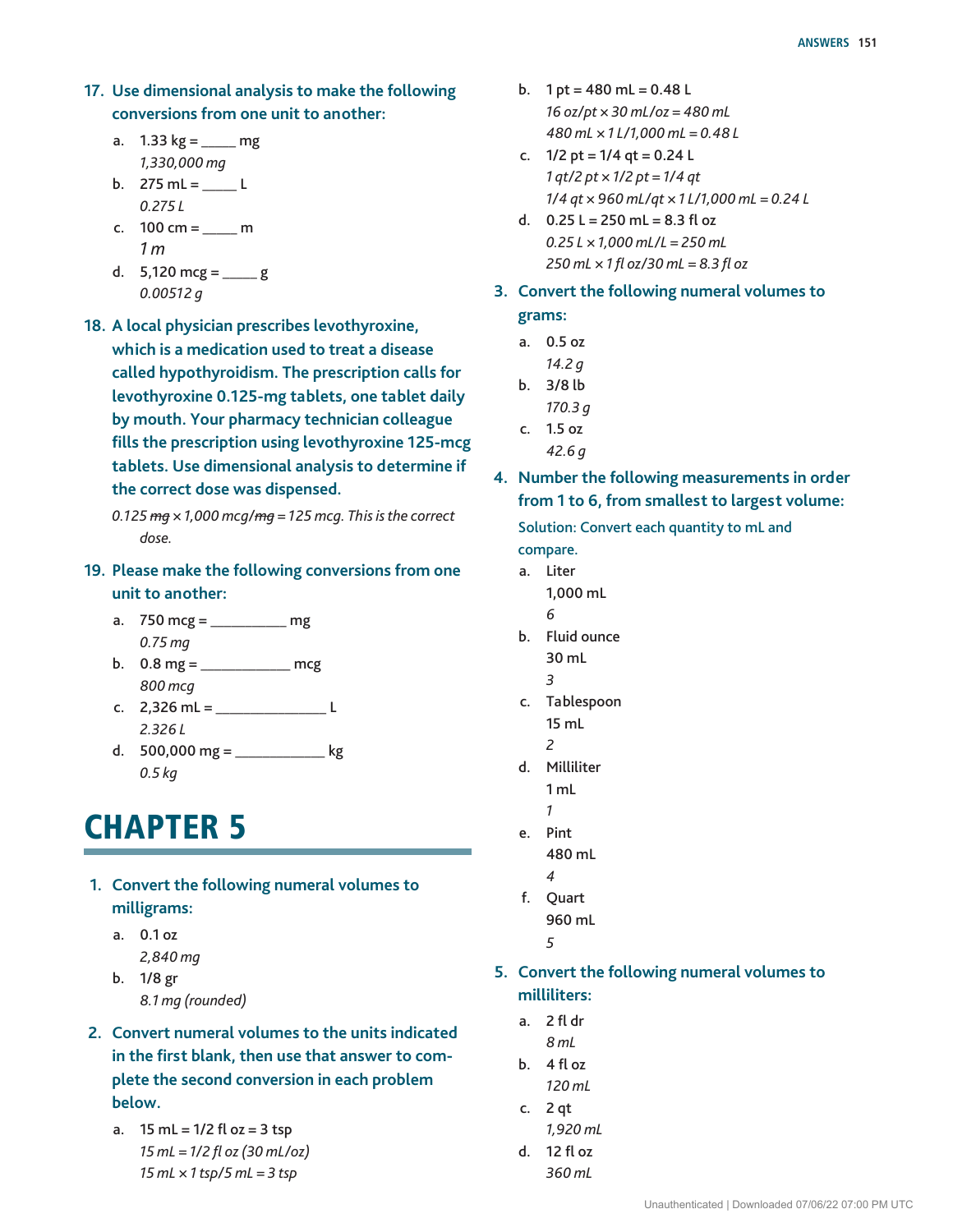#### **152 Pharmacy Calculations: An Introduction for Pharmacy Technicians**

- e. 2 T
	- *30 mL*
- f. 1.5 tsp
	- *7.5 mL*

**6. Convert the following numeral volumes as indicated in the problem:**

- a. 1.25 L  *1.3 qt 1.25 L × 1,000 mL/L × 1 qt/960 mL = 1.3 qt*
- b. 8 fl oz  *240 mL 30 mL/fl oz × 8 fl oz = 240 mL*
- c. 20 mL  *4 tsp 20 mL × 1 tsp/5 mL = 4 tsp* d. 180 mL
- *6 fl oz 180 mL × 1 fl oz/30 mL = 6 fl oz*
- **7. Number the following weights in order from 1 to 6, from smallest to largest:**
	- a. 10,000 mcg
	- *2*
	- b. 1 mg
- *1* c. 5 gr
	- *3*
	- d. 0.9 g  *4*
	- e. 1 oz  *5*
	- f. 1/2 lb *6*

## **8. Change the following numeral volumes to milligrams:**

- a. 0.4 lb
- *0.4 lb × 454 g/lb × 1,000 mg/g = 181,600 mg* b. 1.1 kg
	- *1.1 kg × 1,000 g/kg × 1,000 mg/g = 1,100,000 mg*
- c. 8 oz  *8 oz × 28.4 g/oz × 1,000 mg/g = 227,200 mg*
- d. 20 gr  *20 gr × 1 g/15.4 gr × 1,000 mg/g = 1,299 mg*

## **9. Convert the following body weights as indicated in the problem and round to the nearest tenth:**

- a. Newborn: 10.3 lb  *4.7 kg*
- b. 1 year old: 21 lb  *9.5 kg*
- c. 5 year old: 21.8 kg  *48 lb*
- d. 18 year old: 77.6 kg  *170.7 lb*
- e. 26 year old: 135 lb  *61.4 kg*
- f. 35 year old: 264.5 lb  *120.2 kg*
- **10. Theresa Jones receives an order for a medication in suspension form. The order calls for 240 mL of the suspension to be dispensed. Theresa needs to select a prescription bottle for dispensing the medication. The bottles are sorted by volume in fluid ounces. What size bottle should Theresa pull from the shelf to prepare the prescription?**

*Theresa should pull an 8-fl-oz bottle from the shelf. Given that 1 fl oz = 30 mL (approximately), an 8-fl-oz bottle would be required to prepare a 240-mL suspension.*

- **11. Sara James is a 34-year-old woman with an acute infection of the kidneys. The hospital-based physician orders tobramycin 2 mg/kg as a one-time loading dose and requests pharmacist-managed dosing after that. The first dose must be calculated to prepare this medication. Sara weighs 145 lb.**
	- a. What is Sara's weight in kilograms (rounded to the nearest kilogram)?
		- *145 lb × 1 kg/2.2 lb = 66 kg*
	- b. How much tobramycin will Sara receive in the first dose (rounded to the nearest 10 mg)?  *130 mg*
	- c. Tobramycin solution contains 40 mg in 1 mL. How much tobramycin solution is required to make the dose calculated in Part B?  *3.25 mL*
- 12. The technician at R<sub>x</sub> Pharmacy receives a new pre**scription from Mrs. Jones and checks the electronic patient profile to verify that the patient information is complete. Patients typically relay their weight in pounds to the pharmacy. Pharmacy technicians then must calculate the weight in kilograms. The patient information record indicates that Mrs. Jones weighs 113 lb or 249 kg. What is wrong with this information and how might the error have occurred?**

 *The person who did the calculation multiplied pounds × 2.2 lb/kg instead of dividing. Mrs. Jones actually weighs 51.4 kg.*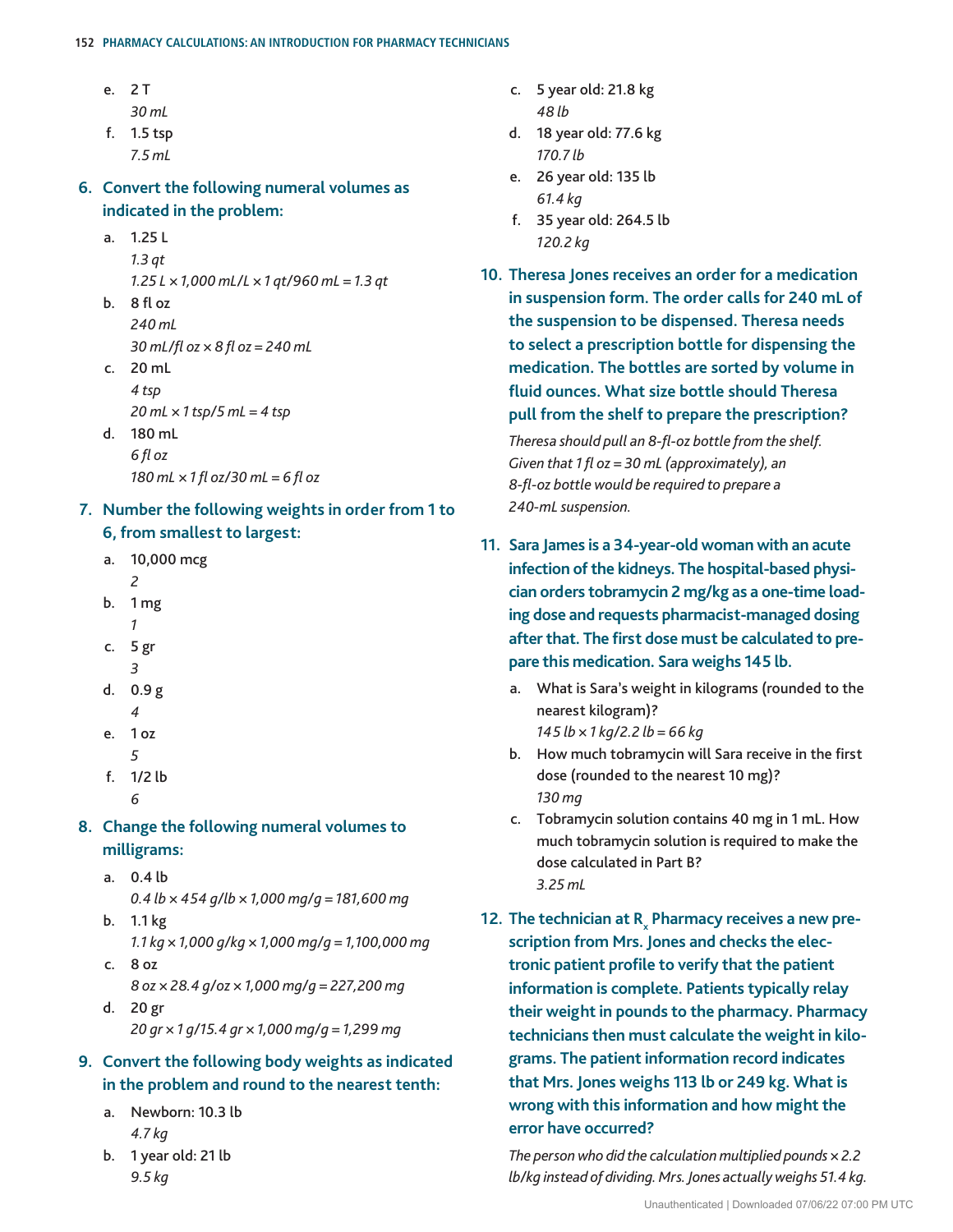## For problems 13–15, calculate the amount required per the drug orders.

- **13. Amoxicillin 20 mg/kg/dose is ordered for James Town. James is 3 years old and weighs 30 lb. How much amoxicillin per dose will he receive?**  *273 mg, likely rounded to 275 mg*
- **14. A veterinarian ordered furosemide 2 mg/kg twice a day for Les Waters' dog, which has heart failure. The weight will subsequently need to be rounded to the nearest kilogram.**
	- a. Les' dog weighs 45 lb. How much will the dog receive in one dose?  *45 lb × 1 kg/2.2 lb = 20 kg (rounded) × 2 mg/kg = 40 mg*
	- b. Les' prescription indicates that the furosemide solution contains 10 mg/mL. What volume will he need to measure for one dose?  *40 mg × 1 mL/10 mg = 4 mL*
- **15. April Schauer has a fever. Her mother states that the pediatrician ordered acetaminophen 20 mg/ kg of body weight for her first dose, and then acetaminophen 15 mg/kg every 6 hours after that while her oral temperature is 100°F or more. April weighs 66 lb.**

 *April weighs 30 kg*

- a. How much acetaminophen should April's mother give her for the first dose?  *20 mg/kg × 30 kg = 600 mg*
- b. What should April's subsequent acetaminophen doses be?  *15 mg/kg × 30 kg = 450 mg*
- **16. A physician orders nitroglycerin 1/150 gr to be placed under the tongue for chest pain. The pharmacy carries nitroglycerin in 0.4-mg and 0.6-mg tablets. Which tablet is correct for this order? (Note: Pharmaceutical companies that make nitroglycerin assume 60 mg = 1 gr.)**

*1/150 gr = 0.007 gr 65 mg/1 gr = x/0.007 gr x = 0.45 mg The 0.4-mg tablet is the correct choice.*

- **17. Convert the following measurements as indicated:**
	- a. 1 T  *15 mL*
- b. 1 tsp
	- *5 mL*
- c. 2.5 L  *5.2 pt*
- d. 500 mL
- *16.7 fl oz*
- **18. In 1 week during flu season, the pharmacy where you work received six different prescriptions for Hycodan cough syrup, including two prescriptions for 4 fl oz, one prescription for 240 mL, one prescription for 180 mL, one prescription for 120 mL, and one prescription for 6 fl oz.**
	- a. What is the total number of fluid ounces of Hycodan dispensed that week? *(2 × 4 fl oz) + 6 fl oz = 14 fl oz 240 mL + 180 mL + 120 mL = 540 mL 540 mL × 1 oz/30 mL = 18 fl oz 14 fl oz + 18 fl oz = 32 fl oz dispensed*
	- b. How many milliliters of Hycodan were dispensed that week? *32 fl oz × 30 mL/fl oz = 960 mL*
- **19. A full bottle of nitroglycerin 0.6 mg contains 25 sublingual tablets. How many grains of nitroglycerin are in a full bottle?**

 *0.6 mg/tablet × 25 tablets = 15 mg nitroglycerin in one bottle*

 *15 mg × 1 gr/65 mg = 0.23 gr per bottle of 0.6 mg nitroglycerin*

- **20. Dr. Ole Mann still orders acetaminophen with codeine the old-fashioned way. Using the conversion formula provided in this text, how many milligrams of codeine should be in each tablet of the strengths listed below?**
	- a. Tylenol with codeine 1/4 gr  *1/4 gr × 65 mg/gr = 16.25 mg*
	- b. Tylenol with codeine 1/2 gr  *1/2 gr × 65 mg/gr = 32.5 mg*
	- c. Tylenol with codeine 1 gr  *1 gr = 65 mg*
- **21. A prescription is written with the following directions: Take 1 1/2 tsp by mouth four times a day. How many fluid ounces must be dispensed to last 8 days for this prescription?**

*1 1/2 tsp = 7.5 mL 7.5 mL × 4 times/day = 30 mL/day 30 mL/day × 8 days = 240 mL needed for 8 days 240 mL = 8 fl oz*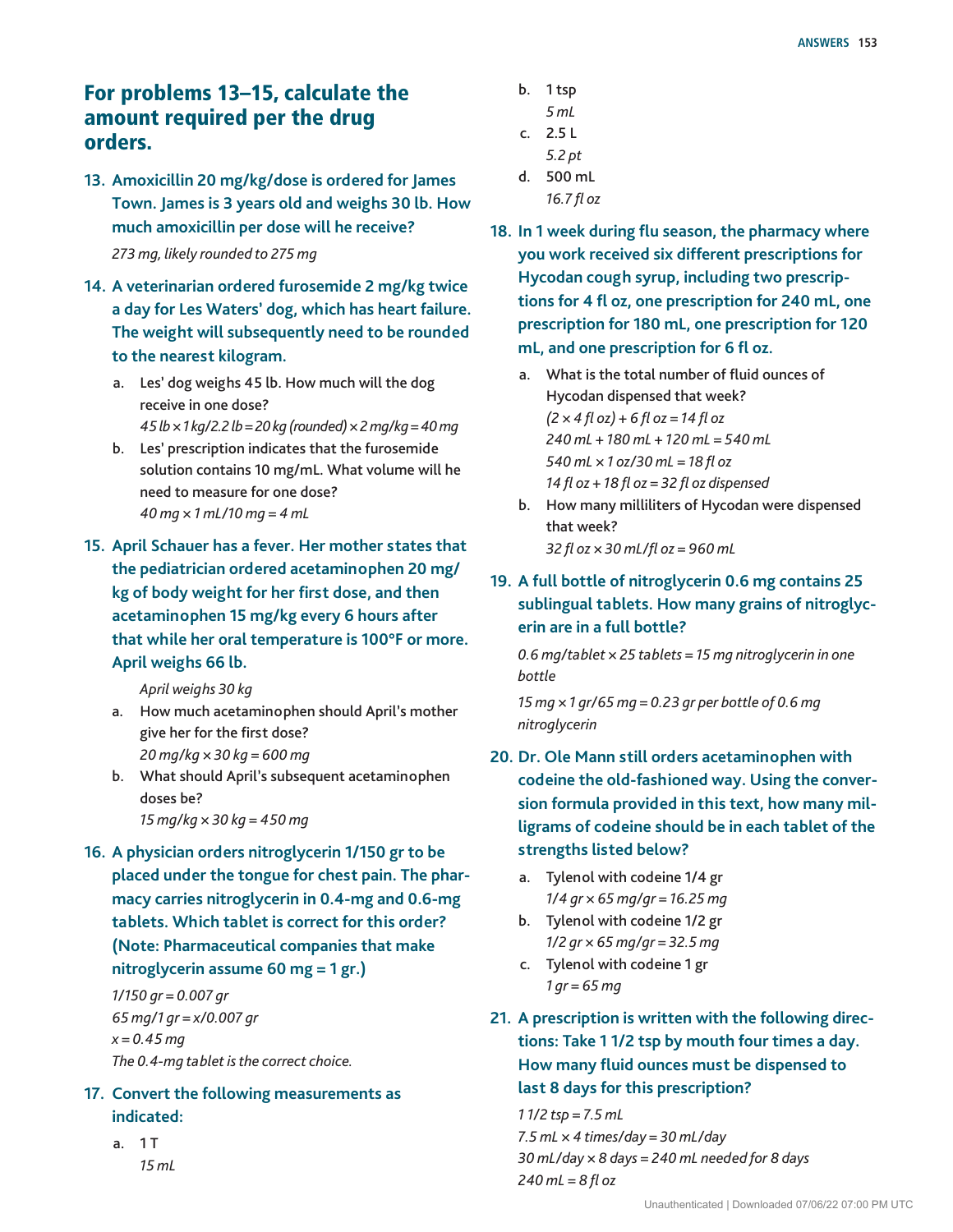**22. A prescription is written with the following directions: Take 2 tsp by mouth daily for 10 days. How many milliliters must be dispensed to satisfy the full therapy for this prescription?**

*2 tsp = 10 mL needed per day 10 mL × 10 days = 100 mL must be dispensed*

## **CHAPTER 6**

**1. Dr. Payne orders penicillin G, 5 million units intravenous piggyback (IVPB) to be given to a patient at 2300 and every 4 hours thereafter throughout the day. At what times on a 12-hour clock should the penicillin IVPB be given?**

 *2300 is 11:00 p.m. Therefore, medication should be given at 11:00 p.m., 3:00 a.m., 7:00 a.m., 11:00 a.m., 3:00 p.m., and 7:00 p.m.*

**2. Patient Joe Kerr is in the emergency room for chest pain and reports taking nitroglycerin 0.4 mg sublingually at 11:45 p.m. and again at 12:15 a.m. Convert these times to military time.**  *2345 and 0015, respectively*

**3. The records indicate that patient Leigh King was** 

**admitted to the hospital at 1600. What time is this on a 12-hour clock?** *1600 − 1200 = 4:00 p.m.*

**4. A patient is to be given KCl 20 mEq IVPB at 1300, 1700, and 2100. The medication was administered at 1:00 p.m., 7:00 p.m., and 11:00 p.m. Was the medication given at the correct times?**

*The first dose was given at the correct time; the second should have been given at 5:00 p.m. and the third at 9:00 p.m.*

**5. Patient Ann Teac is to be given furosemide 20 mg PO at 2100 and every 6 hours thereafter for 24 hours. At what military times should the furosemide be given?**

*2100 is 9:00 p.m. (first dose). Subsequent doses should be given at 0300 (3:00 a.m.), 0900 (9:00 a.m.), 1500 (3:00 p.m.), and at 2100 (9:00 p.m.).*

**6. Normal body temperature, measured orally, is 98.6°F. Convert this temperature to degrees centigrade.**

**7. Normal body temperature, measured in the ear canal, is 37.6°C. Convert this temperature to degrees Fahrenheit.**

 *°F = (1.8)°C + 32 = 37.6(1.8) + 32 = 99.7°F*

**8. The average temperature of lava ranges between 1,300°F and 2,200°F. Convert this range to degrees centigrade.**

 *Between 704°C and 1,204°C*

- **9. Water droplets in clouds are often supercooled; that is, they remain liquid at temperatures below the usual freezing point. A cloud droplet freezes as soon as its temperature drops below −40°C. Convert this temperature to degrees Fahrenheit.** *°F = −40(1.8) + 32 = −40°F*
- **10. Plateau Station, Antarctica, recorded a temperature of −86.2°C on July 20, 1968. Convert this temperature to degrees Fahrenheit.** *−123.2°F*
- **11. Mannitol may crystallize if exposed to temperatures of less than 20°C. Convert this temperature to degrees Fahrenheit.** *68°F*
- **12. Glucagon should be stored at controlled room temperature between 20°C and 25°C. In what Fahrenheit temperature range should glucagon be stored?**

 *Between 68°F and 77°F*

**13. Diltiazem should be stored at 77°F but will tolerate temperatures between 59°F and 86°F for brief periods of transport. Convert this temperature range to degrees centigrade.**

 *°C = (59 – 32)/1.8 = (27)/1.8 = 15°C (86 – 32)/1.8 = (54)/1.8 = 30°C Between 15°C and 30°C*

**14. Some medications should be stored in a freezer in which the temperature can range from −4°F to 14°F. Convert this temperature range to degrees centigrade.**

*−20°C and −10°C*

**15. Some laboratory specimens must be stored in a freezer in which the temperature ranges from −32°C to −26°C. Convert this temperature range** 

Unauthenticated | Downloaded 07/06/22 07:00 PM UTC

 *37°C*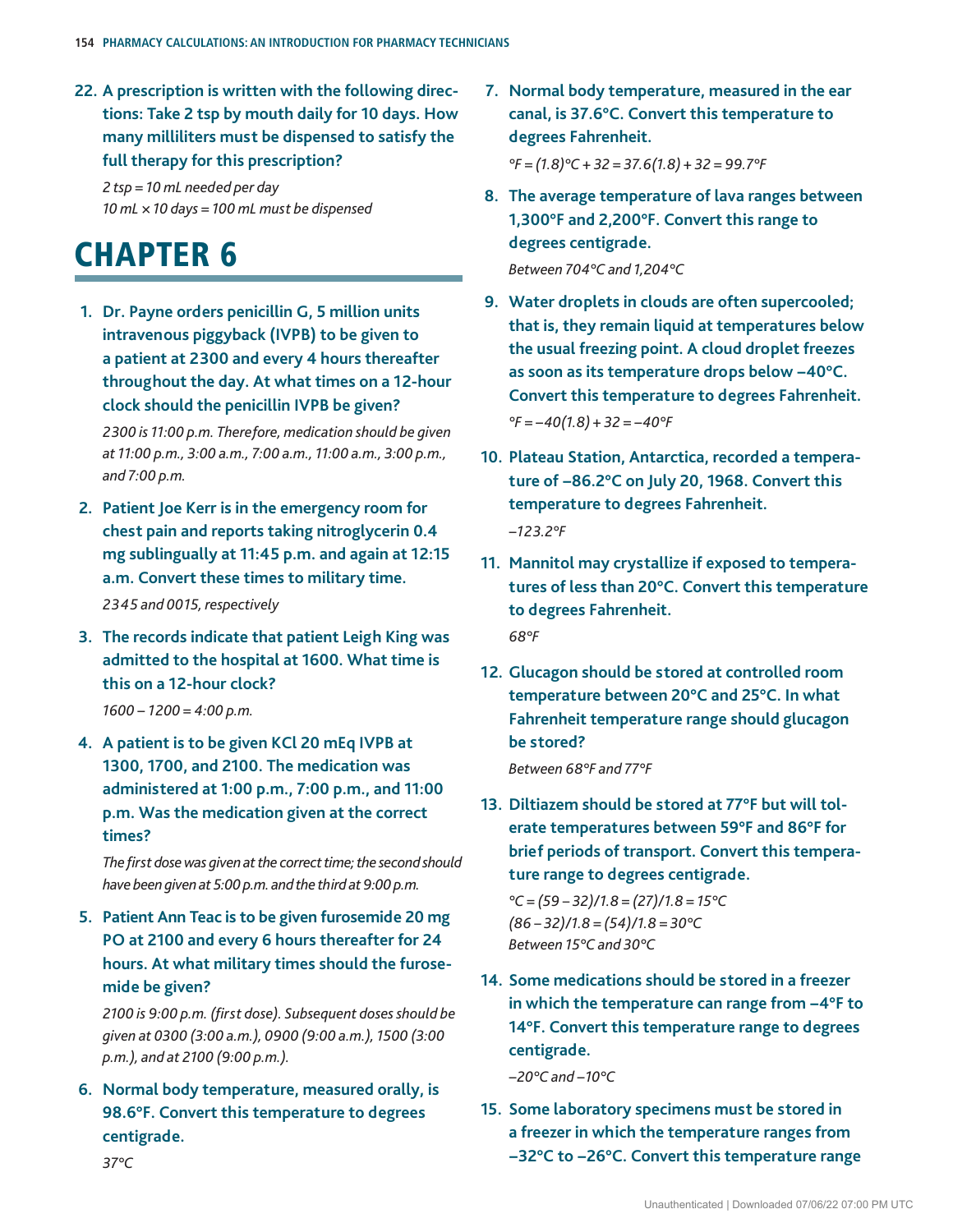#### **to degrees Fahrenheit. Round to the nearest degree.**

*°F = 1.8(–32) + 32 = −26°F °F = 1.8(–26) + 32 = −15°F Between −26°F and −15°F when rounded*

**16. Varivax (varicella virus) vaccine should be stored between −15°C and −50°C. The pharmacy freezer reads −10°F. Is this temperature within proper range?**

*Yes, that would be a temperature of −23°C.*

**17. On January 16, 2009, the temperature at Big Black River in Maine was −50°F. Convert this temperature to degrees centigrade.**

*°C = (–50) – 32/1.8 = −46°C*

- **18. In Tipton, Oklahoma, the temperature was 120°F on June 27, 1994. Convert this temperature to degrees centigrade.**  *49°C*
- **19. Before it is opened, injectable insulin should be stored at 2°C to 8°C. Should it be stored in the refrigerator, in the freezer, or at room temperature?**

 *°F = 1.8(2) + 32 = 36°F °F = 1.8(8) + 32 = 46°F Refrigerator temperatures range from 36°F to 46°F; therefore, the medication should be refrigerated.*

**20. To maintain potency, Zostavax (zoster vaccine) should be stored between −58°F and 5°F. Convert this temperature range to degrees centigrade.**

*−50°C and −15°C*

## **CHAPTER 7**

### **1. List eight pieces of information required on a prescription.**

 *Patient name and address*

 *Name, formulation, and strength of the medication Quantity of the medication to dispense Directions to the patient (route of administration, frequency of administration) Date written (time in institutional setting, if applicable) Prescriber name and address Prescriber signature Prescriber license classification*

- **2. Write the meaning of the following abbreviations used in compounding:**
	- a. qs *a sufficient quantity*
	- b. ad  *up to*
	- c. aa  *of each*

**3. Write the meaning of the following routes of administration:**

- a. p.o.  *by mouth*
- b. IVP  *IV push*
- c. IM  *intramuscular*
- d. Top.  *topical*

## **4. Decode the following prescription directions and write a simple sentence in English as it would appear on a label.**

- a. i tab p.o. b.i.d.  *Take one (1) tablet by mouth two times a day.*
- b. ii caps p.o.  $q6h \times 7$  days  *Take two (2) capsules by mouth every 6 hours for 7 days.*
- c. Lantus insulin 100 units/mL sig: 20 units sc qAM  *Inject 20 units (0.2 mL) under the skin every morning.*
- d. Cortisporin Otic gtts disp: 15 mL sig: gtts iii a.s. t.i.d.  $\times$  5 d. Place cotton in L canal  $\overline{P}$  gtts.  *Instill three (3) drops into the left ear three times a day for 5 days. Place cotton in the left ear canal after the drops.*

## **5. Check the following DEA numbers to see if they meet the test for validity. Indicate why you think they could be valid or are invalid.**

- a. Wilma Ruth, MD, DEA Registration # AR1234563  $1.1 + 3 + 5 = 9$  2.  $2 + 4 + 6 = 12$  $3. 2 \times 12 = 24$   $4. 24 + 9 = 33$  *Could be valid*
- b. Daniel Bones, MD, DEA Registration # BB2754388  $1.2 + 5 + 3 = 10$   $2.7 + 4 + 8 = 19$

 $3.2 \times 19 = 38$   $4.38 + 10 = 48$  *Could be valid*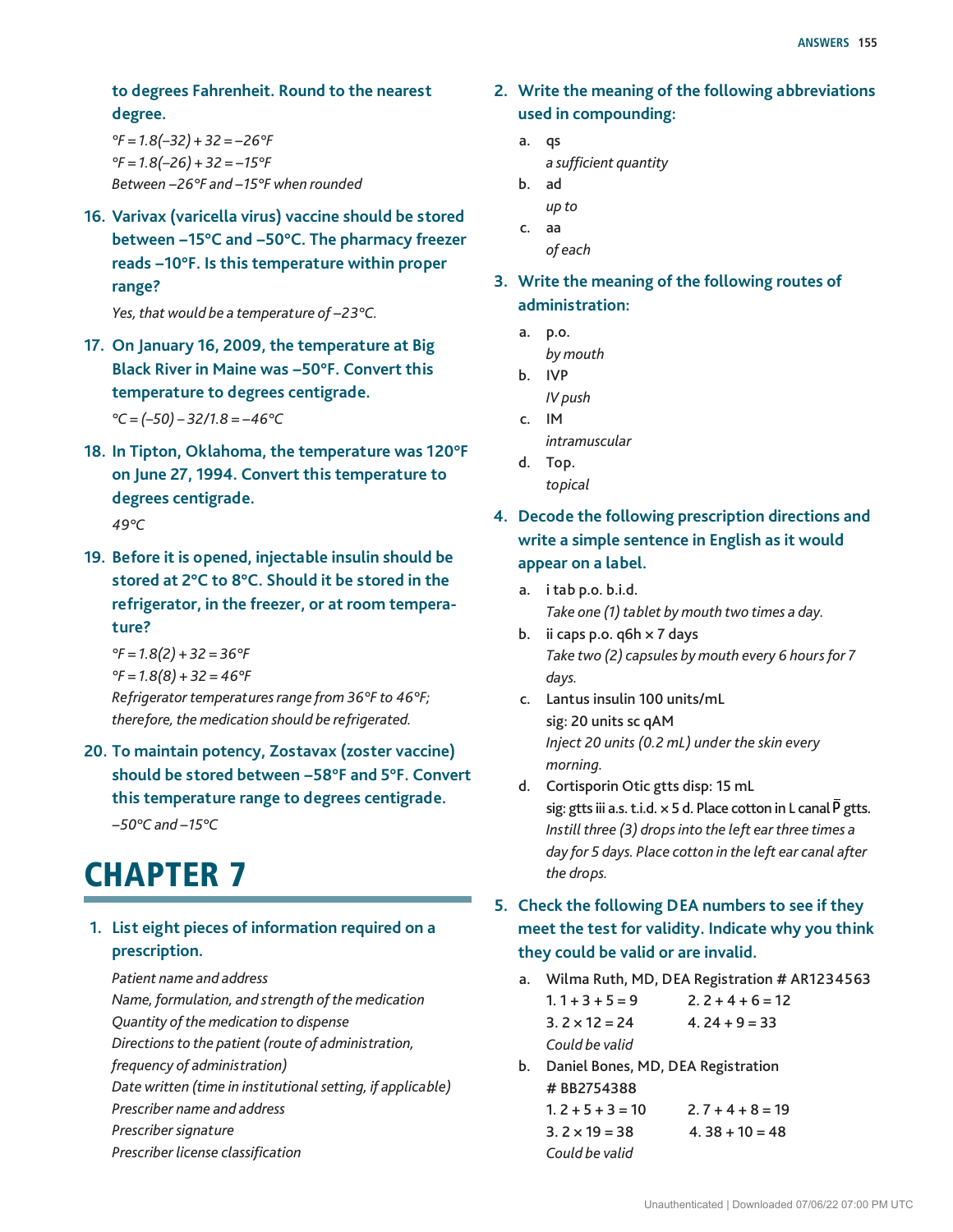#### **156 Pharmacy Calculations: An Introduction for Pharmacy Technicians**

- c. Rebecca Darling, DVM, DEA Registration # BD5704386  $1.5 + 0 + 3 = 8$   $2.7 + 4 + 8 = 19$ 
	- $3.19 \times 2 = 38$   $4.38 + 8 = 46$  *Could be valid*
- **6. A prescription for Tylenol with codeine liquid for Jonathan Jameson, who broke his leg, instructs him to take 15 mL every 4 hours if needed for pain. The physician wants the pharmacy to dispense a 5-day supply. How much should the pharmacy dispense? Assume Jonathan takes the medication as ordered around the clock.**

 *If Jonathan takes as many doses as possible, he will receive 6 doses per day.*

*24 h/ day 4h* <sup>=</sup> *6 doses per day*

 *Each dose is 15 mL. 6 doses × 15 mL = 90 mL/day × 5 days = 450 mL*

## **7. Write the abbreviations that correspond to the following words or phrases:**

- a. capsule *cap*
- b. suspension  *susp.*
- c. after meals *p.c.*
- d. twice a day *BID*
- e. as directed  *u.d.*
- f. no known allergies  *NKA*
- **8. Lantus insulin contains 100 units per milliliter and is sold in a 10-mL vial. If a patient injects 15 units (0.15 mL) qhs, at what time of day will he or she be administering the insulin?**

 *At bedtime.*

 **How much insulin will the patient use in 1 week?**  *He or she will use 105 units or 1.05 mL.*

## **9. Lantus insulin expires 28 days after a vial is opened. If the patient in Problem 8 uses his or her insulin as ordered, how much will be left in the vial after 28 days?**

 *0.15 mL/day × 28 days = 4.2 mL used 10 mL − 4.2 mL = 5.8 mL remaining*

## **10. What information is needed before you can fill the following prescription?**

| Dan Kashain, M.D.<br>1689 South Court Street, Visalia, CA |                |
|-----------------------------------------------------------|----------------|
| Name: Carter Moss<br>Address: 15510 Ave 313, Visalia, CA  | Date: $2/29/2$ |
| Rx: Azithromycin 250 mg/5 mL                              |                |
| $sig: i$ tsp q 6                                          |                |
| Dan Kashain<br>$Refills: -0-$                             | M.D.           |

 *The following information is missing from this prescription: the volume to be dispensed, the route of administration (it is safe to assume that it is to be given by mouth because it is ordered as a teaspoonful), and the duration of therapy.*

## **11. Write out the directions listed below completely as you would type them on a prescription label.**

- a. ii gtts o.s. qid while awake  *Instill two (2) drops in the left eye four times a day while awake.*
- b. 15 mL p.o. q4h prn cough or congestion  *Take one (1) tablespoonful (15 mL) by mouth every 4 hours as needed for cough or congestion.*
- c. i tab sl q5 min  $\times$  3 prn chest pain  *Place one (1) tablet under the tongue as needed for chest pain. May repeat every five (5) minutes for a total of 3 doses if chest pain persists.*
- d. caps ii p.o. B.I.D. for blood pressure  *Take two (2) capsules by mouth twice a day for blood pressure.*

#### **12. Write the meaning of the following abbreviations:**

- a. oz  *ounce*
- b. AC and HS  *before meals and at bedtime*
- c. q8h  *every eight (8) hours* d. prn
	- *as needed*
- e. au  *both ears*
- f. qs *a sufficient quantity*

## **13. Calculate the number of tablets needed to fill the following prescription:**

 Rx : Azithromycin 250-mg tablets Disp: 5 days' supply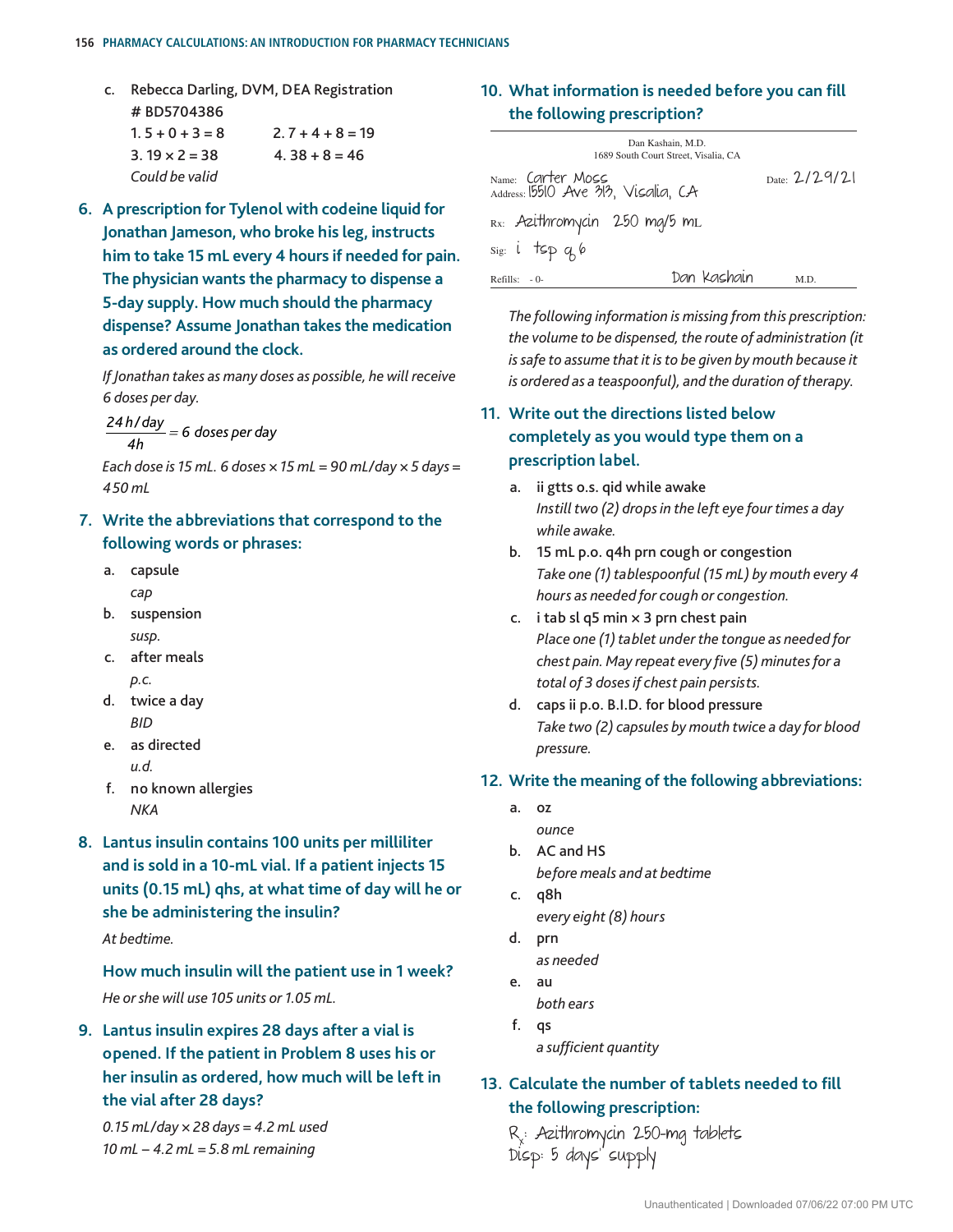Sig: tabs ii now, then i tab daily *2 (now) + (1 tab/day × 4 d) = 6 tablets*

## **14. To answer the following questions, refer to this drug order: Vancomycin 1 g IVPB Q12h** *× 6* **wk for osteomyelitis.**

- a. How many IVPB doses will the patient receive daily?
	- *Every 12 hours = 2 doses per day*
- b. How many doses will the patient receive over the entire course of therapy?  *2 doses/day × 7 days/week × 6 weeks = 84 doses*

## **15. The following prescription for amoxicillin suspension for a child with an acute middle ear infection is received:**

 Amoxicillin susp. 400 mg/5 mL  $320$  mg (4 mL) QBH  $\times$  7 days

## **Amoxicillin 400 mg/5 mL for suspension is available in 50 mL, 75 mL, and 100 mL bottles. Which size will be dispensed?**

 *4 mL/dose × 3 doses/day = 12 mL/day 12 mL/day × 7 days = 84 mL; therefore, the 100-mL bottle is necessary*

**16. The automated dispensing cabinet in the ICU needs to be filled with enough hydromorphone 1-mg vials to last the next 24 hours. Three patients in the unit have the following orders:**

 Patient A: Hydromorphone 1 mg Q4H prn moderate pain

 Patient B: Hydromorphone 1 mg Q2H prn moderate to severe pain

 Patient C: Hydromorphone 0.5 mg Q3H for pain Assume that each patient will take the maximum dose allowed. There are 12 vials available in the unit. Par tial vials cannot be saved for another dose.

- a. How many total vials are needed for 24 hours? *26; Patient A needs 6 vials, Patient B needs 12 vials and Patient C needs 8 vials to last for one 24 hour period.*
- b. How many more hydromorphone vials will you need to add to last 24 hours? *26 − 12 = 14*

## **17. For each of the sigs given below, state how many doses the patient will receive in 1 d.**

- a. Q2h  *24 hr/day × 1 dose/2 hr = 12 doses/day* b. TID
	- *3 doses/day*
- c. Q8h  *24 hr/day × 1 dose/8 hr = 3 doses/day*
- d. *Q*4h  *24 hr/day × 1 dose/4 hr = 6 doses/day*
- e. *BID 2 doses/day*
- f. *Q*6h  *24 hr/day × 1 dose/6 hr = 4 doses/day*
- **18. How many tablets or capsules will be dispensed with each of the following prescriptions:**
	- a. Tetracycline 250-mg capsules, one BID for acne disp: 1 month's supply  *2 doses/day × 30 days = 60 capsules*
	- b. Lomotil tabs, q3h prn diarrhea, max 6/days disp: 1 week's supply  *6 tablets/day × 7 days = 42 tablets*
- **19. For each of the past 4 weeks, the usage of Vicodin tablets from an automated dispensing cabinet is as follows:**

#### **Week 1: 86 tablets; Week 3: 93 tablets**

#### **Week 2: 120 tablets; Week 4: 112 tablets**

a. How many Vicodin tablets are used in an average week?

 *103 (rounded)*

b. The current tablet count in the drawer is 7 tablets, and the maximum for the drawer is 125 tablets. How many tablets should be added to reach the maximum? *125 − 7 = 118 tablets*

## **20. Calculate the days' supply for the following prescriptions:**

a.  $R_{x}$ : Fluticasone propionate HFA 110 mcg Sig: Inhale two (2) puffs by mouth twice a day Disp: 12 g (120 metered dose actuations)  *Total quantity dispensed = 120 puffs (metered dose acutations) 2 puffs/dose × 2 doses/day (BID) = 4 puffs per day*

 *Days' supply = 120 puffs/4 puffs per day = 30 days' supply*

b. Metoprolol tartrate 50-mg tabs Sig: Take one (1) tablet by mouth twice a day Disp: 180 tabs  *Total quantity dispensed = 180 tabs 1 tab/dose × 2 doses/day (BID) = 2 tabs per day Days' supply = 180 tabs/2 tabs per day = 90 days' supply*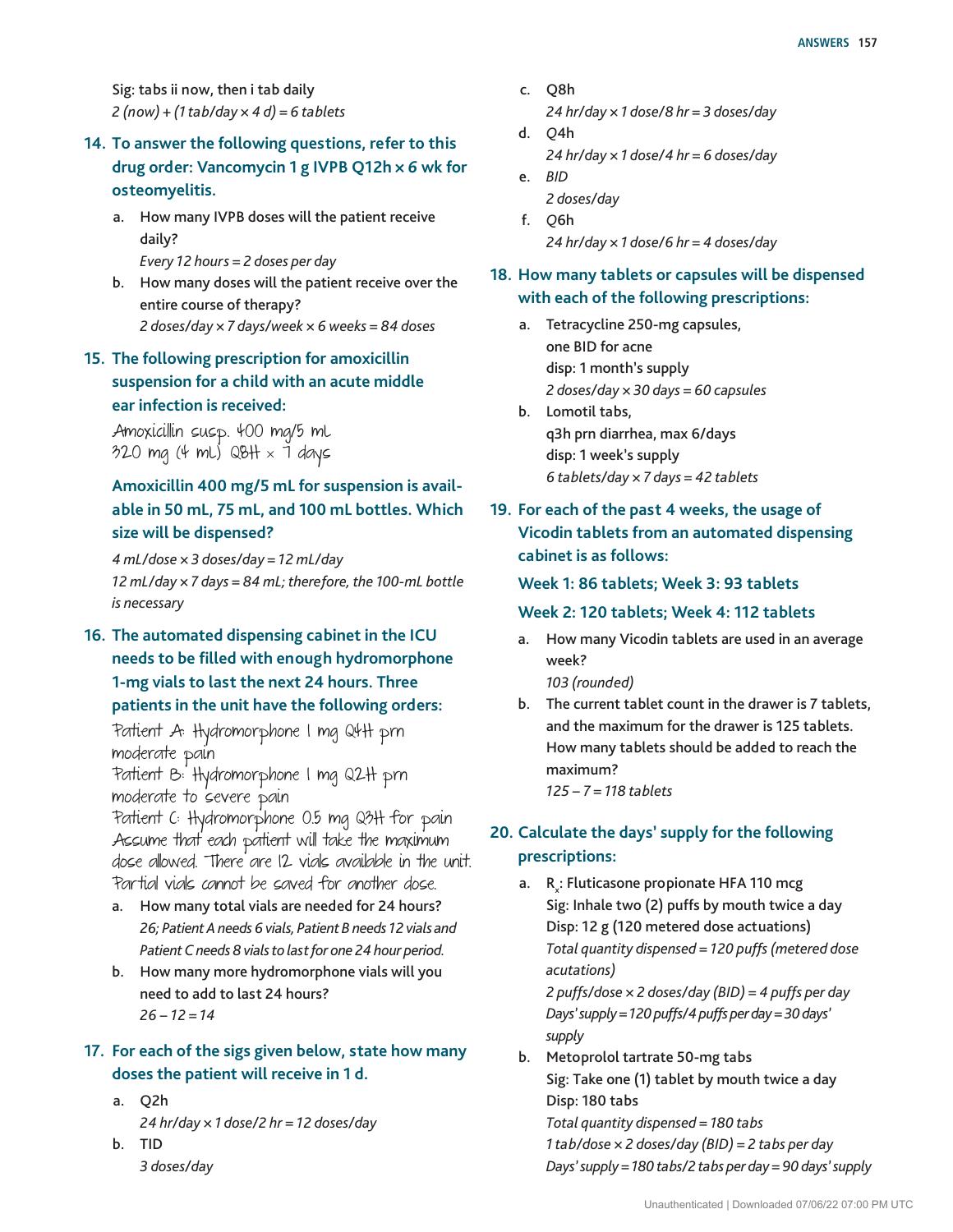#### **158 Pharmacy Calculations: An Introduction for Pharmacy Technicians**

- c. Humulin R U-100 (100 units/mL) Sig: Inject 0.3 mL (30 units total) under the skin before meals Disp: 2 10-mL vials  *Total quantity dispensed = 20 mL (2 10-mL vials) 0.3 mL/dose × 3 doses/day (ac) = 0.9 mL per day Days' supply = 20 mL/0.9 mL per day = 22 days' supply (rounded)*
- **21. A prescription is written for an amoxicillin suspension 250 mg/5 mL; 1 tsp p.o. b.i.d., dispense 150 mL. What is the days' supply?**

 *Total quantity dispensed = 150 mL 5 mL/dose (1 tsp) × 2 doses per day = 10 mL per day Days' supply = 150 mL/10 mL per day = 15 days' supply*

## **CHAPTER 8**

**1.**  $\frac{1}{11}$ **10** *x* **= 25** *1 10 x = 25*  $10 \times \frac{1}{10}$ *10 x =10 × 25* *x = 250*  $2. 0.1x = 20$  *x = 200* **3. 12***x* **= 144**  *x = 12* **4.** *x* **– 16 = 444**  *x = 460* **5. 30***x* **+ 15 = 615**  *30x + 15 = 615 30x + 15 – 15 = 615 – 15 30x = 600 x = 20*

## **Identify the unknown (define the variable) in the following situations:**

**6. A pharmacist wants to know how many individual prescriptions, each containing 30 amoxicillin 500-mg capsules, can be filled with the current supply on the shelf. Upon checking, you discover that the pharmacy has a supply of 4,322 amoxicillin** 

### **500-mg capsules. How many prescriptions, each containing 30 capsules, can be dispensed?**

 *Let x equal the number of individual prescriptions that can be dispensed.*

**7. A prescription calls for levofloxacin 500 mg PO once daily for 10 days. Unfortunately, the pharmacy only has levofloxacin 250-mg tablets to dispense. How many 250-mg levofloxacin tablets are needed to fill this prescription?**

*Let x equal the number of 250-mg tablets needed to fill the 10-day prescription.*

**8. A prescription calls for diazepam 5 mg to be taken twice daily. How many grams of diazepam will the patient take in 30 days?**

 *Let x equal the number of grams of diazepam the patient will take in 30 days.*

**9. A prescription calls for furosemide 20 mg to be given four times daily for 7 days. How many milligrams of furosemide will the patient take in 7 days?**

 *Let x equal the number of milligrams of furosemide the patient will take in 7 days.*

**10. A prescription calls for metformin 500 mg to be taken twice daily with meals. How many milligrams of metformin will the patient take in 30 days?**

 *Let x equal the number of milligrams of metformin the patient will take in 30 days.*

## **Identify the unknown (define the variable) in the following situations. Make an estimate of the answer.**

**11. A prescription for risperidone 1 mg calls for one tablet two times daily for 1 day, then two tablets twice daily for 1 day, and then three tablets twice daily for 7 days. How many tablets are needed to fill the prescription?**

*Let x equal the number of tablets needed to fill the prescription. Estimate 45 to 50 tablets (3 tablets twice a day = 6 per day for 7 days plus extras).*

**12. Tetracycline is available in 250-mg capsules. A prescription calls for two capsules four times daily for 10 days and then one capsule four times daily for 20 days. How many milligrams of tetracycline will the patient ingest over 30 days?**

 *Let x equal the number of milligrams of tetracycline taken over 30 days. Estimate 50,000 mg.*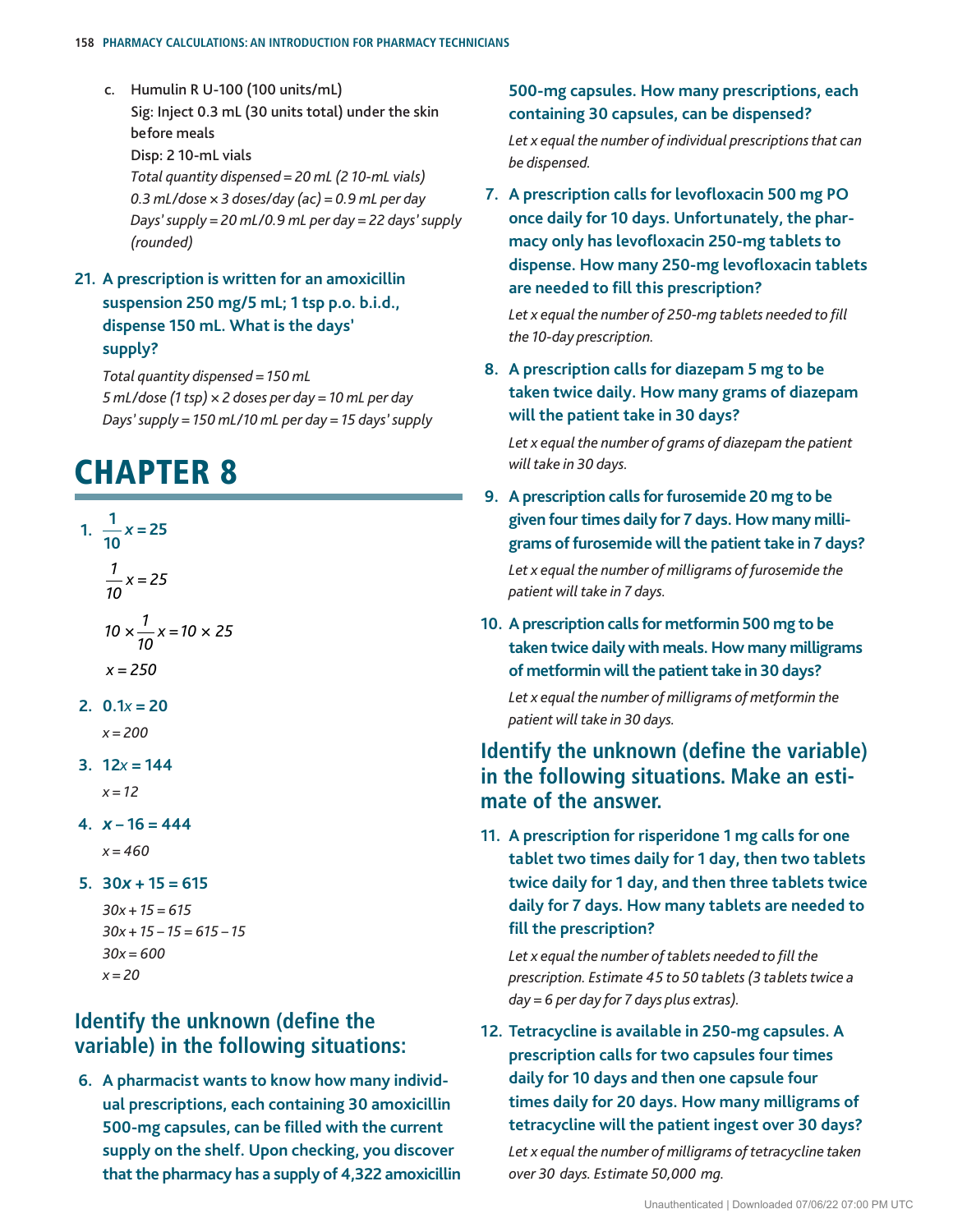**13. A patient is prescribed sertraline 50 mg once daily for days 1 to 7, 75 mg once daily for days 8 to 14, and 100 mg thereafter. The patient requests that a 30-day supply of 25-mg tablets be dispensed. How many 25-mg tablets are necessary to complete this prescription?**

 *Let x equal the number of 25-mg sertraline tablets dispensed. By estimating two tablets for 7 days, three tablets for 7 days, and four tablets for 16 days, approximately 100 sertraline 25-mg tablets are needed.*

**14. A pharmacy stocks 150 bottles of multivitamins on the shelf. During your weekly quality and outdating check, you discover that two-thirds of these bottles expire the next day and must be removed/discarded. How many bottles of multivitamins remain on the shelf?**

 *Let x equal the number of bottles that remain after twothirds are removed. Estimate 50.*

**15. A prescription calls for a total volume of 250 mL. Of the 250 mL, 25% is active ingredient, 10% is flavoring syrup, and the remaining 65% is water. What are the individual volumes of the active ingredient, the flavoring syrup, and the water in milliliters?**

 *Let x equal the number of milliliters of active ingredient. Estimate 60 mL (25% of 250 mL).*

*Let y equal the number of milliliters of flavoring syrup. Estimate 25 mL (10% of 250 mL).*

 *Let z equal the number of milliliters of water. Estimate 250 mL – 60 mL (active ingredient) – 25 mL (flavoring syrup) = 165 mL of water.*

**Identify the unknown (define the variable) in the following situations. Make an estimate of the answer, translate the situation to an equation, solve the equation, and check the solution against your original estimate for reasonableness.**

- **16. A pharmacy stocks 720 tablets on the shelf. Two-thirds of these tablets are used to fill prescriptions. How many tablets remain?**  *240 tablets*
- **17. The pharmacist asks you to compound three different strengths of a capsule in your specialty pharmacy. You have 2 g of active ingredient available and need to prepare the following compounds:**

8 capsules each containing 0.0325 g

12 capsules each containing 0.015 g

18 capsules each containing 0.0008 g

**Do you have enough active ingredient to prepare all the capsules? If so, how many grams of active ingredient are left after you prepare all the capsules?**

 *Let x equal the number of grams of active ingredient that are left.*

 *x = 2 – 8(0.0325) – 12(0.015) – 18(0.0008)*

 *x = 1.5456 g*

 *Yes, you have enough active ingredient to prepare all the capsules. There will be approximately 1.5 grams of active ingredient remaining.*

**18. A 45-g tube of anti-itch cream contains 1% diphenhydramine hydrochloride. How many grams of the diphenhydramine hydrochloride does the tube contain?**

 *0.45 g diphenhydramine hydrochloride*

**19. Zyrtec is available in scored 10-mg tablets. A patient takes 5 mg daily for 30 days. How many tablets are needed to fill the prescription?**

 *Let x equal the number of 10-mg Zyrtec tablets.*

$$
x = \frac{5 mg}{day} \times \frac{\frac{1}{2} \t tablet}{5 mg} \times 30 \text{ days} = 15 \text{ tablets}
$$

- **20. A patient is prescribed one 37.5-mg Effexor tablet twice daily for 14 days.**
	- a. How many tablets are taken during the 14 days? *28 tablets*
	- b. How many milligrams of Effexor are taken during the 14 days? *1,050 mg*
- **21. A patient at the pharmacy states that his healthcare provider recommends acetaminophen for treatment of moderate pain. The patient was instructed to take 1,000 mg of acetaminophen every 6 hours as needed for pain, not to exceed 4,000 mg daily. Over-the-counter acetaminophen is available in 500-mg tablets, and the patient hopes to have enough tablets on hand for a maximum of 5 days of treatment. What is the minimum number of acetaminophen 500-mg tablets that this patient should buy?**

 *Let x equal the number of acetaminophen tablets needed for 5 days.*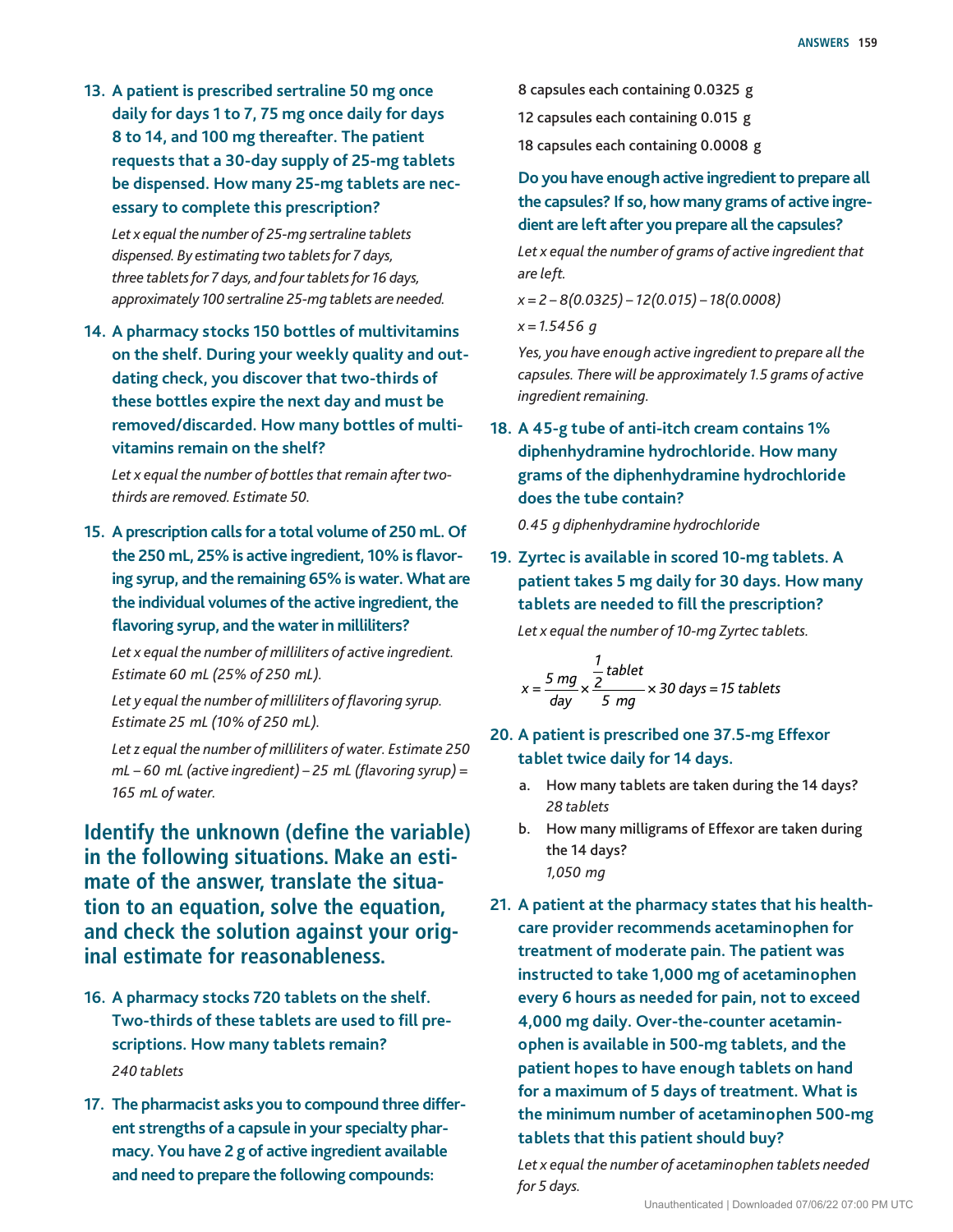#### **160 Pharmacy Calculations: An Introduction for Pharmacy Technicians**

- *x = (1,000 mg × 4 times daily × 5 days of treatment)/ 500-mg tablets*
- *x = (4,000 mg × 5 days)/500-mg tablets*
- *x = 20,000 mg 500 mg /tablet = 40 tablets*

 *The patient must buy a bottle of acetaminophen 500 mg that contains a minimum of 40 tablets.*

**22. A patient is prescribed warfarin 5 mg once daily for three months (90 days). How many milligrams of warfarin does the patient take in 3 months?**

 *Let x equal the number of milligrams of warfarin taken in 3 months.*

 *x = (5 mg/day)(90 days) x = 450 mg The patient takes 450 mg of warfarin in 3 months.*

## **CHAPTER 9**

#### **1. Write the following statements as ratios:**

- a. Many potato salad recipes call for 6 c of peeled and chopped potatoes for 8 servings of potato salad. *6 c potatoes/8 servings*
- b. Jennifer drives 475 miles on 10.5 gal of gas in her new Prius.

*475 miles/10.5 gal*

- c. Mylanta suspension costs \$6.99 for 12 oz.  *\$6.99/12 oz*
- d. There are 900 cal in a double cheeseburger.  *900 cal/1 double cheeseburger*

### **2. Write the following statements as ratios, using a colon to separate the values:**

- a. 1 g per 10,000 mL  *1:10,000*
- b. 3 g per 100 mL  *3:100*
- c. 1 part of vinegar to 3 parts of olive oil  *1:3*

#### **3. Write the following ratios as fractions:**

- a. 3:4
	- *3/4*
- b. 1:10  *1/10*
- c. 9:1,000
	- *9/1,000*
- d. 2:3  *2/3*
- **4. Write the following dosage strengths as ratios:**
	- a. Tetracycline 250-mg capsule  *Tetracycline 250 mg/cap*
	- b. Phenobarbital 20 mg per 5 mL  *Phenobarbital 20 mg/5 mL*
	- c. Amikacin 250 mg per milliliter  *Amikacin 250 mg/mL*
	- d. Enalapril 10-mg tablet  *Enalapril 10 mg/tab*
- **5. On the following drug labels, find the drug strength per milliliter:**
	- a.



 *Source*: Reprinted with permission of Hospira, Inc.  *20 mg/mL*



 *Source*: Reprinted with permission of Pfizer, Inc.  *40 mg/mL*

- **6. When solving a ratio and proportion equation,**  make sure the **are the same in the numerator and denominator of each ratio.** *units*
- **7. A vial of furosemide for injection contains 40 mg/4 mL. What volume of furosemide for injection contains 10 mg?**

*40 mg/4 mL = 10 mg/x x = 1 mL*

**8. A pharmacy technician needs to make a vancomycin 500-mg IVPB bag. When reconstituted, the vancomycin vial will contain 1 g/10 mL. What**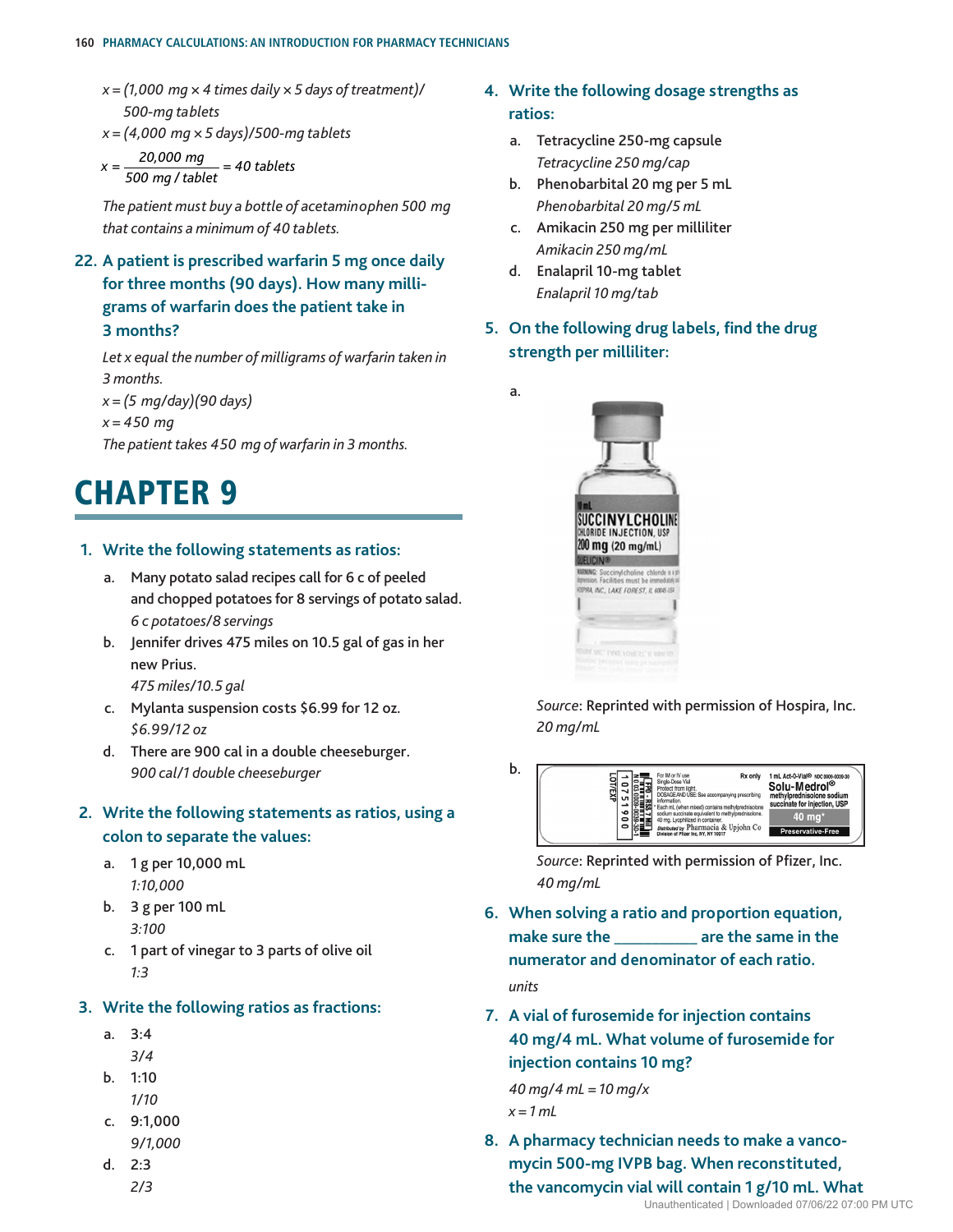**volume of reconstituted vancomycin solution must the pharmacy technician draw up in the syringe to add the required 500-mg dose?**

*1 g/10 mL = 0.5 g/x x = 5 mL*

- **9. Epinephrine is available in a 1:1,000 solution and a 1:10,000 solution.**
	- a. Which product contains more epinephrine per milliliter?

 *1:1,000 means 1 g/1,000 mL and 1:10,000 means 1 g/10,000 mL, so 1:1,000 contains more epinephrine per milliliter.*

- b. How many milligrams of epinephrine are in 10 mL of a 1:10,000 solution?  *Because 1 g = 1,000 mg, 1,000 mg/10,000 mL = x/10 mL*
	- *x = 1 mg*
- **10. An IVPB order calls for amikacin 350 mg. The pharmacy stocks 500-mg vials that contain 2 mL. What volume of this solution will provide the needed 350 mg?**

*1.4 mL*

- **11. The pharmacy in the pediatrics clinic carries erythromycin ethylsuccinate suspension in a concentration of 400 mg/5 mL. Dr. Darlene Bebe orders a dose of 300 mg q 6 hr and wants a 10-day supply for her patient.**
	- a. What volume of the suspension contains 300 mg erythromycin ethylsuccinate?  *400 mg/5 mL = 300 mg/x x = 3.75 mL*
	- b. Should the pharmacy dispense the 100-mL bottle or the 200-mL bottle to provide enough medication for 10 days?  *24 hr/day × 1 dose/6 hr = 4 doses/day*

 *3.75 mL/dose × 4 doses/day = 15 mL/day or 150 mL in 10 days*

## *Dispense the 200-mL bottle*

## **12. Normal saline solution contains 0.9 g sodium chloride in 100 mL. How much sodium chloride is contained in 250 mL normal saline?**

*2.25 g sodium chloride in 250 mL normal saline*

- **13. Phenytoin oral suspension contains 125 mg of the drug in 5 mL. The physician orders 250 mg to be given every 12 hours.**
	- a. What volume of the suspension will the patient receive per dose?

 *125 mg/5 mL = 250 mg/x x = 10 mL*

- b. When taken according to the directions, how many milliliters will the patient receive in a day?  *10 mL/dose × 2 doses/day = 20 mL/day*
- c. How long will an 8-fl-oz bottle last?  *240 mL/bottle × 1 day/20 mL = 12 days/bottle*

#### **14. Solve the following proportion equations:**

- a. 1:10,000:: 5:*x Read 1 is to 10,000 as 5 is to x. Equation may be rewritten 1/10,000 = 5/x, or solved as follows: 1(x) = 5 (10,000) x = 50,000*
- b. 1 g/10 mL = *x*/350 mL  *x (10 mL) = 1 g (350 mL) x = 35 g*
- c. 500 mcg/2 mL = 750 mcg/*x x (500 mcg) = 750 mcg (2 mL) x = 3 mL*
- d. 3:18:: *x*:162  *3 (162) = 18 (x) x = 27*
- e. 100 units/1 mL = 15 units/*x x (100 units) = 15 units (1 mL) x = 0.15 mL*
- f. 100 mg/x = 5 g/10 mL  *Given that 5 g = 5,000 mg, x (5,000 mg) = 10 mL (100 mg) x = 0.2 mL*
- **15. Drug Y 292.5 g is the active ingredient used to make 130,000 tablets. What is the strength, in milligrams, of 1 tablet?**

*292.5 g/130,000 tabs = 2.25 mg/tab*

**16. The total weight of 100 alprazolam 0.5-mg tablets is 3.75 g. What is the ratio of active ingredient to filler in 100 tablets?**

*1 tablet weighs 37.5 mg 0.5 mg active ingredients/37 mg filler, or 1:74*

- **17. Deanna the dietician is talking to Betty Baker, who was recently diagnosed with diabetes, about her diet. Betty loves to make apple pies. Deanna says the calories in a 9-in apple pie come from 260 g carbohydrates (from apples, sugar, and flour) and 110 g fat. The entire pie contains 2,030 calories.**
	- a. If the pie is divided into eight equal pieces, how many calories are in three pieces?  *2,030 cal/8 pieces = x/3 pieces x = 761.25 cal*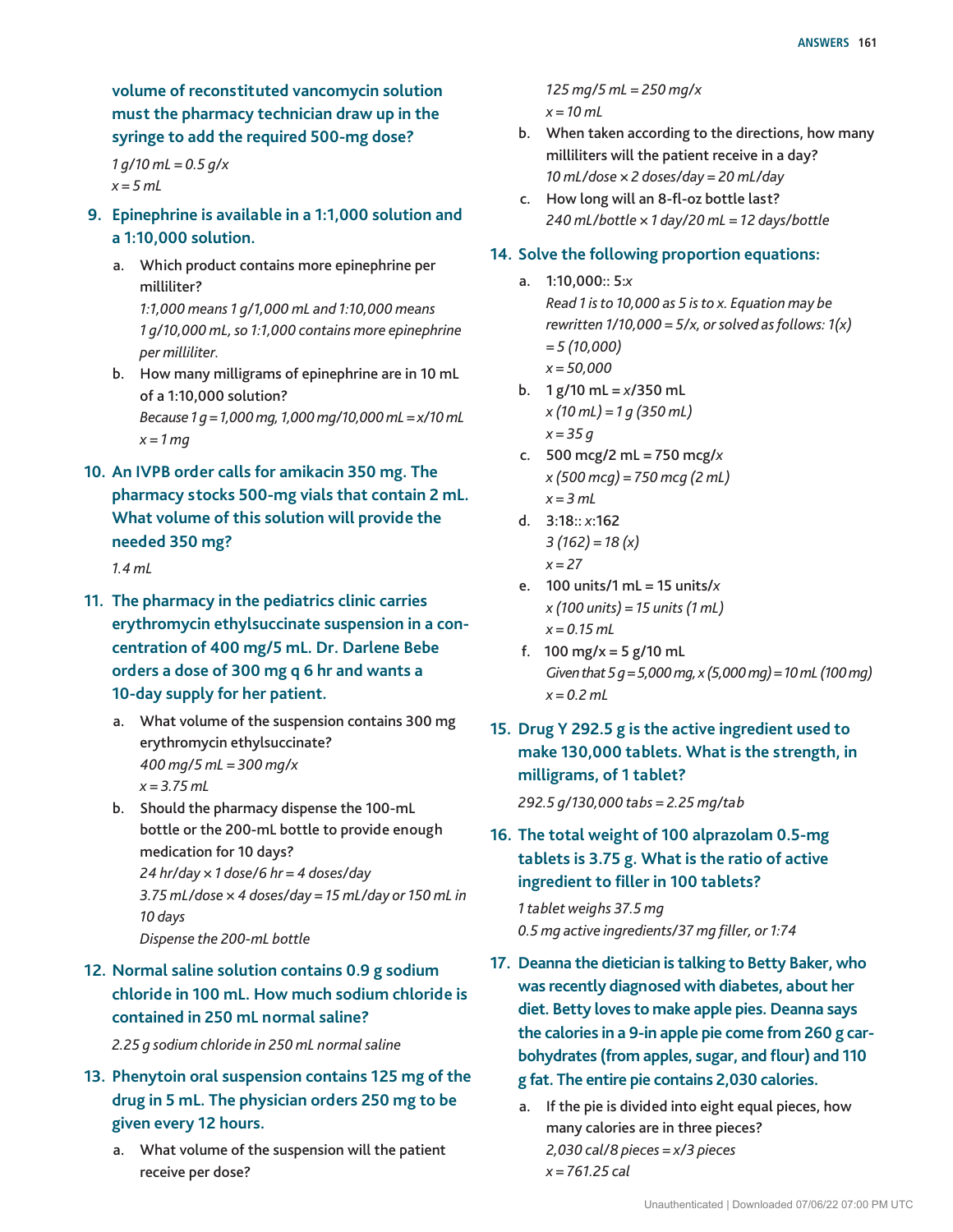#### **162 Pharmacy Calculations: An Introduction for Pharmacy Technicians**

- b. There are 1,040 calories provided by the 260 g of carbohydrates in the whole pie. How many calories does 1 g of carbohydrate provide?  *1,040 cals/260 g carbs = 4 cal/g carbohydrate*
- c. If the remaining calories come from 110 g of fat, how many calories are derived from 1 g of fat?  *2,030 total cal – 1,040 cal (from carbs) = 990 cal from fat 990 cal/110 g fat = 9 cal/g fat*
- **18. The dermatologist at Our Town Pharmacy has a special formula for erythromycin 2% gel. The formula contains the following ingredients:**

## **Erythromycin 2 g Hydroxypropyl cellulose 2 g**

**Ethyl alcohol 70% qs 100 mL The pharmacy technician must prepare a pint of the gel.**

- a. How much erythromycin is needed to make 1 pt?  *2 g/100 mL = x/480 mL x = 9.6 g erythromycin*
- b. How much hydroxypropyl cellulose is needed to make 1 pt?

 *9.6 g hydroxypropyl cellulose*

## **19. Peter Ivanakoff has a cold. He decides to purchase a bottle of cough syrup that contains guaifenesin 200 mg and pseudoephedrine 40 mg in 5 mL.**

- a. How much guaifenesin and pseudoephedrine are contained in 8 fl oz of the syrup? *8 fl oz × 30 mL/fl oz = 240 mL 200 mg/5 mL = x/240 mL x = 200 mg (48) = 9,600 mg or 9.6 g guaifenesin pseudoephedrine 40 mg/5 mL = x/240 mL x = 40 mg (48) = 1,920 mg or 1.92 g pseudoephedrine*
- b. If the patient takes 10 mL of the syrup three times a day, how many days will an 8-fl-oz bottle last?  *10 mL/dose × 3 doses/day = 30 mL/day 30 mL/day × 1 bottle/240 mL = 1 bottle/8 days*
- **20. Cheryl Jones has a bacterial infection. Her mother, Brenda, arrives at the local pharmacy with an order for Augmentin suspension 125 mg PO q 8 hr, and the medication is commercially available in a 250 mg/10 mL strength.**
	- a. What volume of Augmentin suspension (in milliliters) will Cheryl take every 8 hours?  *250 mg/10 mL = 125 mg/x mL x (250 mg) = 125 mg (10 mL) x = 5 mL/8 hr*
- b. How much Augmentin (in milligrams) will Cheryl take each day?  *5 mL × 3 doses per day (q 8 hr) = 15 mL needed per day 250 mg/10 mL = x mg/15 mL x (10 mL) = 15 mL (250 mg) x = 375 mg/day*
- c. If the prescription is written for a 10-day supply, how many milliliters must the pharmacy technician prepare and what size medication bottle, in fluid ounces, must the technician obtain from the shelf to complete the therapy for this prescription? *15 mL/day × 10 days = 150 mL of Augmentin suspension are needed 1 fl oz/30 mL = x fl oz/150 mL x (30 mL) = 150 mL (1 fl oz) x = 5 fl oz*

 *Therefore, the pharmacy technician would need to obtain an empty medication bottle from the shelf that would contain 5 fl oz of medication. In a community pharmacy practice, this most likely would mean that the pharmacy technician would obtain an 8-fl-oz bottle from the shelf to prepare the medication (assuming only 4-fl-oz and 8-fl-oz bottles are available within this range).*

- **21. Timothy Jones is a pharmacy technician assigned to batching a bulk compounded pantoprazole suspension into unit dose syringes. Each syringe contains 40 mg of pantoprazole. The pantoprazole suspension is 2 mg/mL.**
	- a. What volume of pantoprazole suspension (in milliliters) must Timothy draw up for each syringe?  *2 mg/mL = 40 mg/x mL x (2 mg) = 40 mg (1 mL) x = 20 mL/syringe*
	- b. If Timothy can batch 100 syringes of pantoprazole from the bulk bottle compounded, how many grams of pantoprazole are contained within the bulk pantoprazole suspension bottle?  *20 mL/syringe × 100 syringes = 2,000 mL 2 mg/mL = x mg/2,000 mL x (1 mL) = 2,000 mL (2 mg) x = 4,000 mg/bulk bottle Convert the 4,000 mg to the equivalent amount of grams. For this example, use another proportion equation to solve the conversion. 4,000 mg/x g = 1,000 mg/g x (1,000 mg) = 4,000 mg (1 g) x = 4 g/bulk bottle*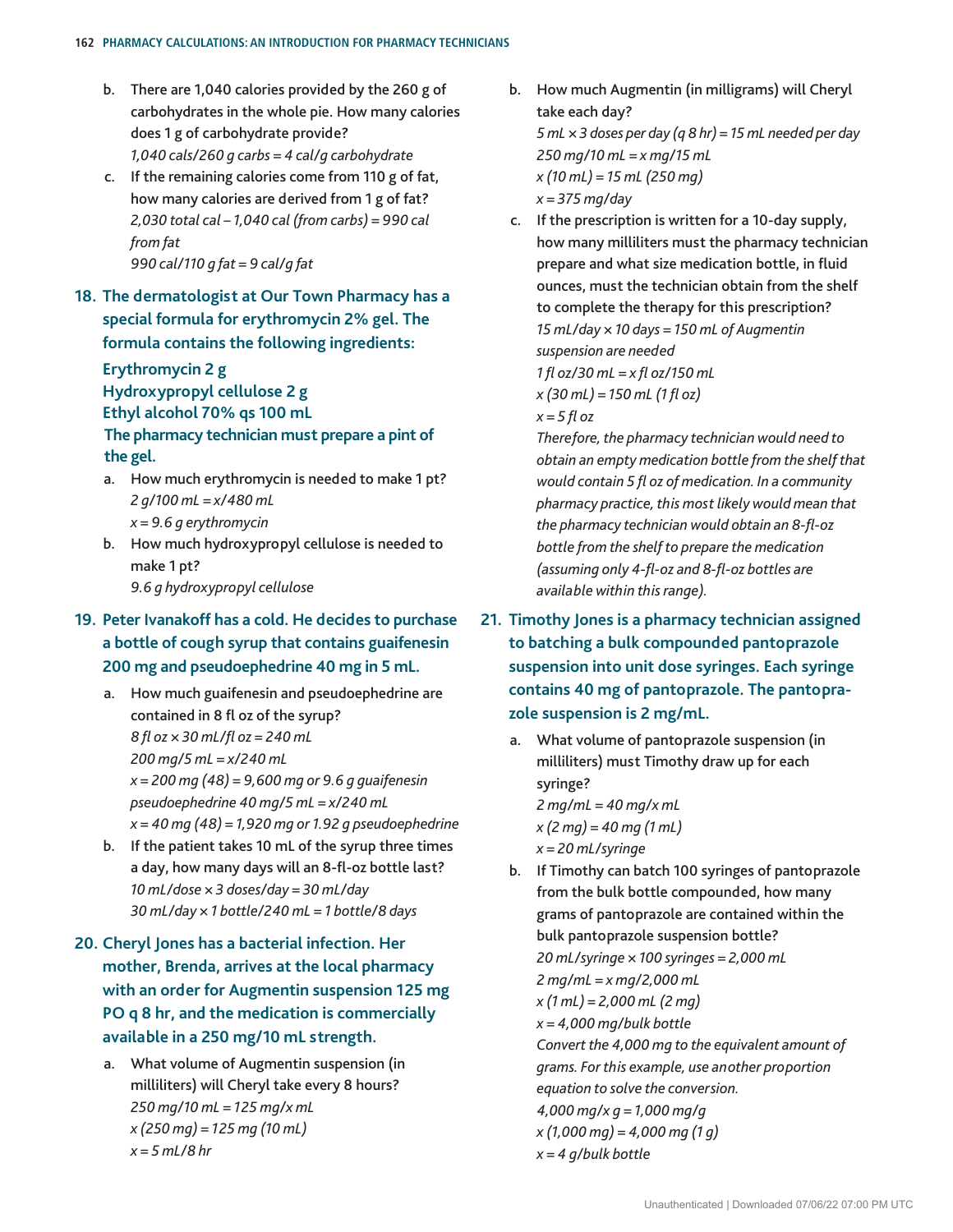## **CHAPTER 10**

- **1. A drug order from a nursing home that your pharmacy services reads "venlafaxine 56.25 mg PO BID." The pharmacy carries 37.5-mg tablets and 75-mg tablets.**
	- a. What strength tablets will you use to fill this order and why? *You will provide 37.5-mg tabs because they require the least amount of tablet splitting, thereby being safest and most convenient for the patient.*
	- b. How many tablets will the patient take per dose? *1.5 of the 37.5 mg tablets = 56.25 mg*
- **2. Ondansetron 0.15 mg/kg IV push is ordered as premedication before chemotherapy for a 2-yearold patient who weighs 27 lb. The pharmacy stocks ondansetron injection 4 mg/2 mL.**
	- a. What is the patient's weight in kilograms? *12.3 kg*
	- b. What is the calculated dose of ondansetron? *12.3 kg (0.15 mg/kg)* = *1.8 mg*
	- c. What volume of ondansetron solution contains this dose? *0.92 mL*
- **3. An 18-month-old child who weighs 19 lb is admitted to the pediatric hospital with meningitis. The admitting physician orders Rocephin, 80 mg/kg/ day, in two divided doses.**
	- a. What is the child's weight in kilograms? *19 lb* × *1 kg/2.2 lb* = *8.64 kg*
	- b. How many milligrams of Rocephin will the child receive?
		- *8.64 kg* × *80 mg/kg* = *691 mg*
	- c. The hospital carries Rocephin in a ready-to-use formulation that contains 1 g in 50 mL. What volume will you draw up to fill the order? *1 g/50 mL* = *0.691 g/x*
		- *x* = *35 mL*

This volume would be prepared across two divided doses (ie, two 17.5 mL doses).

- **4. You receive a prescription for azithromycin suspension that contains 200 mg/5 mL when reconstituted. The physician wants the patient to receive 400 mg on the first day and 200 mg daily for the next 4 days.**
	- a. How many milliliters of suspension will the patient take with the first dose? *10 mL*
- b. What volume will the patient take each day thereafter? *5 mL every day for 4 days*
- c. This product is available in 15-mL, 22.5-mL, and 30-mL sizes. Which size will last for the whole 5-day course? *30 mL*
- **5. You are making IVPB solutions. There are three different orders for gentamicin piggybacks. You have available a 30-mL vial of gentamicin 40 mg/mL.**
	- a. What volume of gentamicin solution will you draw up in a syringe to make a 60*-*mg IVPB? *40 mg/1 mL* = *60 mg/x x* = *1.5 mL*
	- b. What volume of gentamicin do you need to make a 100-mg piggyback bag? *40 mg/1 mL* = *100 mg/x x* = *2.5 mL*
	- c. After making two 60-mg doses, one 100-mg dose, and three 80-mg doses, how much gentamicin will be left in the vial? *40 mg/mL* × *30 mL/vial* = *1,200 mg/vial Amount remaining* = *1,200 mg* − *amount used Amount used* = *60 mg (2)* + *100 mg* + *80 mg (3)* = *460 mg used 1,200 mg* − *460 mg* = *740 mg remaining*
- **6. A female patient with a yeast infection comes to the pharmacy with a prescription for fluconazole tablets. She is to take 150 mg by mouth daily for 3 days. You find 100-mg tablets on the shelf in the pharmacy. The pharmacist asks the patient if she is willing to use the 100-mg tablets and she agrees.**
	- a. How many tablets will you dispense? *4.5 tablets needed, so you must dispense 5 tablets*
	- b. How will the directions on the prescription read? *Take 1.5 tablets (150 mg) by mouth daily for 3 days*
- **7. Mrs. Berry is a frequent customer at Small's Pharmacy. Her 7-month-old, 16-lb son has a fever of 103°F. The prescriber recommends ibuprofen 10 mg/kg/dose with a maximum of 4 doses/day.**
	- a. How much ibuprofen should the baby receive per dose?

*16 lb* × *1 kg/2.2 lb* = *7.3 kg 7.3 kg* × *10 mg/kg* = *73 mg* Unauthenticated | Downloaded 07/06/22 07:00 PM UTC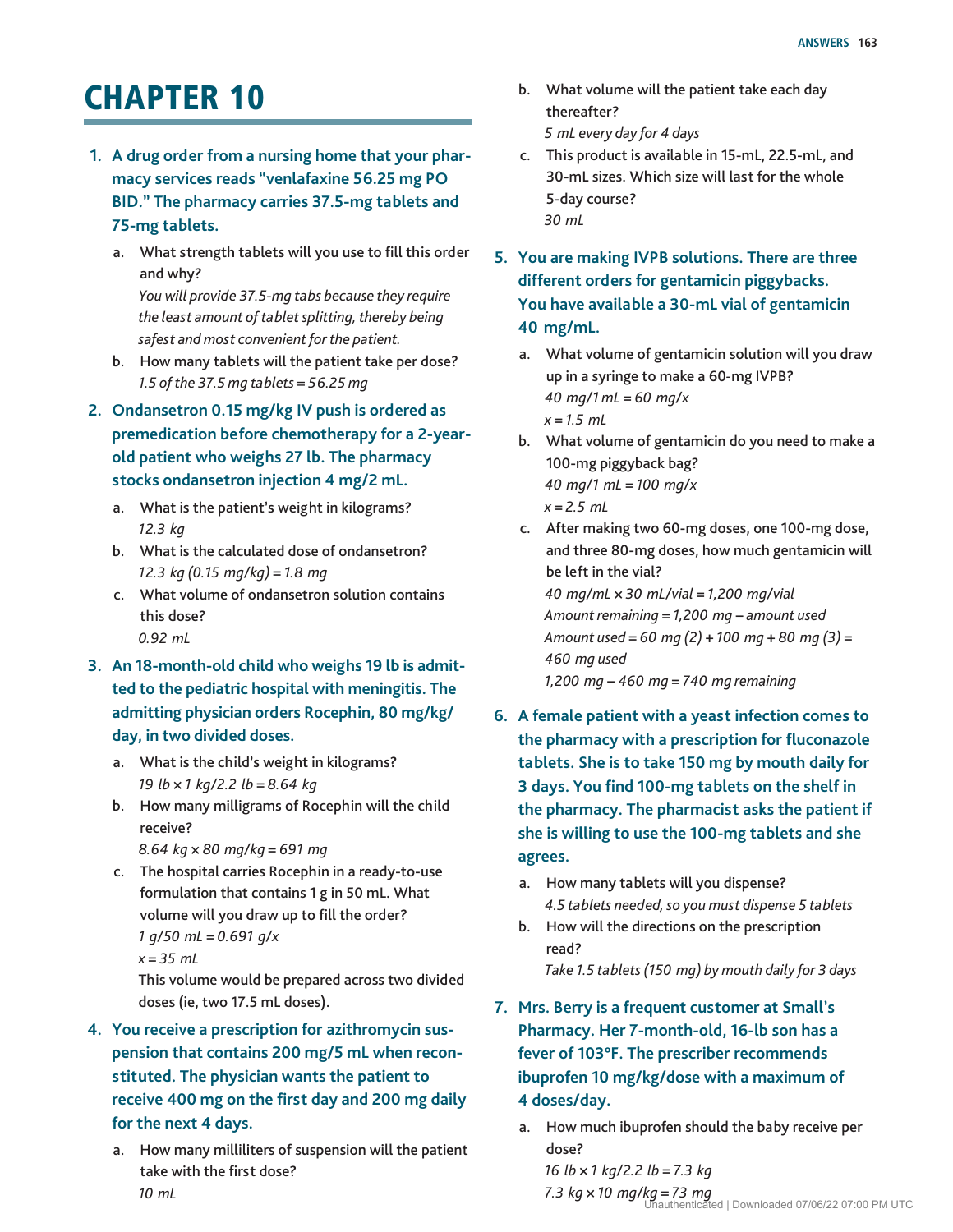b. Mrs. Berry chooses ibuprofen children's suspension, which contains 100 mg ibuprofen in 5 mL. What volume of ibuprofen will her son receive per dose in Part A? *100 mg/5 mL* = *73 mg/x x* = *3.7 mL (rounded)*

#### **8. Convert the following weights to kilograms:**

- a. 215 lb *97.7 kg*
- b. 14 lb
	- *6.4 kg*
- c. 176 lb *80 kg*
- d. 78 lb
	- *35.5 kg*

#### **9. Convert the following weights to pounds:**

- a. 27.7 kg × 2.2 lb/kg *60.9 lb*
- b. 113 kg × 2.2 lb/kg *248.6 lb*
- c. 55 kg × 2.2 lb/kg *121 lb*
- d. 32.3 kg × 2.2 lb/kg *71.1 lb*

### **10. Determine the volume of each dose of the following U-100 insulin orders:**

- a. Lantus insulin, 27 units daily at HS *0.27 mL*
- b. NPH U-100 insulin, 58 units q12hr *0.58 mL*
- c. Lispro insulin, 7 units before each meal *0.07 mL*
- **11. How many days will a 10-mL vial of insulin last, when used correctly, for each of the orders listed in question 10?**
	- a. *1 day/0.27 mL × 10 mL = 37 days. However, insulin is only good for 28 days after opening.*
	- b. *1 day/1.16 mL × 10 mL = 8 days*
	- c. *1 day/0.21 mL × 10 mL = 47 days. However, insulin is only good for 28 days after opening.*

## **12. Find the BSA for the heights and weights listed. If using an Internet calculator, round to the nearest hundredth.**

- a. 5'9" and 168 lb *1.93 m2*
- b. 190.5 cm and 265 lb *2.52 m2*
- c. 5'2" and 131 kg *2.39 m2*
- d. 127 cm and 74 lb *1.09 m2*
- e. 96 cm and 16 kg *0.65 m2*
- **13. You need to prepare a syringe of heparin containing 22,500 units. The vial of heparin contains 10,000 units/mL. What volume of heparin will you draw up?** *10,000 units/1 mL* = *22,500 units/x x* = *2.25 mL*
- **14. If a patient buys a 16-oz bottle of Pepto-Bismol and plans on taking two tablespoonsful twice a day while traveling in Central America, how long will the bottle last?**

*8 days*

**15. An oncologist has ordered vinblastine 4 mg/ m2 to be given every week by slow IV push. The patient weighs 115 lb and is 62 in tall. What is the weekly dose (mg) of vinblastine? The patient's**   $BSA = 1.5$  m<sup>2</sup>.

*1.51*  $m^2 \times 4$  *mg/m*<sup>2</sup> = 6.04 *mg* or 6 *mg* (rounded) *vinblastine/wk*

- **16. Annie Tyler is going to college and wants to take enough of her albuterol inhaler to last until she comes home at Thanksgiving (approximately 16 weeks). On average, she uses two puffs, four times each week. One canister provides around 200 inhalations. How many canisters will she need?** *At 8 inhalations/week, one canister will last 25 weeks. She only needs one canister.*
- **17. There is a levothyroxine injection shortage, and the hospital has four postoperative patients who need this medication. The pharmacy will draw up a syringe for each patient, but a new single-dose vial must be used each day. The doses are as follows: 125 mcg, 0.175 mg, 100 mcg, and 0.075 mg each day. Each vial contains 0.5 mg levothyroxine.**
	- a. What is the total amount (in milligrams) of levothyroxine used each day? *125 mcg* = *0.125 mg, 100 mcg* = *0.1 mg Total mg/day* = *0.125 mg* + *0.175 mg* + *0.1 mg* + *0.075 mg* = *0.475 mg*
	- b. The hospital has eight vials left. How long will they last? *8 days*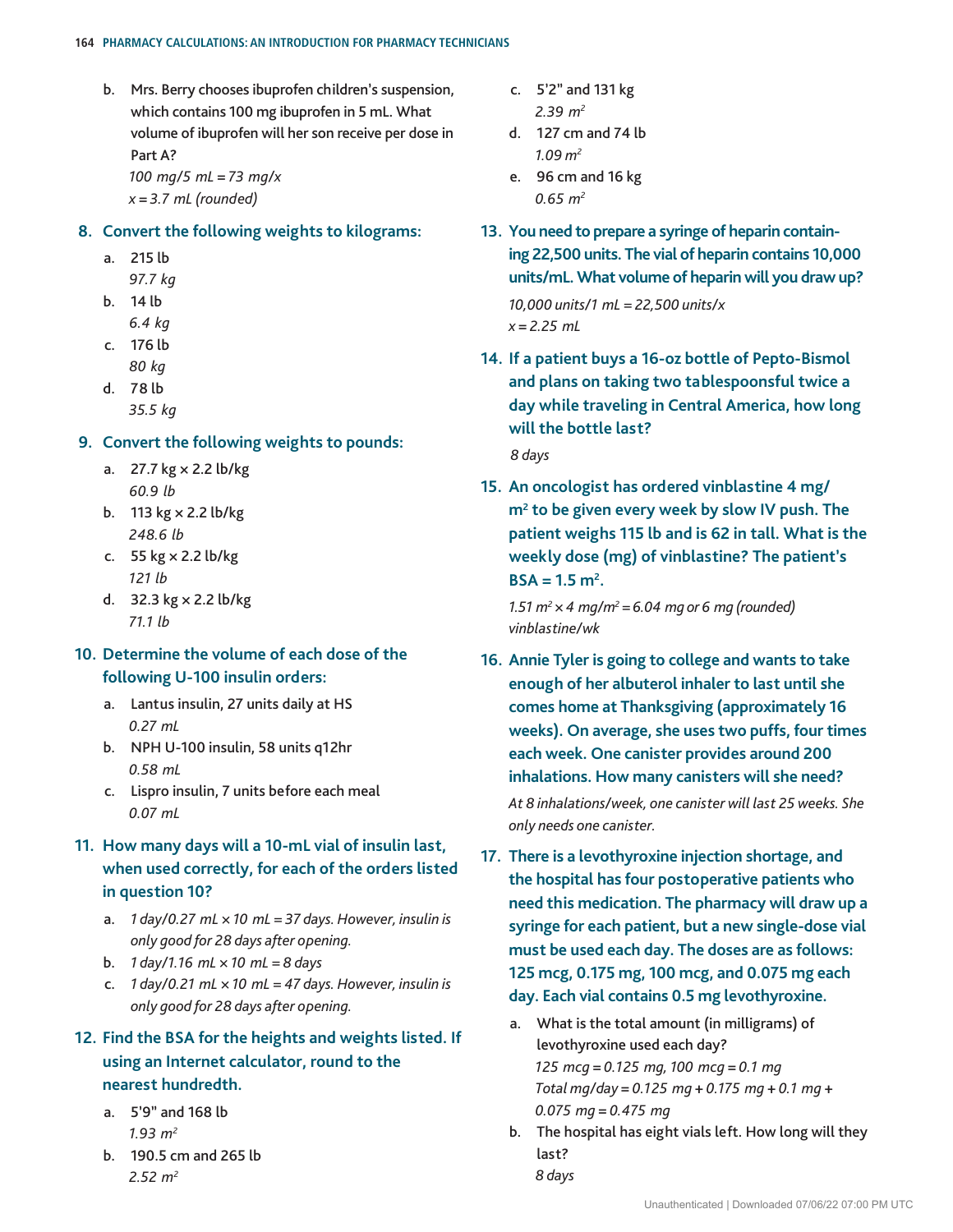**18. A pharmacy technician is preparing penicillin G 4 million units/50 mL 0.9% sodium chloride piggyback bags. She has three full 20-mL vials of penicillin G that have been reconstituted to 500,000 units/mL. How many 4-million-unit piggyback bags can she make?**

*7 bags with 4 mL of penicillin G left over*

**19. The pharmacy receives an order for vincris**tine 1.4 mg/m<sup>2</sup> once per week. The patient is a **33-year-old woman who is 5'5" tall and weighs 115 lb. What dose will the patient receive on a weekly basis?**

*1.56 m<sup>2</sup>*  $\times$  *1.4 mg/m<sup>2</sup> = 2.2 mg* 

**20. You have been recently diagnosed with diabetes. Your physician has directed you to take Humalog 5 units before each meal as well as additional units if your blood sugar is higher than the goal of 110 mg/dL. For every 40 points above goal, you have been instructed to add 1 unit of insulin. Before lunch, you determine that your blood sugar level is 270 mg/dL. What dose of Humalog should you inject?**

*Blood sugar of 270 mg/dL* − *goal blood sugar of 110 mg/ dL* = *excess blood sugar of 160 mg/dL*

*160 points sugar excess* × *1 unit/40 points excess* = *4 extra units*

*Total Humalog dose* = *5 usual units* + *4 units for excess* = *9 units*

## For problems 21–24, refer to the following case:

A physician has ordered Trileptal suspension 300 mg/5 mL for a boy with a seizure disorder. The child is to receive 10 mg/kg/day initially, in two divided doses, with the dose to be increased gradually over time. The child weighs 66 lb.

**21. What is the child's weight in kilograms, and how much Trileptal will he receive initially, per day and per dose?**

*66 lb* × *1 lb/2.2 kg* = *30 kg*

*30 kg* × *10 mg/kg/day* = *300 mg/day divided into 2 doses*  = *150 mg/dose*

**22. The physician orders that the boy's dose of Trileptal be increased on the third day of treatment by 5 mg/kg/day divided in two doses. What**  **is the new daily dose in mg/kg/day, and how many milligrams of Trileptal does he receive per dose?**

*15 mg/kg/day, 225 mg/dose*

- **23. Eventually the child's dose is increased until he is receiving Trileptal suspension 450 mg BID. What volume will his mother measure to deliver a 450-mg dose of the medication?** *300 mg/5 mL* = *450 mg/x x* = *7.5 mL*
- **24. When the mother comes to the pharmacy to refill the Trileptal, the new prescription reads as follows:**
	- Rx : Trileptal suspension 300 mg/5 mL, 1-month supply

Sig: 450 mg BID

**What volume of the drug should the pharmacy supply to last 1 month?** *15 mL/day × 30 days = 450 mL*

- **25. Tracy Tan is a 20-month-old girl with a serious bacterial infection. Her physician orders ceftriaxone 50 mg/kg/day, in two divided doses, to be started immediately. Tracy weighs 24.1 lb.**
	- a. What is Tracy's weight in kilograms? *24.1 lb* × *1 kg/2.2 lb* = *10.9 kg*
	- b. How many milligrams of ceftriaxone will Tracy receive per day and per dose? Round the daily dose to the nearest 5 mg. *10.9 kg* × *50 mg/kg/day* = *545 mg/day, 275 mg/dose*

## **CHAPTER 11**

#### **1. Write the following values as percents:**

- a. 0.15
	- *15 parts per 100 or 15%*
- b. 22/100
- *22%*
- c. 0.63  *63%*
- d. 3/4  *0.75 or 75%*
- e. 1.1  *110%*
- f. 17/24  *0.71 or 71% (rounded)*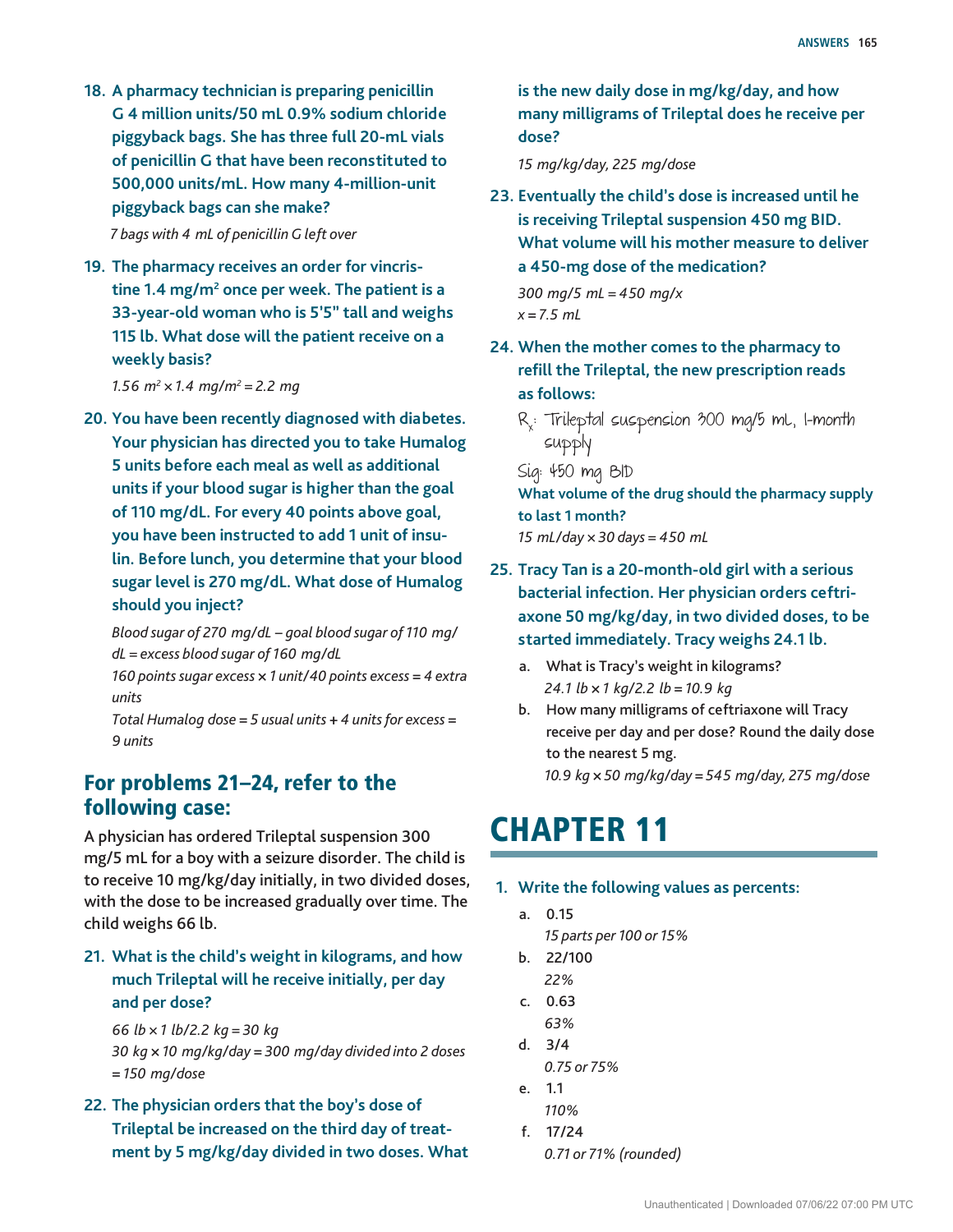#### **2. Write the following values as percents:**

- a. 0.75  *75%*
- b. 33/100  *33%*
- c. 0.81
- *81%* d. 5/8
	- *62.5%*
- e. 1.2
	- *120%*
- f. 3/25  *12%*

**3. From the labels shown, decide whether percentage strengths would be w/w or w/v.**

a. *mg/g = w/w*

#### HYDROCORTISONE OINTMENT USP, **1%**

#### *Drug Facts Active ingredients (in each gram) Purpose* Hydrocortisone 10 mg................................................................................................................................................................................................................................................... Anti-itch USES - for temporary relieve of itching associated with minor skin irritations and rashes due to: • eczema - insect bites • soaps and detergents<br>• cosmetics · jewelry · seborrheic dermatitis • psoriasis • polsin ivy, oak o *Warnings* **For external use only** of age ' if you have a vaginal discharge ' for the Ask a doctor before use if you have "external genital or feminine itching "external anal itching "bleeding<br>When using this product "avoid contact with eyes " do not exceed the recommended daily dosage unless directed by a Stop use and ask a doctor · if condition worsens, or if symptoms persist for more than 7 days or clear up and occur again within a few days, stop use and do not begin use of any other hydrocortisone product **Keep out of reach of children.** If swallowed, get medical help or contact a Poison Control Center right away.

b. *g/mL = w/v*



*Source:* Reprinted with permission from Hospira, Inc., Lake Forest, IL.

### **4. Write the following percents as ratios, including appropriate units:**

- a. 5% (w/v)
- *5 g/100 mL*
- b. 24% (w/w)  *24 g/100 g*
- c.  $0.1\%$  (v/v)  *0.1 mL/100 mL*

## **5. Write the following percents as ratios, including appropriate units:**

- a. 0.9% (w/v)  *0.9 g/100 mL*
- b.  $0.75\%$  (v/v)  *0.75 mL/100 mL*
- c. 10% (w/w)  *10 g/100 g*

**6. An order calls for 480 mL of the KCl l0% liquid shown here. How many grams are in this volume of KCl oral solution?**

*48 g*

## POTASSIUM CHLORIDE ORAL SOLUTION, USP 10% SF ORANGE

Each 15 mL (tablespoonful) contains: 20 mEq of potassium chloride (provided by potassium chloride 1.5 g), in a palatable, orange flavored, sugar free vehicle, alcohol 4.0%.

Inactive ingredients: Citric acid, FD&C Yellow #6, flavor, methylparaben, propylene glycol, propylparaben, purified water, saccharin sodium, sorbitol.

**DOSAGE AND ADMINISTRATION:** See package insert for complete dosage recommendations. **MUST BE DILUTED.**

**DISPENSE** in a tight, light-resistant container as defined in the USP/NF.

**STORE** at 20 to 25 C (68 to 77 F) (see USP Controlled Room Temperature). **AVOID FREEZING.**

Rx only

NET: 1 PINT (473 mL)

**7. How much pure ethanol is in 500 mL 70% (v/v) ethanol solution?**

*70% (v/v) = 70 mL/100 mL 70 mL/100 mL = x/500 mL*

$$
x = \frac{70 \text{ mL}(500 \text{ mL})}{100 \text{ mL}} = 350 \text{ mL}
$$

**8. The pharmacy staff is asked to make 240 mL of 3% hydrogen peroxide from the available 6% hydrogen peroxide solution and sterile water for irrigation. How much of each ingredient is needed to make the preparation? (Note: 3% hydrogen peroxide is half as strong as 6%.)**

*120 mL of sterile water plus 120 mL of 6% hydrogen peroxide will make 240 mL of 3% hydrogen peroxide.*

## **9. Dexamethasone for injection is available as 4 mg/mL and 10 mg/mL. What are the percent strengths of each product?**

*4 mg* × *1 g/1,000 mg = 0.004 g in each mL or 0.4 g/100 mL = 0.4%*

*10 mg* × *1 g/1,000 mg = 0.01 g in each mL or 1 g/100 mL = 1%*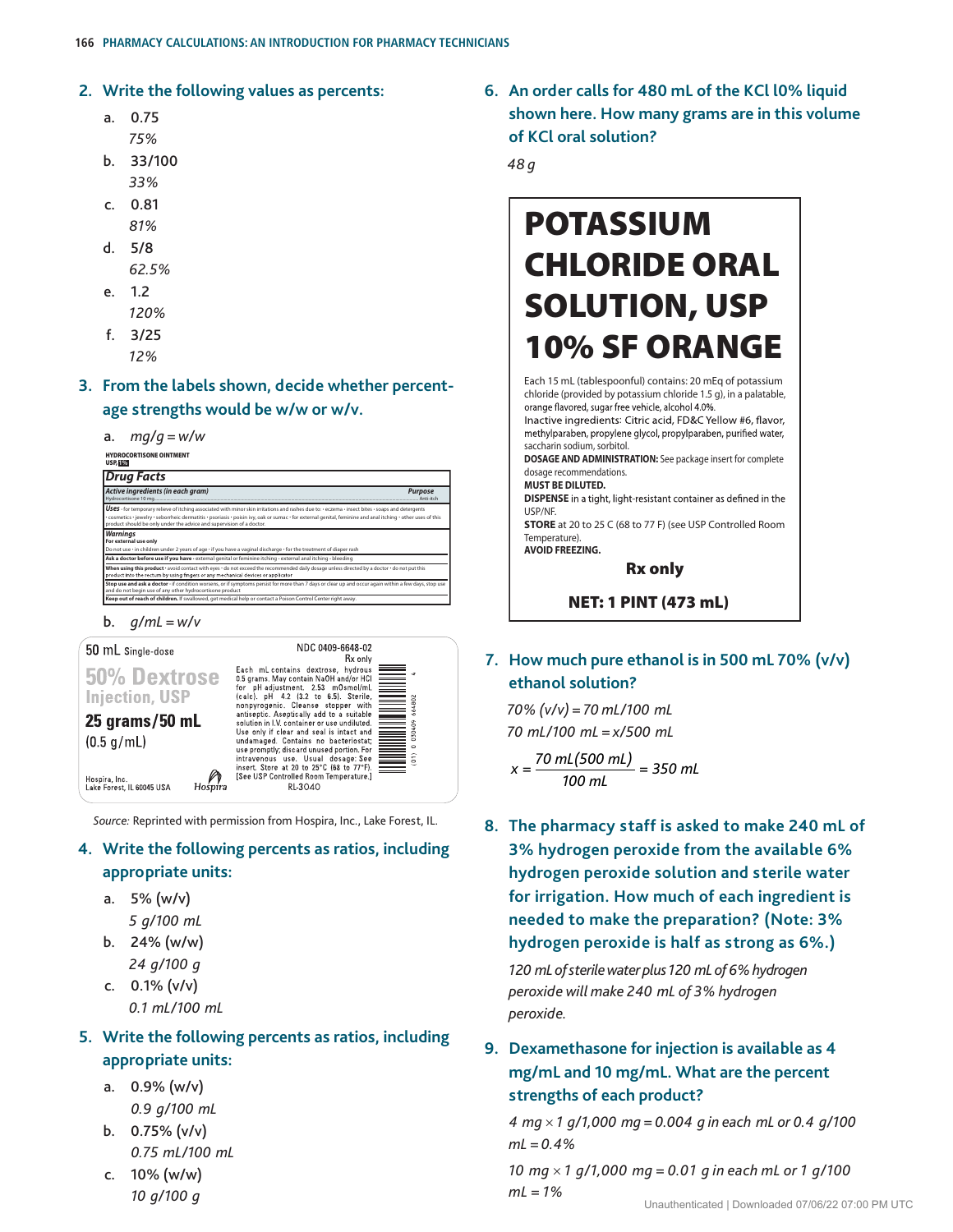### **10. Timolol ophthalmic drops are available in 0.25% and 0.5% concentrations.**

- a. How many milligrams of timolol are in a 10-mL bottle of 0.25% solution?  *0.25 g/100 mL* × *10 mL/bottle = 0.025 g/bottle = 25 mg/bottle*
- b. How many milligrams of timolol are in a 15-mL bottle of 0.5% solution?  *0.5 g/100 mL* × *15 mL/bottle = 0.075 g/bottle = 75 mg/bottle*
- **11. An injectable antibiotic is provided as 120 mg/2 mL. Write this ratio as a percent strength.**

 *60 mg/mL = 6,000 mg/100 mL = 6 g/100 mL = 6%*

- **12. You need to compound 1 lb of 3% hydrocortisone cream from cream base and hydrocortisone powder.**
	- a. How much hydrocortisone is contained in 1 lb of the cream? *3% = 3 g/100 g 1 lb = 454 g 3 g/100 g = x/454 g*

$$
x = \frac{3 g(454 g)}{100 g} = 13.62 g
$$
 hydrocortisone in

*1 lb of 3% cream*

- b. How much of the cream base is needed for this product?
- *454 g total* − *13.62 g hydrocortisone = 440.38 g base* c. Is this a w/w or w/v problem?
- *w/w*
- **13. A patient is receiving an IV of 5% dextrose in water. The dextrose solution infuses at a rate of 125 mL every hour.**
	- a. How many grams of dextrose will the patient receive in 1 hour?  *6.25 g/hr*
	- b. How many grams of dextrose will the patient receive in 1 day?  *150 g/day*
- **14. Bumetanide for injection contains bumetanide 1 mg/mL. What is the percent strength?**

 *1 mg/mL = 100 mg/100 mL or 0.1 g/100 mL = 0.1%*

**15. A saline solution contains 2.25 g NaCl in 250 mL. What is the percent strength of this solution?**

 *2.25 g/250 mL = 0.9%*

**16. Mometasone cream contains 45 mg mometasone in 45 g of cream. What percent strength is the cream?**

*45 mg* × *1 g/1,000 mg = 0.045 g 0.045 g/45 g = 0.1%*

- **17. You are making a 1-L IV solution with 250 mL of 50% dextrose and 750 mL of amino acids, electrolytes, and sterile water.**
	- a. What is the final concentration of dextrose in the 1-L bag? *50% = 50 g/100 mL 50 g/100 mL = x/250 mL x = 125 g dextrose Final solution contains 125 g/1,000 mL or 12.5% dextrose.*
	- b. Of the 750 mL added to the dextrose, 500 mL is 7% amino acids solution. What is the final concentration of amino acids in 1 L? *7% = 7 g/100 mL 7 g/100 mL = x/500 mL x = 35 g amino acid Final solution contains 35 g/1,000 mL or 3.5% amino acid.*
- **18. The pharmacy receives an order for 500 mL dextrose 10%. Unfortunately, this particular IV solution is out of stock, but dextrose 5% and dextrose 20% are available. How much of each solution is needed to make 500 mL of dextrose 10%?**

*Use the alligation alternate method to determine 10 parts of 5% dextrose and 5 parts of 20% dextrose/500 mL 10% dextrose.*

*333.3 mL of 5% dextrose and 166.7 mL of 20% dextrose = 500 mL of 10% dextrose*

- **19. The local veterinarian would like 10 mL of phenobarbital for injection in a 7.5% solution. The pharmacy has phenobarbital 65 mg/mL and 130 mg/mL in stock.** 
	- a. What are the percent strengths of the 65 mg/mL and 130 mg/mL solutions for injection? *65 mg/1 mL = 6,500 mg/100 mL or 6.5% 130 mg/1 mL = 13,000 mg/100 mL or 13%*
	- b. How many milliliters of each strength phenobarbital for injection are needed to make 10 mL of 7.5% solution?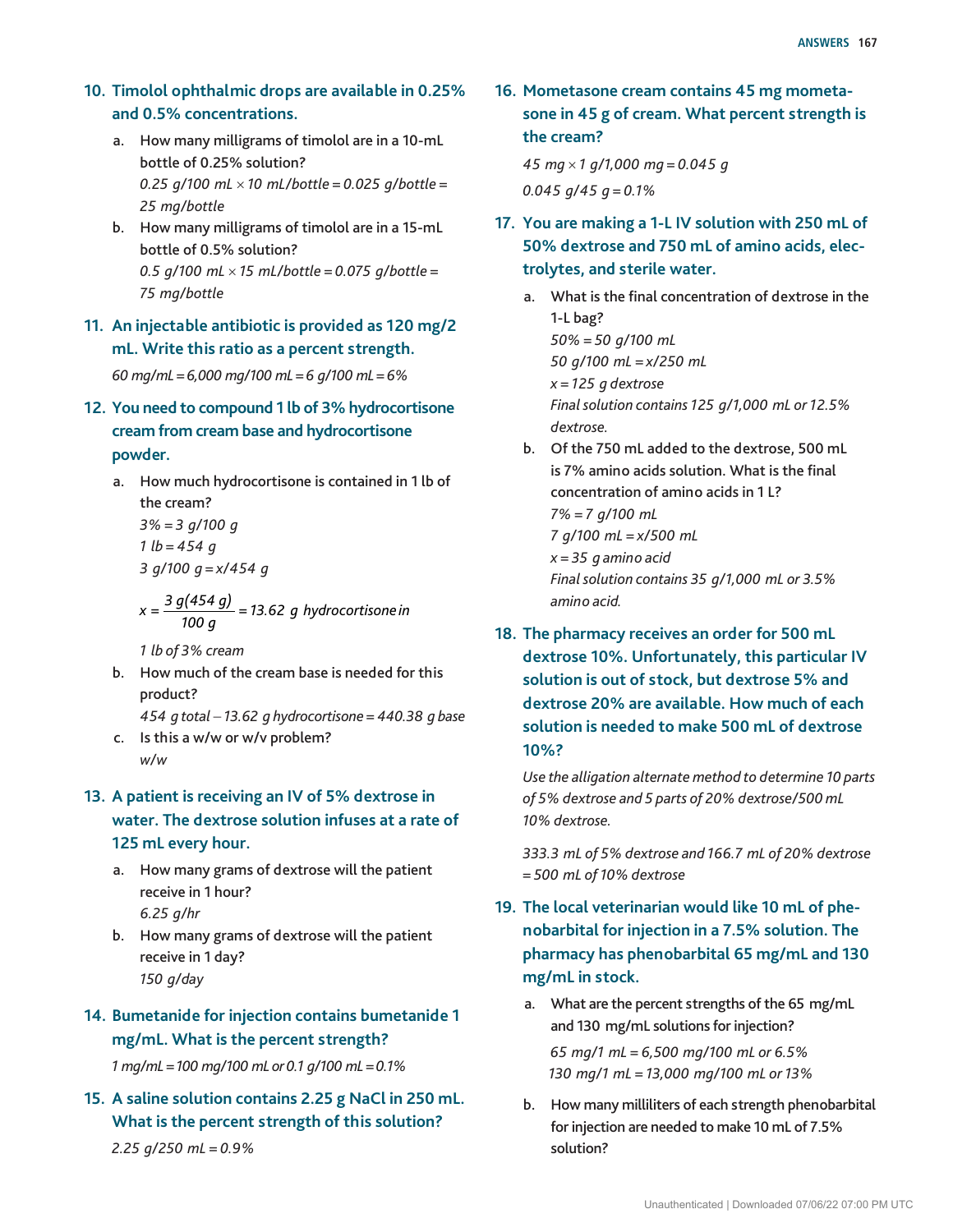

 $6.5$  parts = 10 mL

 $\frac{6.5 \text{ parts}}{10 \text{ mL}} = \frac{5.5 \text{ parts}}{x}$ 

*x = 8.46 mL of 6.5% phenobarbital injection*

*6.5 parts 10 mL <sup>=</sup> 1 part y y = 1.54 mL of 13% phenobarbital solution*

**20. Normal saline solution contains 0.9% NaCl.** 

**Other saline solutions may be referred to as onehalf normal saline and one-fourth normal saline because they are one-half and one-fourth the concentration of normal saline.**

- a. What is the percent strength of one-half normal saline?
	- $0.9\% \times \frac{1}{2} = 0.45\%$
- b. What is the percent strength of one-fourth normal saline?  *0.9%*×*¼ = 0.225%*
- **21. How much magnesium sulfate 50%, in milliliters, is needed for a patient requiring a dose of 8 g?**

 *50% (w/v) = 50 g/100 mL 50 g/100 mL = 8 g/x x (50 g) = 8 g (100 mL) x = 16 mL of 50% magnesium sulfate solution*

**22. Rhonda Thomas is prescribed an order for a medication that requires dilution. What is the final concentration of the medication made by diluting a 2-oz bottle of a 10% solution (w/v) to a final volume of 0.5 L?**

*10% (w/v) = 10 g/100 mL 10 g/100 mL = x g/60 mL x (100 mL) = 60 mL (10 g) x = 6 g of medication in 2 oz of solution Now that we know the amount of medication in the final solution after dilution (6 g), we can set up the following proportion equation to determine the final, diluted concentration:*

*6 g/500 mL = x/100 mL*

*x (500 mL) = 100 mL (6 g) x = 1.2 = 1.2 g/100 mL = 1.2%*

# **CHAPTER 12**

**1. Mrs. Rose Easkin brings in a prescription for 6 oz of coal tar ointment. The coal tar formula makes 8 oz. By what factor will you multiply each ingredient to reduce the formula from 8 oz to 6 oz?**

*6/8 or 3/4*

**2. Advil Cold and Sinus caplets each contain ibuprofen 200 mg and pseudoephedrine 30 mg. How much of each ingredient does the manufacturer use to make a bottle of 60 caplets?**

*Ibuprofen 60* × *200 mg = 12,000 mg = 12 g Pseudoephedrine 60* × *30 mg = 1,800 mg = 1.8 g*

## Answer questions 3–5 using the following formula for mouthwash:

For patients with stomatitis (mouth sores or inflammation), the hospital where you work prepares a mouthwash called "magic mouthwash," which contains the following ingredients:

| Hydrocortisone 100 mg/2 mL: | 2 mL  |
|-----------------------------|-------|
| Nystatin suspension:        | 30 mL |
| Viscous lidocaine 2%:       | 50 mL |

Diphenhydramine elixir 12.5 mg/5 mL qs ad: 240 mL

**3. A recent change in order volume requires you to make 180 mL instead of 240 mL. By what factor will you reduce each ingredient to make the desired 180 mL?**

*180 mL/240 mL = 0.75*

### **4. How much diphenhydramine elixir was necessary for the original formula?**

*Total volume − volume of all other ingredients = volume of diphenhydramine*

*240 mL − (2 mL + 30 mL + 50 mL) = 158 mL of diphenhydramine*

### **5. How much of each ingredient is used to make 180 mL of "magic mouthwash"?**

*Hydrocortisone 100 mg/2 mL = 2 mL × 0.75 = 1.5 mL Nystatin suspension = 30 mL × 0.75 = 22.5 mL Viscous lidocaine 2% = 50 mL × 0.75 = 37.5 mL*

#### *Diphenhydramine elixir = 118.5 mL*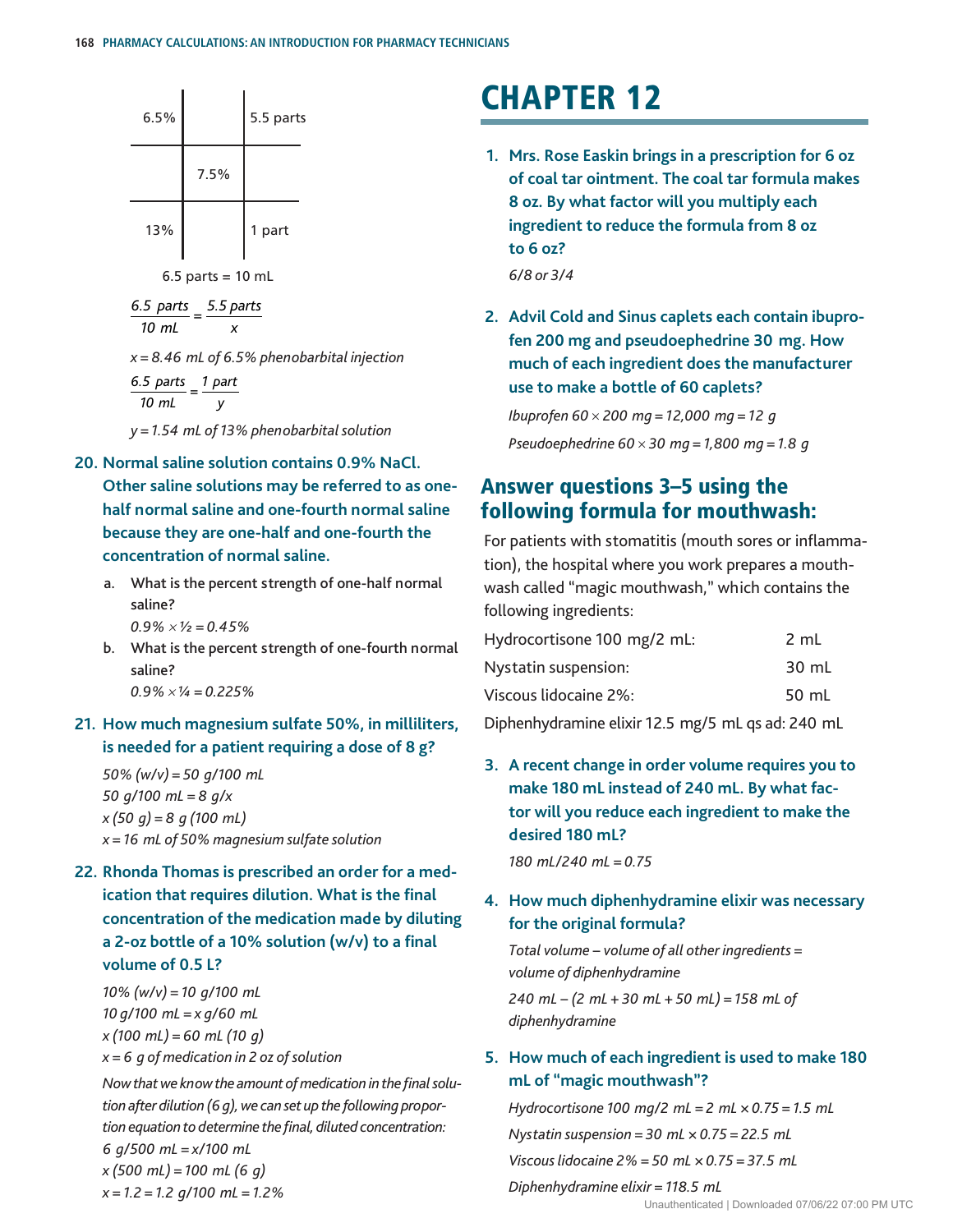- **6. A formula calls for 125 mg magnesium sulfate. The sensitivity rating of the balance is 10 mg, and there is an acceptable error rate of 4%.**
	- a. What is the MWQ for the magnesium sulfate?

*SR 100*  $\frac{SR \times 100}{%$  *error* = MWQ

*MWQ = 250 mg*

- b. The pharmacy technician must dilute the magnesium sulfate with equal parts lactose powder. The technician is asked to make 500 mg of the mixture of magnesium sulfate and lactose. How much lactose does he or she need? *250 mg*
- c. What aliquot is measured out to contain the desired (125 mg) amount of magnesium sulfate? *250 mg*
- **7. The sensitivity rating of your balance is 6 mg, and the acceptable error rate is 3.5%. What is the MWQ?**

$$
\frac{SR \times 100}{\% \text{ error}} = MWQ
$$

$$
\frac{6 \, mg \, (100)}{3.5} = 171 \, mg
$$

- **8. Find the MWQ for the following amounts:**
	- a. Sensitivity rating  $= 4$  mg, permissible error rate  $4\%$

$$
\frac{4 \text{ mg} \times 100}{4} = 100 \text{ mg}
$$

b. Sensitivity rating = 2 mg, acceptable error rate 5%

$$
\frac{2 mg \times 100}{5} = 40 mg
$$

**9. A physician orders morphine for a patient who has undergone surgery and is in pain. The morphine is to be drawn up into a 10-mL syringe and administered via a pump that can deliver as little as 0.5 mL/hr. The orders are for morphine 0.25 mg/hr with instruction for a nurse to increase the dose as needed to a maximum of 0.75 mg/hr. The pharmacist asks you to use 10 mg/mL morphine diluted with normal saline to make 10 mL of morphine 0.5 mg/mL.**

a. How much morphine is contained in 10 mL of morphine 0.5 mg/mL?

*0.5 mg/mL = x/10 mL x = 5 mg*

b. How much of the morphine 10 mg/mL is needed to make the dilute solution?

*10 mg/1 mL = 5 mg/x x = 0.5 mL of the morphine sulfate 10 mg/mL concentration*

- c. How much normal saline is used to make the dilute solution? *10 mL total* − *0.5 mL morphine = 9.5 mL of normal saline*
- d. What volume of the dilute solution contains 0.25 mg of morphine?

*0.5 mg/mL = 0.25 mg/x x = 0.5 mL*

- **10. A veterinarian orders a solution that contains 10 mg of an antibiotic in 20 mL of solution. The balance in the pharmacy has a sensitivity rating of 5 mg, and the allowable error rate is 4%.**
	- a. What is the MWQ? *(5 mg x 100)/4 = 125 mg*
	- b. What total volume of solution is needed to make the necessary final concentration? *10 mg/20 mL = 125 mg/x x = 250 mL*
- **11. An antacid product contains 650 mg calcium carbonate and 500 mg sorbitol in each tablet. Each bottle contains 120 tablets. How much of each ingredient is needed to make 1,000 bottles?** *120 tablets/bottle* × *650 mg/tablet* × *1,000 bottles = 78,000,000 mg = 78,000 g = 78 kg 120 tablets/bottle* × *500 mg/tablet* × *1,000 bottles = 60,000,000 mg = 60,000 g = 60 kg*
- **12. In the pharmacy technology laboratory, Mary weighs out 260 mg of acetylsalicylic acid powder. Her lab partner Diane reweighs the powder on the more accurate electronic balance and finds the weight of the powder to be 264 mg. What is the percent error of the less accurate balance?**

*% error = ( | 260 mg* − *264 mg | / 264 mg )*  × *100 = ( 4 / 264 )* × *100 % error = 1.5%*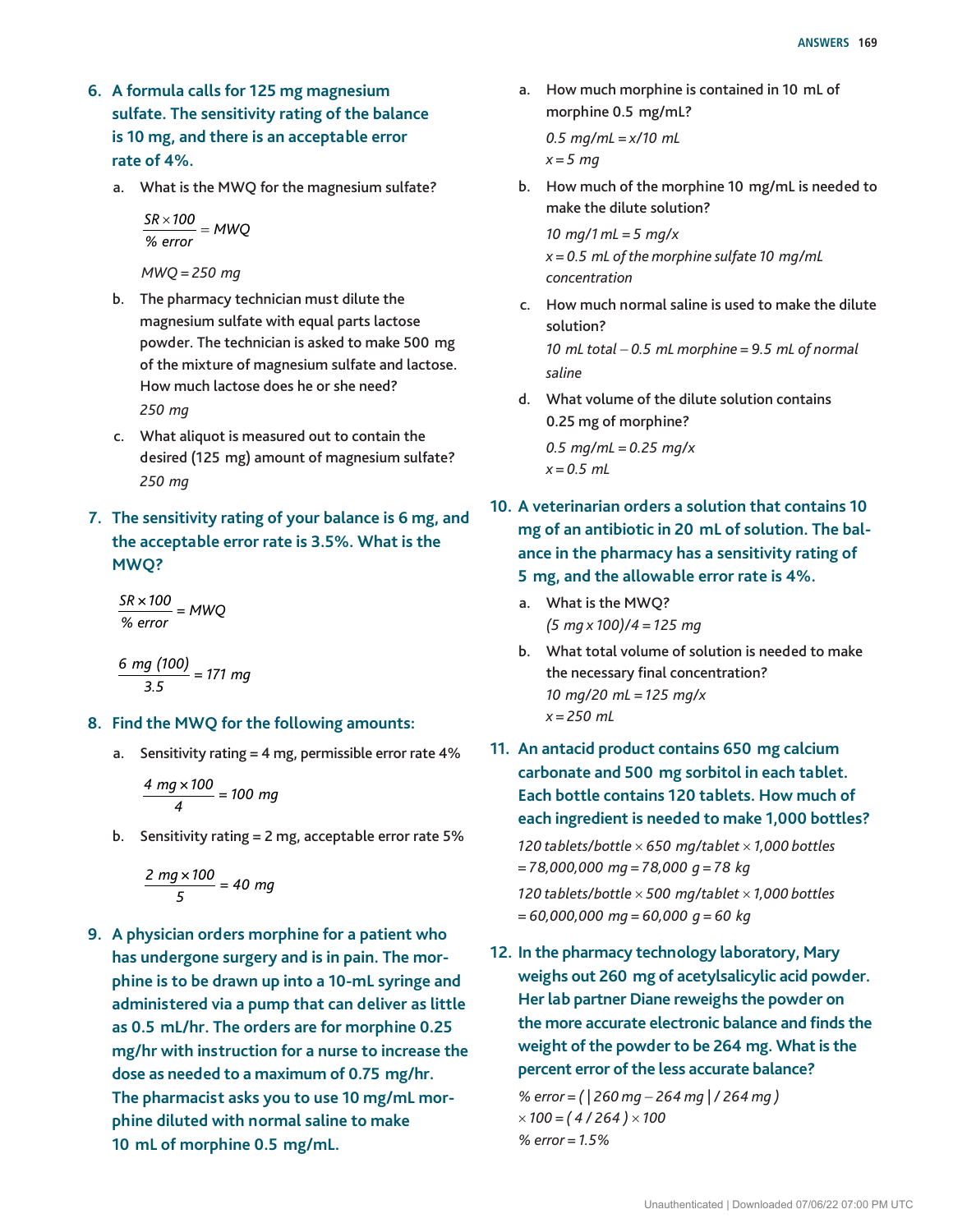- **13. Jocelyn uses a graduated cylinder to measure 45 mL of an oral solution. The pharmacist tells her to draw the solution up in a 60-mL syringe instead because it will be more accurate. When she draws the solution up into the syringe, she sees that the volume is 42 mL.**
	- a. What could account for the shortage? *The accuracy of the syringe or the accuracy of the graduated cylinder could account for the shortage. A graduated cylinder is generally considered less accurate than a syringe.*
	- b. Assuming that all the solution made it into the syringe, what is the percent error rate of the graduated cylinder Jocelyn originally used? *% error = ( | 42 mL* − *45 mL | / 42 mL )*  × *100 = ( 3 / 42 )* × *100 % error = 7.1%*
- **14. An order is received in a rural community hospital for oseltamivir suspension. The hospital does not have any oseltamivir suspension in stock, so the pharmacy technician must compound it for the patient to begin therapy. The pharmacy technician is asked to compound 120 mL of a 30-mg/2-mL suspension using 75-mg oseltamivir capsules and grape syrup. What quantity of oseltamivir capsules is needed to compound the medication for this order?**

*30 mg/2 mL = x mg/120 mL x (2 mL) = 120 mL (30 mg) x = 1,800 mg of oseltamivir are needed 1,800 mg/75 mg per capsule = 24 capsules of oseltamivir are needed to compound this order*

## **CHAPTER 13**

- **1. A vial of cefazolin for IV use is reconstituted with 45 mL of fluid and contains 50 mL of cefazolin 1 g/5 mL when correctly reconstituted.**
	- a. What volume does the dry powder displace? *50 mL – 45 mL = 5 mL displaced by powder*
	- b. How many grams of cefazolin are in the vial? *1 g/5 mL* × *50 mL = 50 g/5 mL = 10 g*
	- c. To prepare a 2-g dose, what volume will be withdrawn? *1 g/5 mL = 2 g/<sup>×</sup>*

*<sup>×</sup> = 10 mL*

- **2. Gwen Tuphaz, CPhT, prepared the vial mentioned in Problem 1 using 65 mL of fluid instead of 45 mL.**
	- a. What is the concentration of the incorrectly prepared cefazolin? *65 mL + 5 mL powder = 70 mL total volume and 10 g cefazolin 1 g/7 mL*
	- b. What volume contains the desired 2-g dose? *14 mL*
- **3. When prepared correctly, amoxicillin oral suspension contains 500 mg/5 mL. A full bottle contains 150 mL. How much amoxicillin is in a full bottle?** *500 mg/5 mL = x/150 x = 15,000 mg or 15 g*
- **4. A ceftriaxone vial directs you to add 3.6 mL of fluid to a 1-g vial. The resulting solution contains 250 mg/mL.**
	- a. What is the total volume in the reconstituted vial? *4 mL/vial*
	- b. What volume does the dry powder displace? *0.4 mL*
- **5. You receive a drug order for 5% dextrose in water 1,000 mL, plus 30 mEq KCl. A vial of KCl contains 2 mEq KCl/mL. What volume of KCl will you add to the 1,000-mL bag?**

*1 mL/2 mEq x 30 mEq = 15 mL*

- **6. Cephalexin for 100-mL oral suspension is mistakenly reconstituted with 96 mL of water instead of 71 mL. When correctly reconstituted, the suspension contains 250 mg/5 mL cephalexin.**
	- a. How much cephalexin does the bottle contain? *5 g*
	- b. How much volume does the powder displace? *100 mL – 71 mL = 29 mL*
	- c. What is the concentration of the incorrectly reconstituted suspension? *40 mg/1 mL*
	- d. What volume of the incorrectly mixed product contains 250 mg? *6.25 mL*
- **7. Normal saline contains 0.9% NaCl. How many milliequivalents of sodium are in a 100-mL bag of normal saline? Refer to Table 13-1 for equivalent weight of NaCl.**

*15.4 mEq/100 mL NS*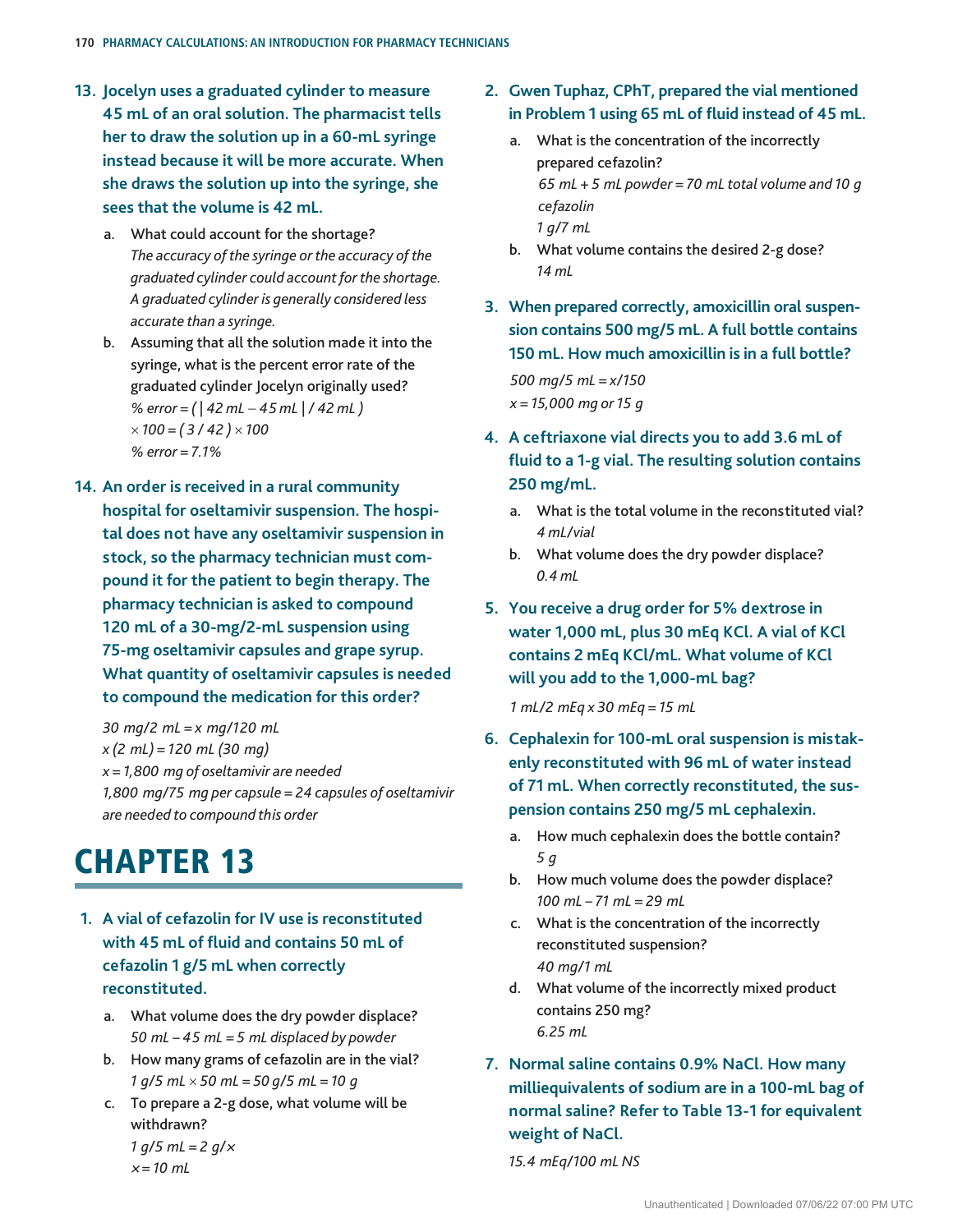**8. NaCl is available in 1-g tablets. How many milliequivalents of sodium are in one tablet?**

*1,000 mg/tablet* × *1 mEq/58.5 mg = 17.1 mEq/tab*

**9. A patient receives one 50-mEq prefilled syringe of sodium bicarbonate IV during a code blue. One mEq of sodium bicarbonate weighs 84 mg. How many grams of sodium bicarbonate did the patient receive?**

*1 mEq/84 mg = 50 mEq/x x = 4,200 mg or 4.2 g*

- **10. A physician prescribes KCl 8-mEq tablets to be given three times a day. Unfortunately, only 10% KCl liquid is covered by the patient's insurance. The pharmacist gets the okay for a switch to liquid but wants you to calculate the dose for her to check (see Table 13-1).**
	- a. How many milliliters of 10% KCl contain 8 mEq? *8 mEq/dose* × *74.5 mg/1 mEq* × *1 mL/100 mg = 6 mL*
	- b. The patient must dilute KCl before drinking it. Usually, 20 mEq is mixed in 4 oz of juice or water. To mix 8 mEq in the same concentration, with what volume of juice or water will it be mixed? *48 mL*
- **11. Prefilled sodium bicarbonate syringes, made especially for cardiac and respiratory emergencies in infants and young children, contain 10 mL of 4.2% sodium bicarbonate.**
	- a. How many milliequivalents of sodium bicarbonate are in a syringe? *4.2% = 4,200 mg / 100 mL* × *1 mEq/84 mg* × *10 mL/ syringe = 5 mEq/syringe*
	- b. How many milliequivalents of sodium bicarbonate are in 1 mL of the solution? *5 mEq/10 mL = 0.5 mEq/1 mL*

## **12. The directions on all of the following IVPB bags indicate that they should run in at a rate of 200 mL/hr. How long will each bag last?**

- a. 50 mL IVPB *15 minutes (0.25 hour)* b. 100 mL IVPB
	- *30 minutes (0.5 hour)*
- c. 150 mL IVPB *45 minutes (0.75 hour)*
- d. 200 mL IVPB *1 hour*
- **13. A physician orders that a patient receive 3,000 mL of TPN fluids over 24 hours.**
	- a. How many milliliters/hour will the patient receive? *3,000 mL/24 hr = x/1 hr x = 125 mL, or 125 mL/hr rate*
	- b. The orders for the TPN are received and processed at 1700 hours. The next batch of IV solutions will be made in the morning and delivered at 0900 hours. How many bags will the technician need to make to last until morning? One bag contains 1,000 mL TPN fluids.

*Calculate the time from 1700 to midnight and from midnight to 0900.*

*(2400 − 1700) + (0900 − 0000) = 7 + 9 = 16 hours 125 mL/hr* × *16 hours = 2,000 mL 2,000 mL* × *1 bag/1,000 mL = two 1-liter bags*

- **14. At Little Hospital, near Tiny Town, TX, the 40-bed facility owns six IV pumps. If a seventh patient needs an IV, the nurses use drip rates to set the infusion rate. The IV set delivers 20 gtt/ mL, and the IV needs to run at 60 mL/hr.**
	- a. How many drops per hour will the patient receive? *20 gtt/mL* × *60 mL/hr = 1,200 gtt/hr*
	- b. How many drops per minute will provide 60 mL/hr? *1,200 gtt/hr* × *1 hr/60 min = 20 gtt/min*
- **15. A physician orders a 500-mL bag of fluid to run in over 4 hours. How many milliliters/minute will the patient receive?**

*500 mL/4 hr = 125 mL/hr 125 mL/hr* × *1 hr/60 min = 2.1 mL/min*

- **16. The standard magnesium sulfate bags for obstetrics contain 20 g magnesium sulfate/500 mL of fluid. The order you receive for Mrs. Bertha Cummins for her preterm labor are as follows: Initiate treatment with 4 g magnesium sulfate to run in over 30 minutes. Follow with magnesium sulfate 2 g/hr.**
	- a. How many milliliters will contain the initial dose of 4 g?

*4 g in 100 mL*

- b. How long will the first 500-mL bag last? *First 100 mL will last 30 minutes + remaining 400 mL will last 8 hours Total time 8.5 hours*
- c. How long will subsequent 500-mL bags last? *10 hours*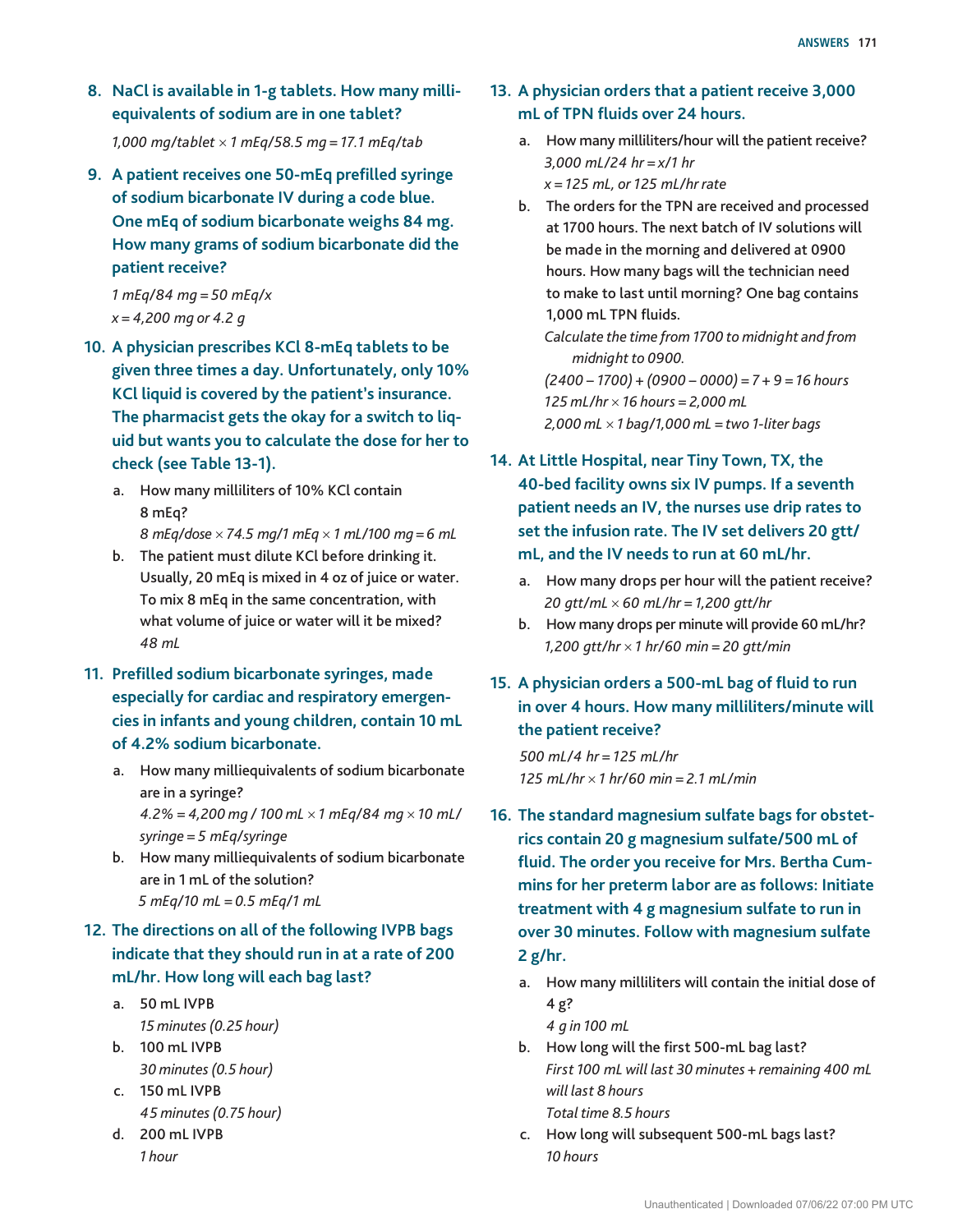**17. The ICU pharmacist calls the central pharmacy to have a dopamine drip made for a patient. The standard concentration for dopamine drips in your hospital is 1,600 mcg/mL. Dopamine is available as 40 mg/mL in a 5-mL vial. How much dopamine will you add to a 250-mL bag to achieve the standard concentration?**

*1,600 mcg/mL = 1.6 mg/mL* × *250 mL = 400 mg dopamine/250 mL bag 40 mg/mL = 400 mg/x x = 10 mL or two vials*

- **18. A few hours after you make the dopamine bag in Problem 17, the ICU pharmacist calls to say that the patient is getting worse. The pharmacist asks for a double concentration of the dopamine in a 100-mL bag. He asks you to bring the mixed bag, with your calculations, right away because the patient is critically ill.**
	- a. How much dopamine will you add to 100 mL normal saline to make twice the concentration in Problem 17? *1,600 mcg/mL* × *2 = 3,200 mcg/mL = 3.2 mg dopamine/ mL* × *100 mL bag = 320 mg* × *1 mL/40 mg = 8 mL*
	- b. If the double concentration bag is set to run at 400 mcg/min, how long will a 100-mL bag last? *400 mcg/min* × *60 min/hr = 24,000 mcg/hr = 24 mg/hr 320 mg/bag* × *1 hr/24 mg = 13.3 hours for one bag*
- **19. A stat IV order is written for a dehydrated patient. The order reads "1,000 mL NS + 20 KCl, run in over 4 hours, then 150 mL/hr for 6 hours, then 125 mL/hr." After 6 hours, the orders are discontinued. How much normal saline has the patient received after 6 hours?**

*First 4 hours, 1,000 mL, then 150 mL/hr* × *2 hours, for a total of 1,300 mL*

**20. The new orders for the patient in Problem 19 call for KCl 60 mEq/1,000 mL NS. A vial of KCl contains 2 mEq/mL. How many milliliters of KCl will be added to the new bag?**

*2 mEq/mL = 60 mEq/x x = 30 mL*

**21. The home health pharmacy prepares TPN bags for an 83-year-old patient. The IV infuses at a rate of 100 mL/hr. The patient receives antibiotics at midnight as well as 0600, 1200, and 1800 hours. The TPN is turned off for 30 minutes every 6 hours** 

**while the antibiotics infuse. How many milliliters of the TPN does the patient receive in a 24-hour period?**

*100 mL/hr × 24 hr/day = 2,400 mL. However, the IV is turned off for 2 hours each day, so 2,400 mL – 200 mL = 2,200 mL/day.* 

**22. In your hospital, the standard concentration of an insulin drip is 1 unit/mL in 100-mL bags. An ICU patient receives 8 units/hr for 4 hours, then 6 units/hr for 3 hours, and for the last 7 hours has received 5 units/hr. How much fluid is left in the patient's IV bag?**

*1 unit/mL, so 8 units/hr = 8 mL/hr; 8* × *4 hours = 32 mL; 6 mL/hr* × *3 hours = 18 mL; 5 mL/hr* × *7 hours = 35 mL Total used = 85 mL with 15 mL remaining*

**23. Dr. Yeti ordered 0.9% NaCl to be administered at 125 mL/hr. How many 1-L bags are required for a 24-hour period?**

*125 mL/hr* × *24 hours = 3,000 mL = 3 L*

*Therefore, three 1,000-mL 0.9% NaCl bags are needed for a 24-hour period.*

- **24. A heparin drip is ordered by a physician to be administered at 1,000 units/hour.**
	- a. What flow rate (in milliliters/hour) is needed if the IV bag contains heparin at a concentration of 50 units/mL? *20 mL/hr*
	- b. If a 250-mL bag of D5W containing 12,500 units of heparin is hung at 1830 hours, at what time will the bag be empty? *0700 hours*
- **25. Vinney Torrent is to receive 1,000 mL of solution over a 6-hour period. The first 500 mL is to be infused over 2 hours. At what rate will the remaining solution be infused?**

*1,000 mL – 500 mL (used in first 2 hours) = 500 mL remaining 500 mL/4 hr (remaining in 6 hours) = 125 mL/hr*

## **CHAPTER 14**

**1. Joe's Pharmacy buys 30 Lipitor 80-mg tablets for \$175.00 and sells those 30 tablets for \$190.00. What is the gross profit on this transaction?** *\$190.00 – \$175.00 = \$15.00*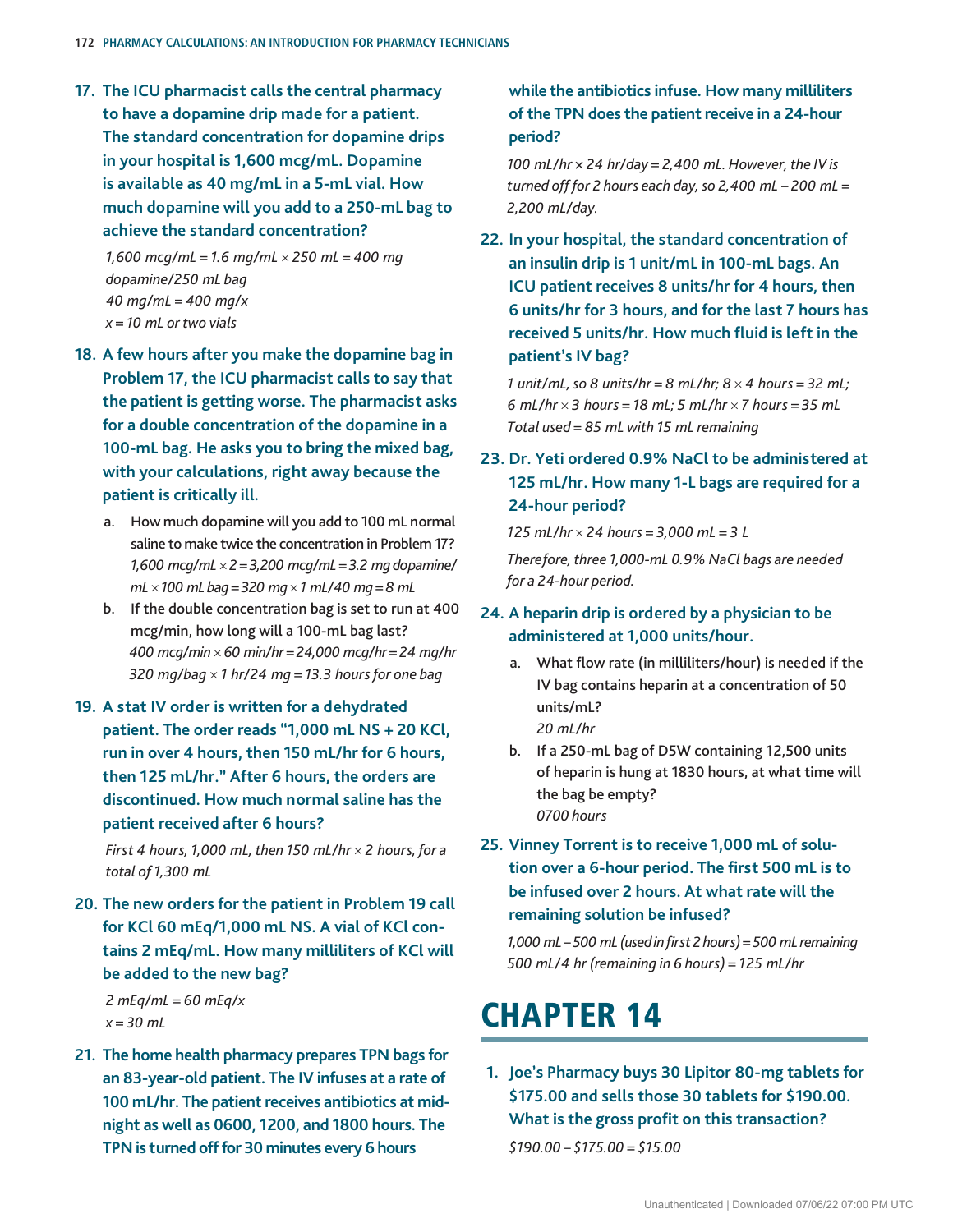- **2. Best Pharmacy buys 4-mg Avandaryl tablets at \$350.00 per 100 tablets. The pharmacy then sells a bottle of 60 tablets for \$300.00.**
	- a. What does it cost Best Pharmacy to buy 60 tablets? *\$210.00*
	- b. What is Best Pharmacy's markup on the 60 tablets? *\$90.00*
- **3. Good Neighbor Pharmacy buys 90 Naprosyn 250-mg tablets for \$16.00. Good Neighbor's markup rate on this item is 25%. What is the selling price for 90 Naprosyn 250-mg tablets?** *\$16.00 + 0.25(\$16.00) = \$20.00*
- **4. Joe's Pharmacy buys fluconazole 100 mg for \$350.00 for 30 tablets. It costs \$5.00 to dispense 30 tablets, and a bottle of 30 tablets sells for \$435.00. What is the net profit on this transaction?** *\$80.00*
- **5.** Wholesale R<sub>x</sub> Inc. offers Best Pharmacy a 26% **discount on Effexor 25-mg tablets. The regular wholesale price for 120 Effexor 25-mg tablets is \$270.00. What price did the pharmacy pay for 120 Effexor 25-mg tablets?**

*\$270.00 – 0.26(\$270.00) = \$199.80*

**6. The wholesaler Meds R Us offers Neighborhood Pharmacy 30 Nexium 20-mg capsules for \$165.00. The regular wholesale price for Nexium 20-mg capsules is \$195.00 for 30 capsules. What discount rate is being offered?**

*15%*

- **7. The regular price of Lipitor 40 mg is \$98.50 for 60 tablets. The pharmacy gets a 14% discount when buying from a wholesaler.**
	- a. What price does the pharmacy pay for 60 tablets of Lipitor 40 mg? *\$98.50 – 0.14(\$98.50) = \$84.71*
	- b. It costs \$5.00 to dispense 60 tablets. The pharmacy sells the 60 tablets for \$95.48. What is the net profit on this sale? *\$95.48 – \$84.71 – \$5.00 = \$5.77*
- **8. The AWP for Drug D 60 mg is \$150.00 for 30 tablets. Neighborhood Pharmacy can purchase Drug D 60 mg for \$120.00 for 30 tablets. It costs the pharmacy \$6.00 to dispense the tablets.**
- a. How much does it cost Neighborhood Pharmacy to fill a prescription for 30 Drug D 60-mg tablets? *\$126.00*
- b. The customer's insurance company will reimburse the pharmacy  $AWP + 4% + $4.00$  dispensing fee. How much does the insurance company pay the pharmacy? *\$160.00*
- c. What is Neighborhood Pharmacy's profit in this transaction? *\$34.00*
- **9. The AWP for Actonel 35 mg is \$130.00 for 12 tablets. Joe's Pharmacy can purchase Actonel 35 mg for \$115.00 for 12 tablets. It costs the pharmacy \$4.00 to dispense the tablets.**
	- a. How much does it cost Joe's Pharmacy to fill a prescription for 12 Actonel 35-mg tablets? *\$115.00 + \$4.00 = \$119.00*
	- b. The customer's insurance company will reimburse the pharmacy  $AWP + 3% + $2.00$  dispensing fee. How much does the insurance company pay the pharmacy? *\$130.00 + 0.03(\$130.00) + \$2.00 = \$135.90*
	- c. What is the pharmacy's profit in this transaction? *\$135.90 – \$119.00 = \$16.90*
- **10. The AWP for Levoxyl 100 mcg is \$54.00 for 100 tablets.**
	- a. What is the AWP per tablet?

$$
\frac{$54.00}{$100} = $0.54
$$

b. What is the AWP for 30 Levoxyl 100-mcg tablets? *\$ 0.54*

*tablet* × *30 tablets \$* = *16.20*

**11. The AWP for Levoxyl 100 mcg is \$54.00 for 100 tablets. Joe's Pharmacy can purchase 90 tablets for \$45.00. It costs Joe \$4.00 to dispense a prescription for 30 tablets. The insurance company will reimburse AWP + 3% + \$3.00 dispensing fee. What is Joe's profit in filling a prescription for 30 tablets of 100-mcg Levoxyl?**

*Joe's cost: (\$45.00/90 tablets)* × *30 tablets = \$15.00 Joe pays: \$15.00 + \$4.00 = \$19.00 Insurance pays: \$16.20 + 0.03(\$16.20) + \$3.00 = \$19.69 Joe's profit: \$19.69 – \$19.00 = \$0.69*